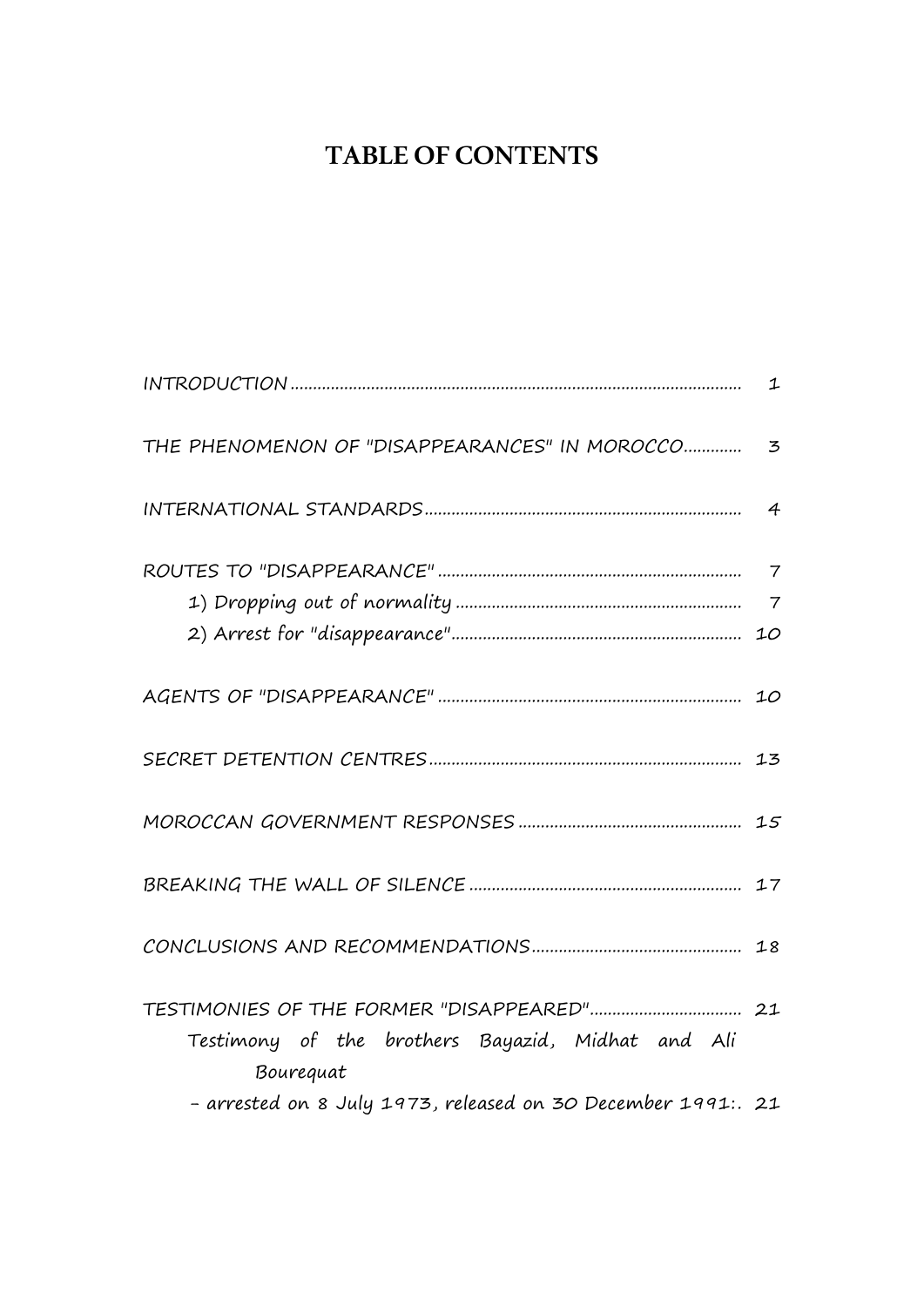Testimony of Mohamed Nadrani

- arrested in April 1976, released on 31 December 1984:... 24 Testimony of Brahim Lahsen Mbarek Ballagh

- arrested on 11 February 1981, released on June 23 1991: 31 Testimony of Kenti Sidi Balla

- arrested 19 June 1987, released in August 1991: ......... 33

SAHRAWIS WHO DIED IN SECRET DETENTION IN AGDZ, QAL'AT M'GOUNA AND LAAYOUNE BETWEEN 1976 AND 1990................................................................................................................ 35

MAP OF MOROCCO

PLAN OF THE SECRET DETENTION CENTRE AT POSTE FIXE III, RABAT

PLAN OF THE SECRET DETENTION CENTRE AT QAL'AT M'GOUNA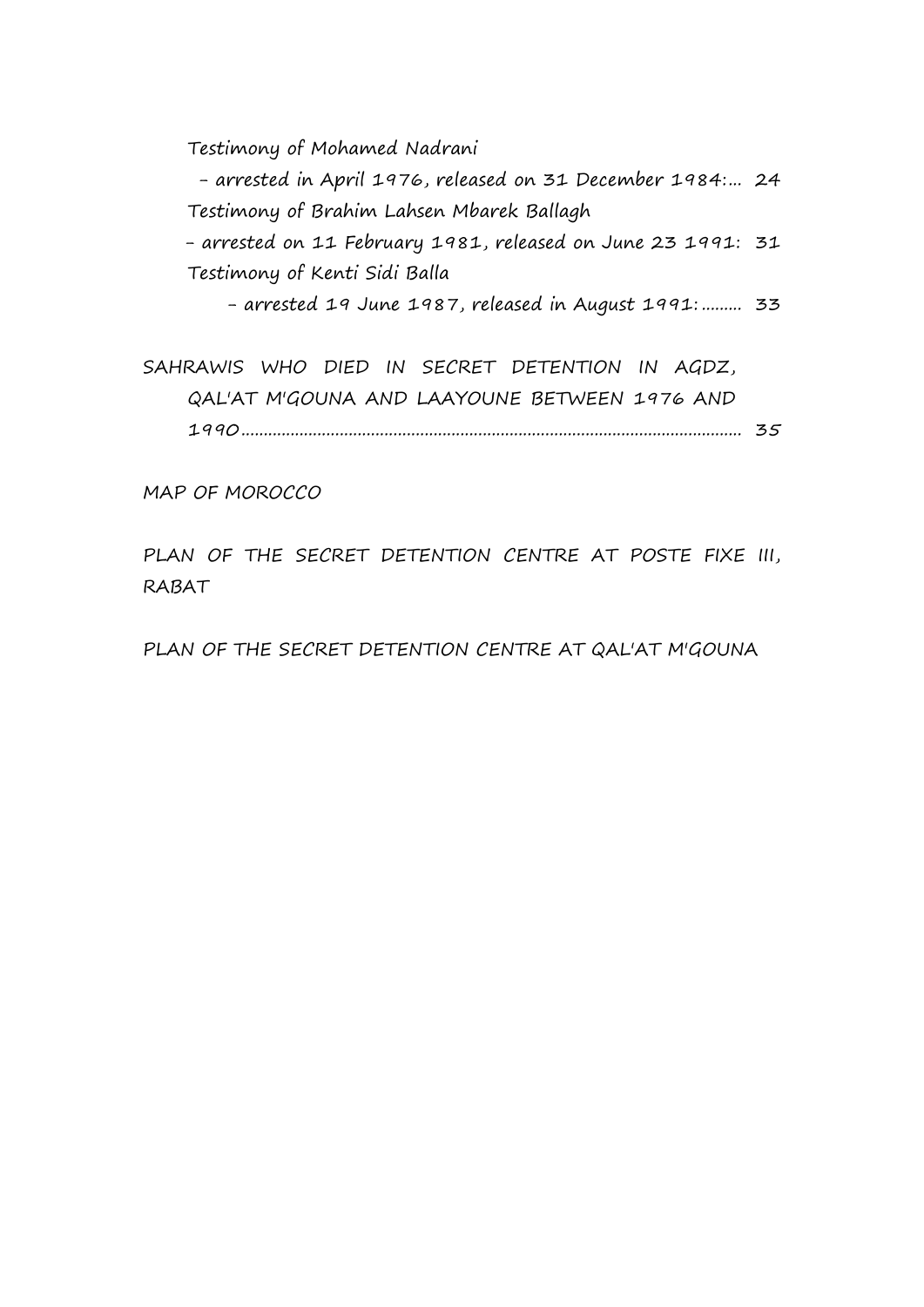# **The "Disappeared" in Morocco**

#### **INTRODUCTION**

A former member of the national resistance army "disappears" in February 1963. A detainee in a torture centre in Rabat sees him in April the same year. After that he is never seen again.

A trade unionist "disappears" from his room in October 1964. The only evidence of his departure are some bloodstains. He is reportedly sighted in secret detention centres in 1979, 1983 and 1989.

A trade unionist in exile in Libya "disappears" on a visit to Tunisia in 1973. There is a strong suspicion that he was kidnapped by the Moroccan security forces. This is confirmed when in July 1975 "Wanted" notices are put up for him and his family's houses are surrounded by police. He had escaped from secret detention with seven other "disappeared" only to be recaptured five days later. He has never been seen since.

A Sahrawi woman, the mother of two children, is arrested by Moroccan security forces in Laayoune in 1976. She has never been seen since.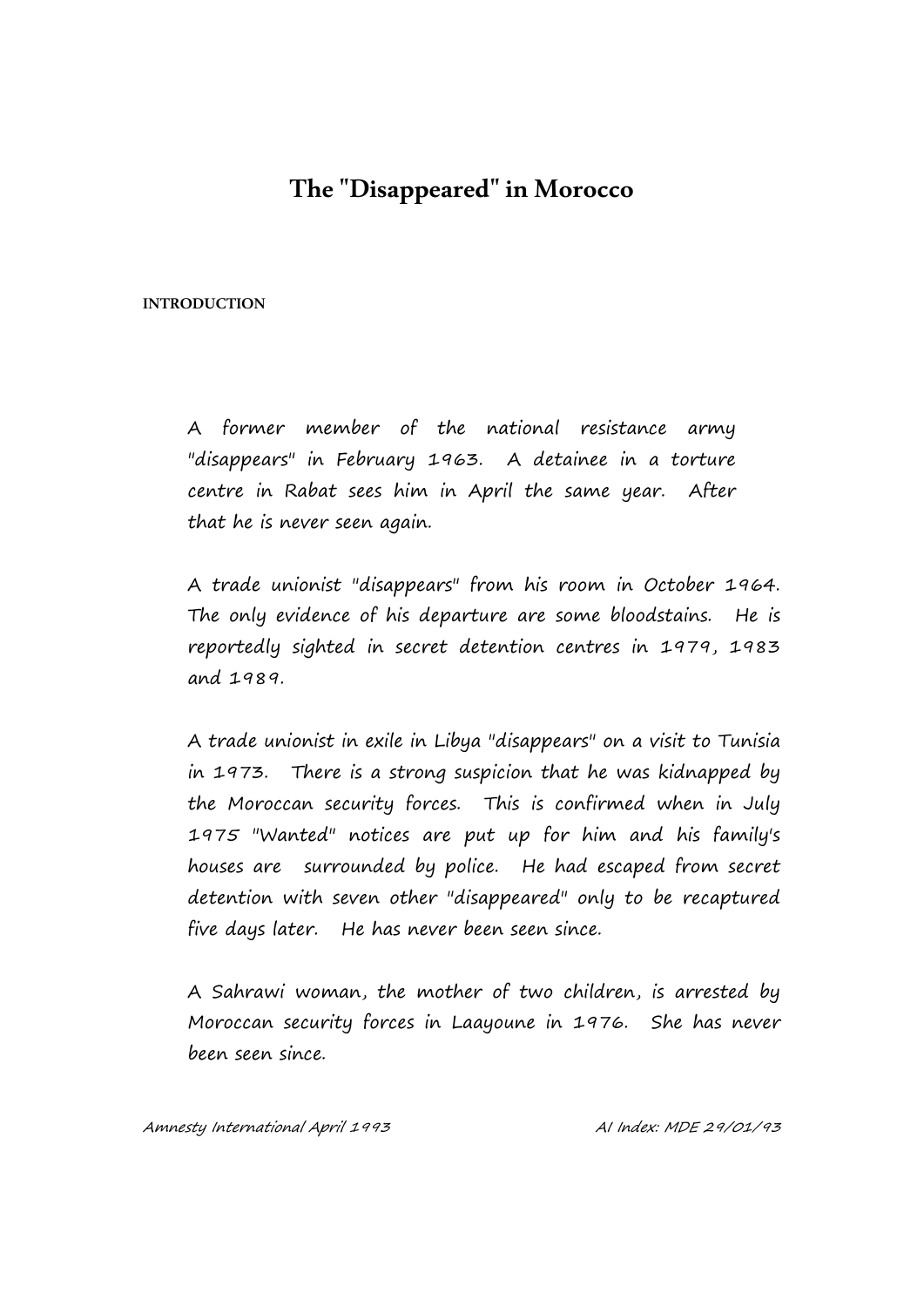These are only four examples of the more than 500 cases of individuals who have been arrested during the past 30 years and have never been seen since.

Since the early 1960s the Moroccan Government has used a system of "disappearance" in secret detention as a means of punishing certain suspected political opponents. Those who "disappear" have been held for years, cut off from the outside world in secret detention centres: villas, camps, isolated farms, and old forts. Many of the "disappeared" have died in secret detention; they have been buried hastily and secretly in the courtyards of their detention centres. Their families are never informed and no inquiry is held.

In recent years, there have been positive changes. The practice of "disappearance" appears to have stopped - Amnesty International has received no well-attested evidence of "disappearance" since 1988. In 1991 about 270 men and women who had "disappeared" for up to 19 years were released at the time of a world-wide campaign against human rights violations in Morocco.

But hundreds of former "disappeared" remain unaccounted for. Their families continue, year after year, to make the rounds of prisons and to write to the authorities. The Moroccan Government denies knowledge of them just as, for years, it denied secretly detaining the 270 "disappeared" released in 1991. Amnesty International believes that the majority of the "disappeared" may still be alive, hidden away in secret cells, in an isolated farm, or in a villa in a smart quarter of Rabat.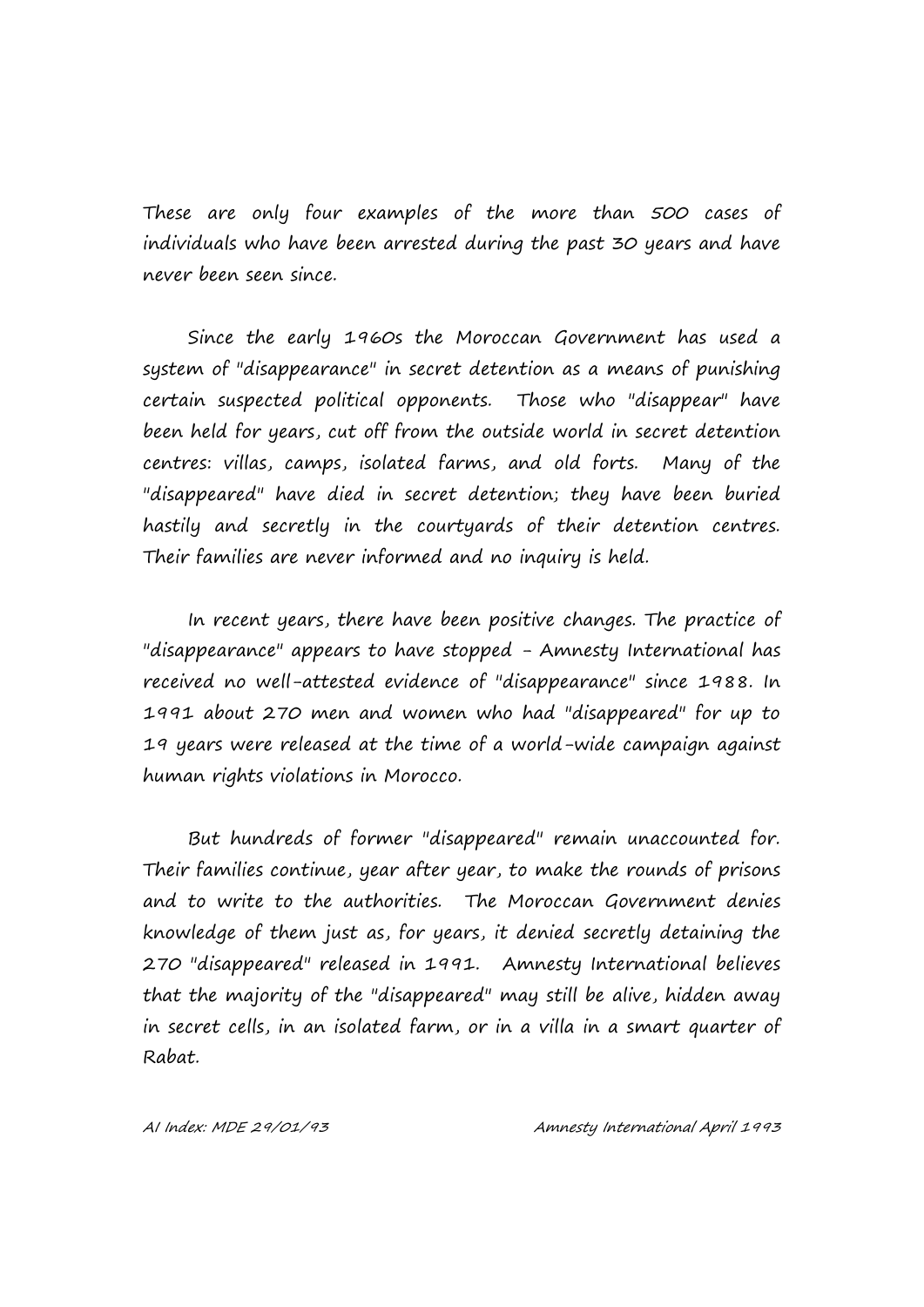Some may be dead. The names are now known of 48 Sahrawis, detained in secret centres at Qal'at M'gouna and Laayoune, who died between 1976 and 1990. Thirty-one out of the 58 military men taken in 1973 to the secret prison of Tazmamert died. No inquiry has ever been conducted into the deaths of those who have died while "disappeared".

Others have been released. Occasionally, those who have "disappeared" over the years have been set free. One member of the auxiliary forces who "disappeared" in 1973 was discovered doing forced labour on a remote farm in 1979; students who vanished in 1976 were released without warning or explanation in 1984; other students who "disappeared" in 1981 were freed in 1983 and 1984. Those released in 1991 included the "disappeared" wife, cousin and six children (the youngest only three at the time of his "disappearance") of a former Minister of the Interior, General Mohamed Oufkir, who died in mysterious circumstances in 1972; more than 260 people of Western Saharan origin "disappeared" after they were arrested between 1975 and 1987; and three brothers, held in secret villas in Rabat and then transferred to the secret detention centre of Tazmamert, who had "disappeared" in 1973. Twenty-seven members of the armed forces, the ones who survived out of the 58 transferred there in 1973, were also released from Tazmamert in 1991.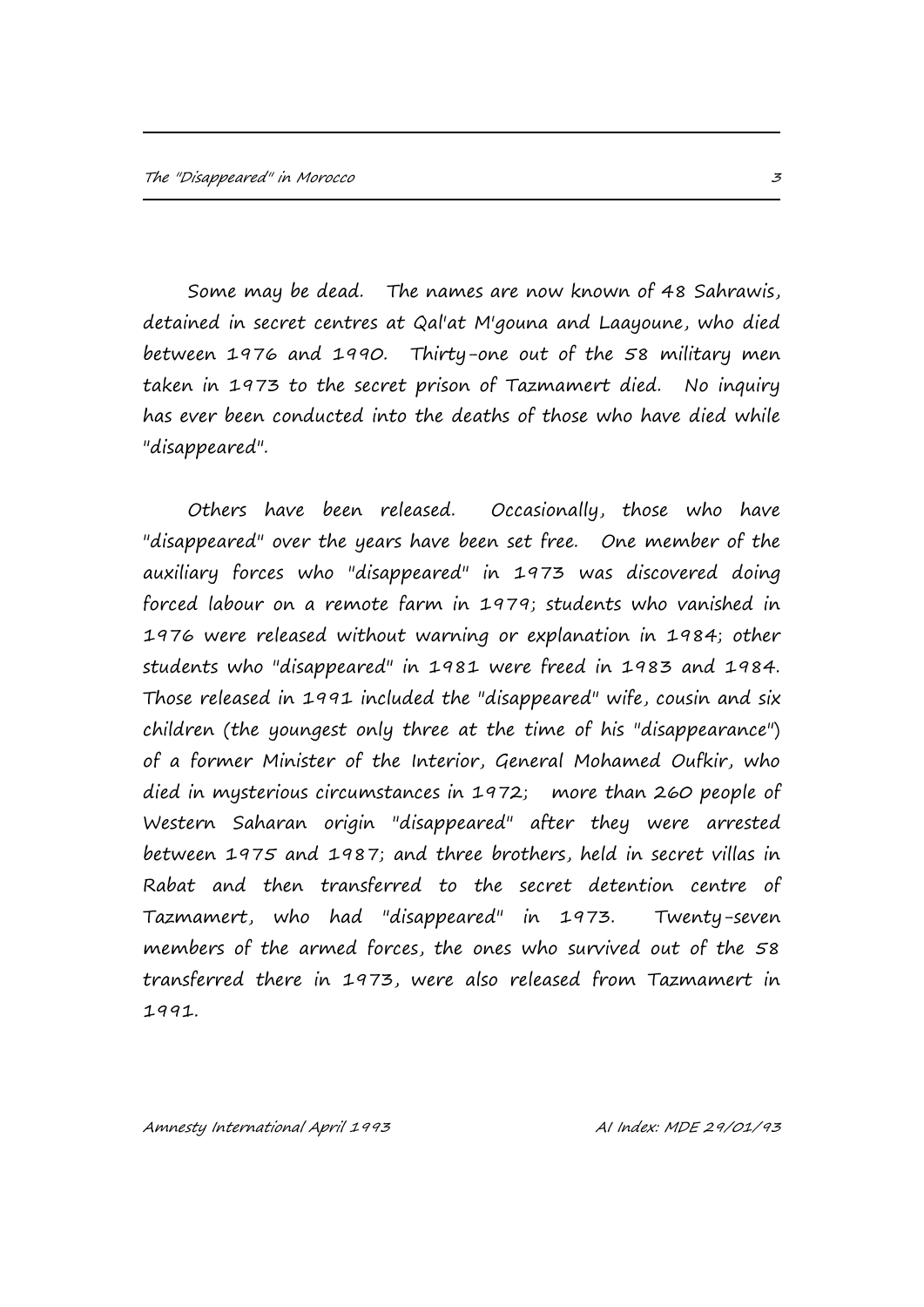However, those who are return from "disappearance" are only partially set free. They are told to forget what happened and never to talk about it. Their movements are restricted and their contacts with others monitored. They may be unable to take any paid employment. If they talk to outsiders about their experiences, they risk rearrest. As one Sahrawi former "disappeared" said, they exchange a lesser prison for a greater one. Only a few, mostly those who have managed to leave the country, have been able to talk about the time they were "disappeared".

Everyone who has "disappeared" and been released has suffered physical or psychological damage from the years spent in secret detention. No compensation has been paid and most have not obtained adequate medical treatment. No official inquiry was ever held into the deaths of more than 80 people in secret jails. Buried hastily and carelessly by their guards, their names were remembered only by their fellow-prisoners. Their families have never been officially informed or compensated for their loss, nor has any official inquiry ever been held into why these people were detained incommunicado in harsh conditions for so many years.

Amnesty International's information comes from those who have "disappeared" and have been released, from the families and lawyers of those still missing, from the rare letters smuggled out of secret centres, from former members of the security forces, and from human rights activists. Through the testimonies of the "disappeared"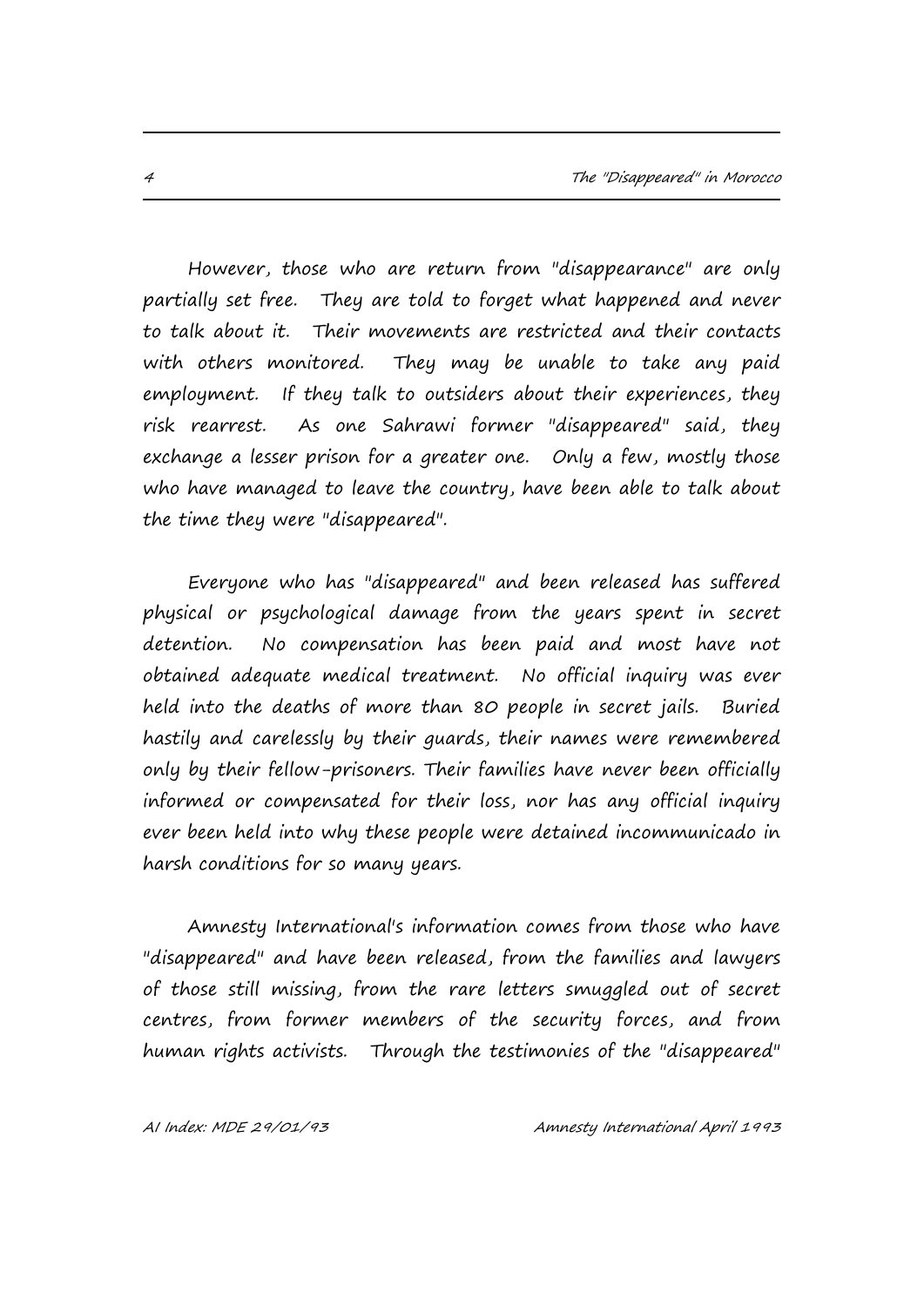who have been set free and case histories of those still inside, Amnesty International hopes to help pierce the wall of silence which allows the "disappeared" to remain forgotten by the world and to encourage the Moroccan authorities finally to end the practice of "disappearances" once and for all.

#### **THE PHENOMENON OF "DISAPPEARANCES" IN MOROCCO**

One purpose of "disappearance" is to imprison - or eliminate - people against whom the state can either bring no legal charges or else could bring charges but is reluctant to pursue them in court. But "disappearance" as employed in Morocco is also used to create an atmosphere of fear. For the victim's family, "disappearance" may be a greater punishment than execution. For death spells the end of the matter, grief heals and life resumes, but "disappearance" punishes a whole family forever - or for as long as the "disappearance" lasts. A soldier who plans a *coup d'état* may know he faces death; but he may be less willing to face the slow death of Tazmamert, or, like General Oufkir, for his whole family (including his small children) to be detained incommunicado, perhaps until they grow old and die, perhaps in harsh conditions.

Most "disappearances" appear to have occurred at times when the Moroccan state was believed to be threatened by internal or external opposition, especially during the 1970s. The internal opponents of the Moroccan state system who have "disappeared" into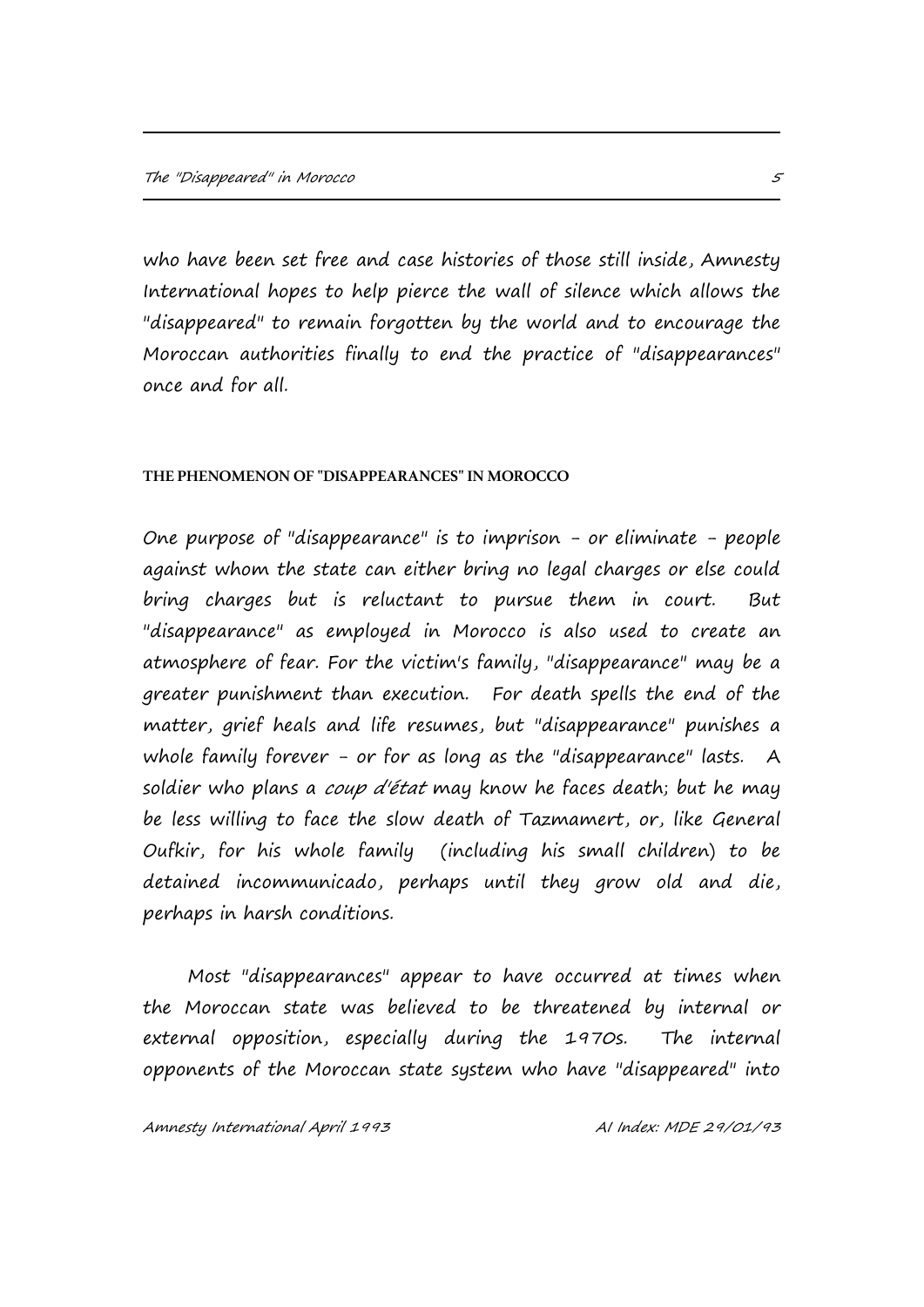secret detention have included not only the supporters of coups d'état of the early 1970s, but also activists in opposition parties of the left, trade unions or even poor farmers who have led demonstrations in rural areas.

The majority of "disappearance" victims have been people of Western Saharan origin. More than 200 were reported to have "disappeared" in the year following Morocco's annexation of the Western Sahara in November 1975. Most of them are thought to have "disappeared" because they or members of their families were believed to support the Polisario Front's call for independence. The total number of those who have "disappeared" is not known. Numbers on some of the lists of the Polisario Front and other organizations may be exaggerated but they have also left out names of those known later to have "disappeared". Amnesty International believes that, including temporary "disappearances", over 1000 Sahrawis have "disappeared" after arrest over the past 15 years. Many were held in temporary detention and released after spending months or years incommunicado. More than 260 were freed in June 1991, but up to 500 may still be "disappeared" in secret detention.

"Disappearances" were more common in the 1970s and 1980s, when garde à vue detention in political cases was often allowed to exceed a year. Since 1984 "disappearances" have been infrequent, at least in the case of Moroccans. There is no well-attested case of "disappearance" since 1988, when some Sahrawi detainees arrested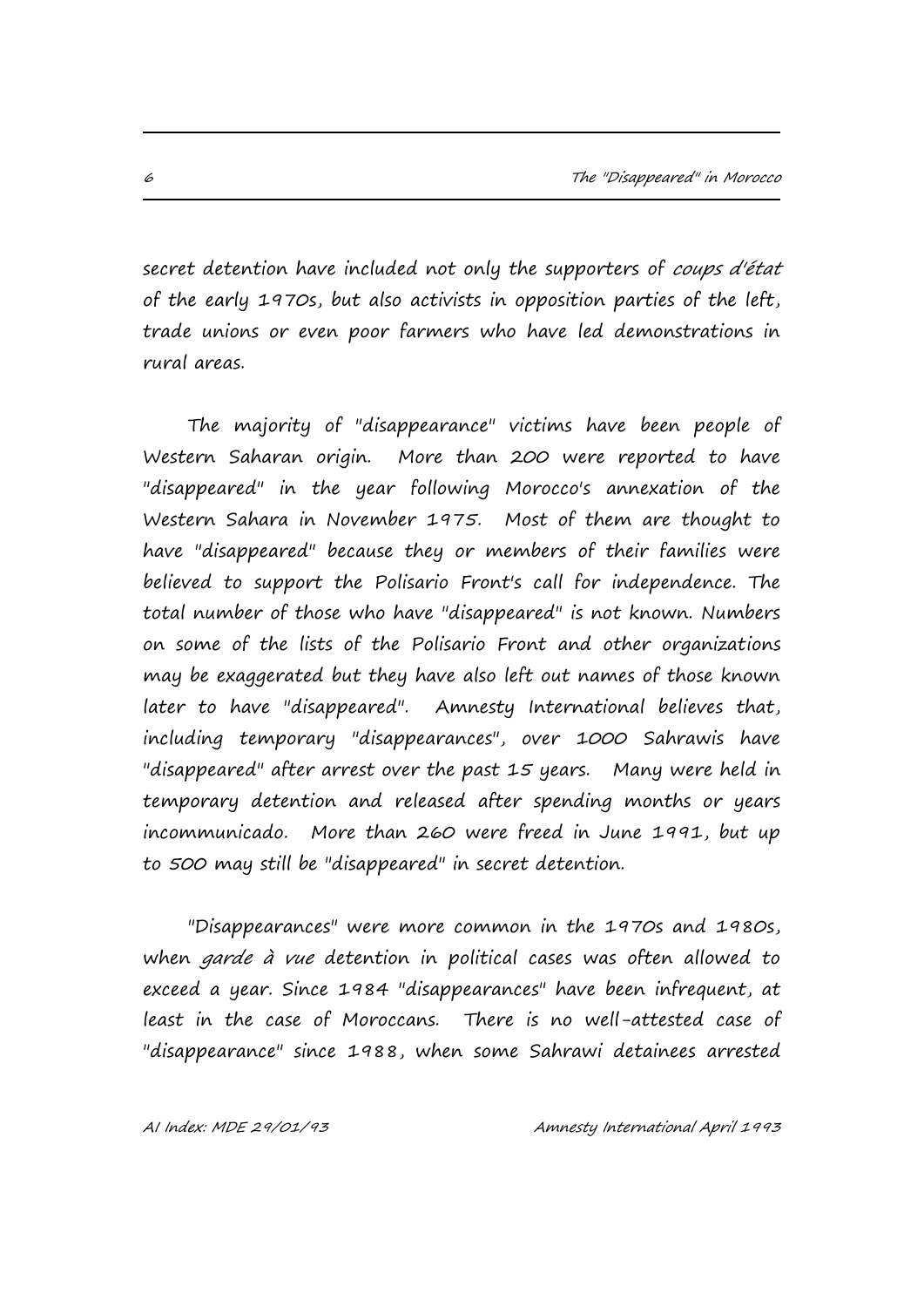that year "disappeared" in secret detention in Skoura and in Qal'at M'gouna. However, the authorities' hold over information in Western Sahara and southern Morocco is such that the "disappearance" of some of these was only known after their release in June 1991. It is likely that later cases of "disappearance" may still come to light in Morocco. As the plan of Qal'at M'gouna shows, one building was constructed only in 1991, a few months before the release of all but two of the prison's inmates after a world-wide campaign. The secret prison itself remains, unvisited by inspectors.

It is not always clear - especially in certain unresolved cases just why particular individuals have "disappeared" after arrest. Usually the "disappeared" have been political opponents of the government (or their close relations), but there seems no reason why five left-wing students, for instance, should have "disappeared" for more than eight years while 178 others belonging to the same group were brought to trial. Members of certain branches of the security services who have helped other "disappeared" or who are themselves suspected of some form of disloyalty have also "disappeared". A Lebanese and a Libyan, still "disappeared" in secret unacknowledged detention, may have been spies or double agents. Occasionally, mere personal jealousy seems to have prompted a "disappearance".

#### **INTERNATIONAL STANDARDS**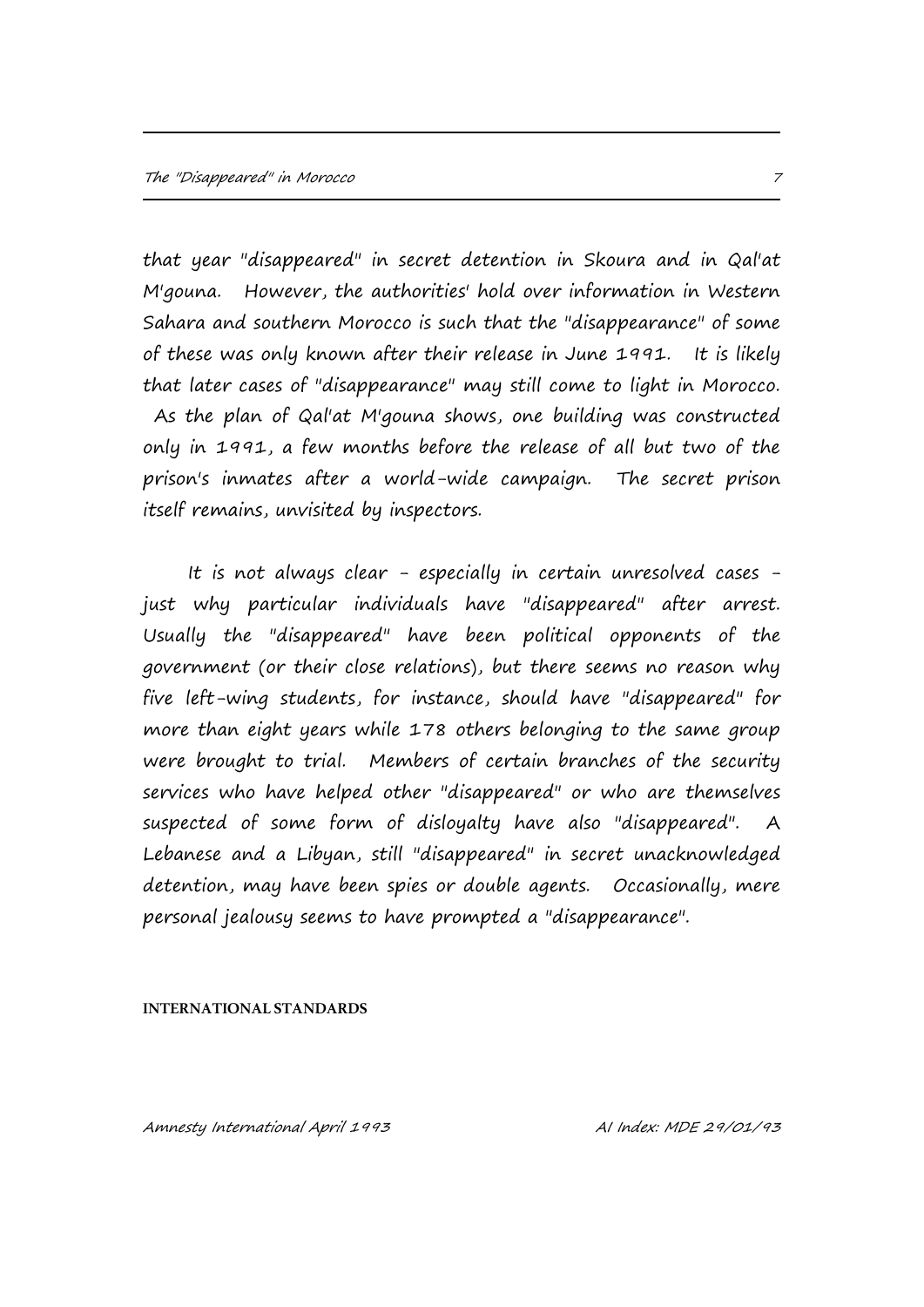Article 9 of the Universal Declaration of Human Rights, adopted and proclaimed by the United Nations General Assembly in 1948 states:

> "No one shall be subjected to arbitrary arrest, detention or exile".

For 30 years the Moroccan authorities have disregarded this basic international human rights principle.

The right to security from arbitrary arrest and secret detention is clearly stated in Article 9 of the International Covenant on Civil and Political Rights, ratified by the Moroccan Government in 1979:

> "1. Everyone has the right to liberty and security of person. No one shall be subjected to arbitrary arrest or detention. No one shall be deprived of his liberty except on such grounds and in accordance with such procedure as are established by law...

> "3. Anyone arrested or detained on a criminal charge shall be brought promptly before a judge or other officer authorized by law to exercise judicial power and shall be entitled to trial within a reasonable time or release..."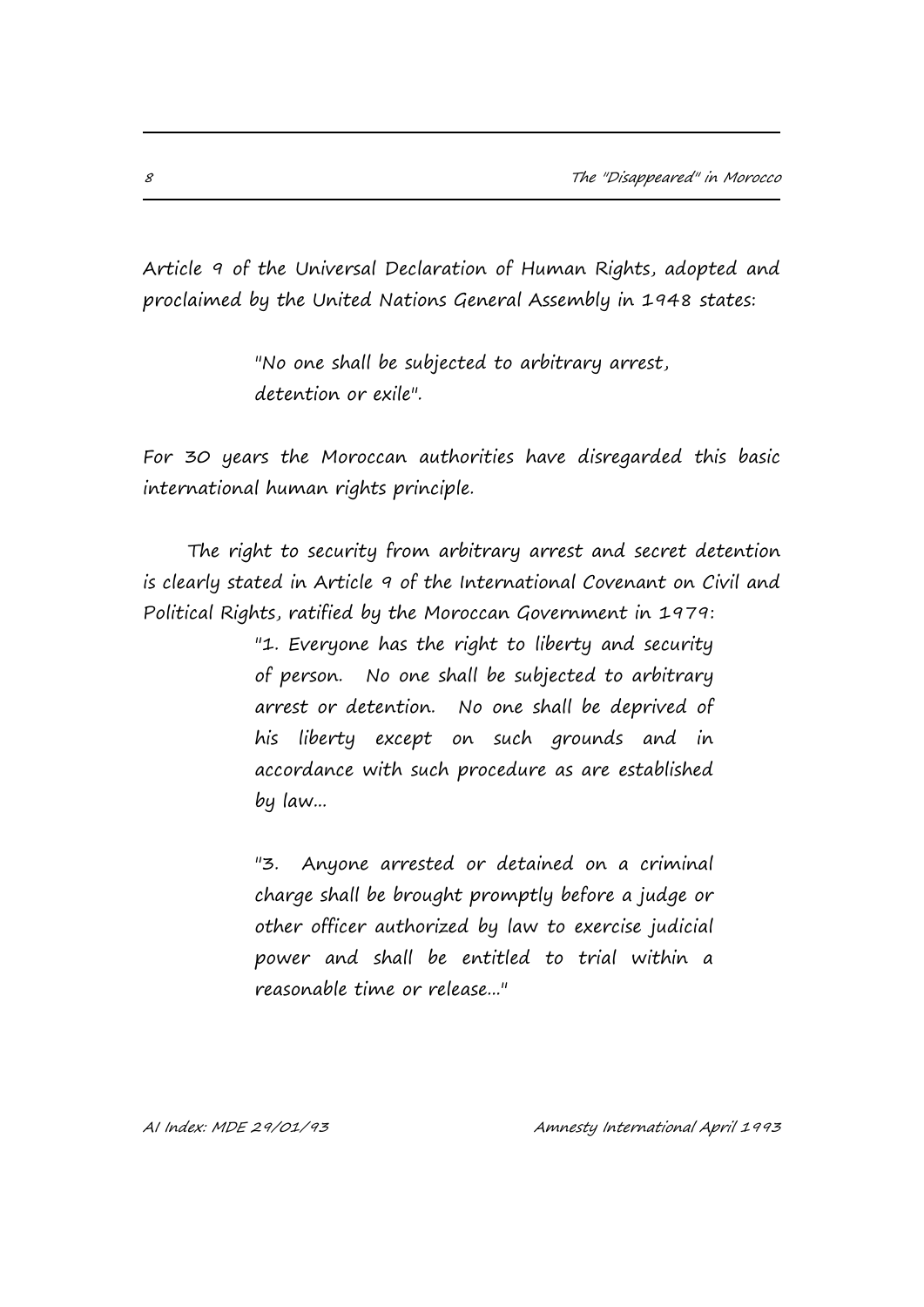By allowing hundreds of individuals to be arbitrarily detained for years without charge or trial, without access to family, and in contravention of, or without access to, normal judicial procedure, lawyers and judges, the Moroccan Government has transgressed this article.

In 1978 the UN General Assembly passed a Resolution on Disappeared Persons which stressed the danger to life and liberty of the "disappeared" and the "anguish and sorrow that such circumstances cause to the relatives of disappeared persons. This Resolution was reinforced by the Declaration on the Protection of All Persons from Enforced Disappearance, adopted by the General Assembly of the United Nations on 18 December 1992 without a vote. As a member of the United Nations and as a party to this Declaration, Morocco is bound to enforce its decisions. Article 1 states:

> "1. Any act of enforced disappearance is an offence to human dignity. It is condemned as a denial of the purposes of the Charter of the United Nations and as a grave and flagrant violation of the Universal Declaration of Human Rights...

> "2. Such an act of enforced disappearance places the persons subjected thereto outside the protection of the law and inflicts severe suffering on them and their families. It constitutes a violation of the rules of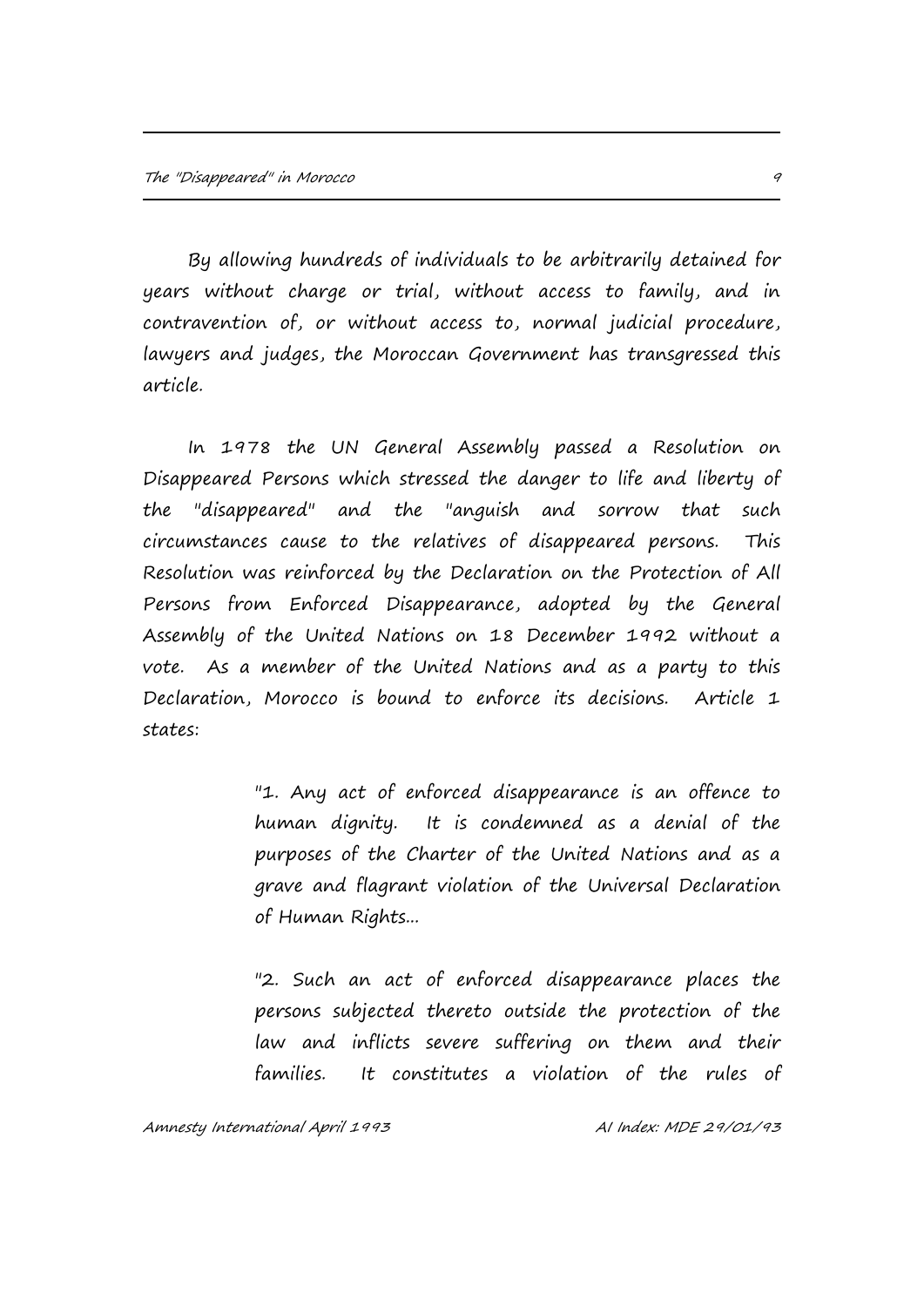international law guaranteeing, inter alia, the right to recognition before the law, the right to liberty and security of the person and the right not to be subjected to torture and other cruel, inhuman or degrading treatment or punishment. It also violates or constitutes a grave threat to the right to life."

Article 2 states that

"1. No State shall practise, permit or tolerate enforced disappearance.

"2. States shall act at the national and regional levels and in cooperation with the United Nations to contribute by all means to the prevention and eradication of enforced disappearance."

Amnesty International calls on the Moroccan Government to cooperate with the United Nations Working Group on Enforced or Involuntary Disappearances to investigate and end the system of enforced "disappearances" in Morocco.

Article 10 provides that all persons should be held only in a recognized place of detention; information on places of detention should be made promptly available to family members and lawyers, who should have access to registers to be maintained in all places of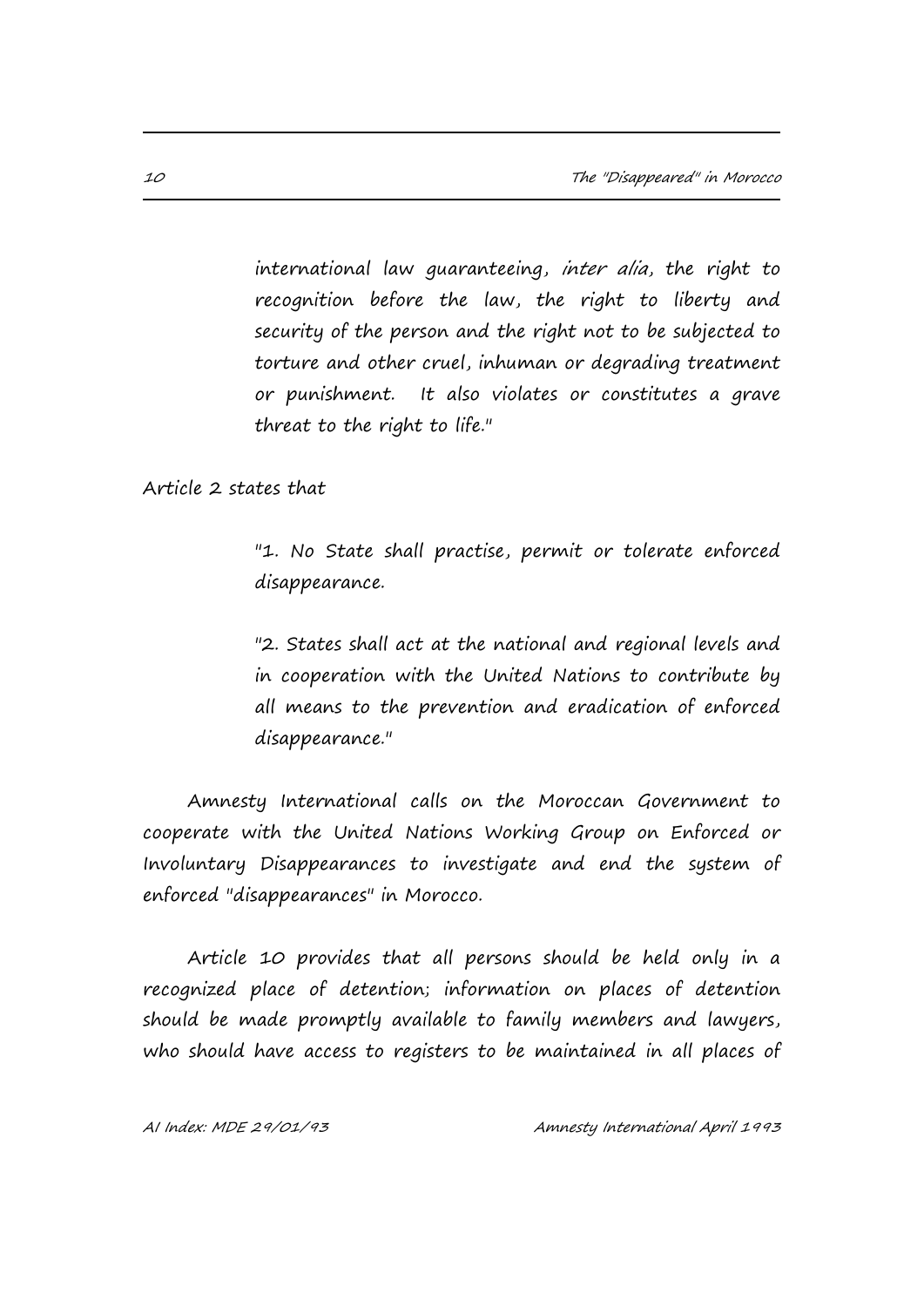detention and, in addition, "each State shall take steps to maintain centralised registers" (Article 10(3)).

Article 13 gives the right for any complaint to be investigated:

" 1. Each State shall ensure that any person having knowledge or a legitimate interest who alleges that a person has been subjected to enforced disappearance has the right to complain to a competent and independent State authority and to have that complaint promptly, thoroughly and impartially investigated."

Under the terms of the same Article, the state should refer a possible disappearance even for an investigation whenever there are

> "reasonable grounds to believe that an enforced disappearance has been committed even if there has been no formal complaint. No measure shall be taken to curtail or impede the investigation".

The authority should have the powers "to conduct the investigation effectively, including powers to compel attendance of witnesses and production of relevant documents and to make immediate on-site visits". All participants in the investigation should be protected against intimidation or reprisal (Article 13(3)); the findings of such an investigation should be made available to all persons concerned unless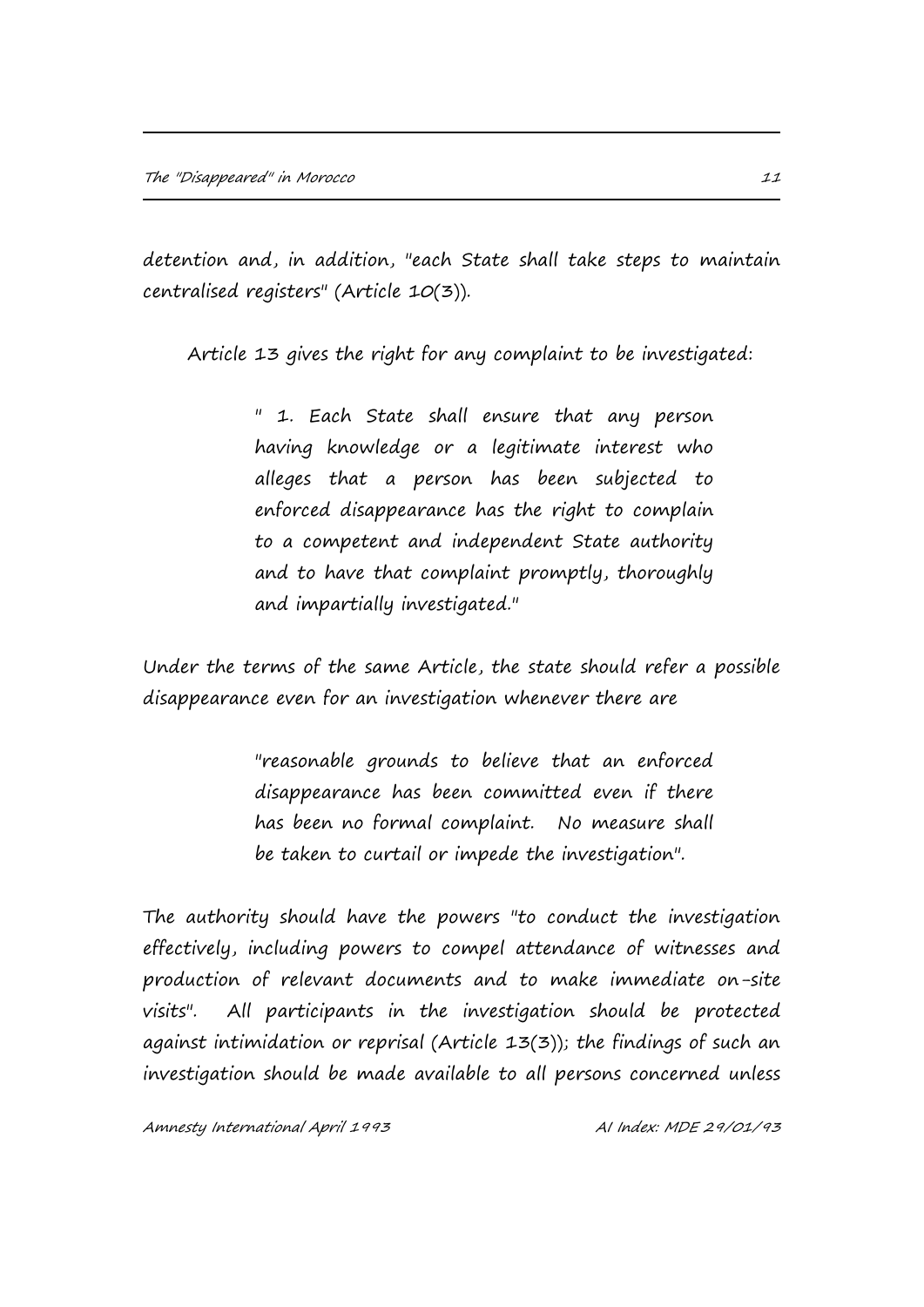it jeopardises an ongoing criminal investigation, (Article 13(4)) and an investigation should be conducted "for as long as the fate of the victim of enforced disappearance remains unclarified" (Article 13(6)).

All those released from "disappearance" have the right to compensation under Article 19 which states that

> "The victim of acts of enforced disappearance and their family shall obtain redress and shall have the right to adequate compensation."

Certain Moroccan authorities and law enforcement bodies in Morocco have consistently acted above and outside the law. The Moroccan Government has allowed impunity to those who have violated international standards and Moroccan law by arbitrarily arresting people and detaining them incommunicado for years. People have lost their lives and families have lost their relatives without any inquiry or accountability for what has happened. Individuals who have seen their right to freedom from arbitrary arrest and detention disregarded and who have lived for years in harsh, inhuman conditions have received no compensation, no inquiry into their detention and often no medical treatment.

Amnesty International is now appealing to the Moroccan Government to conduct a full investigation into how people have come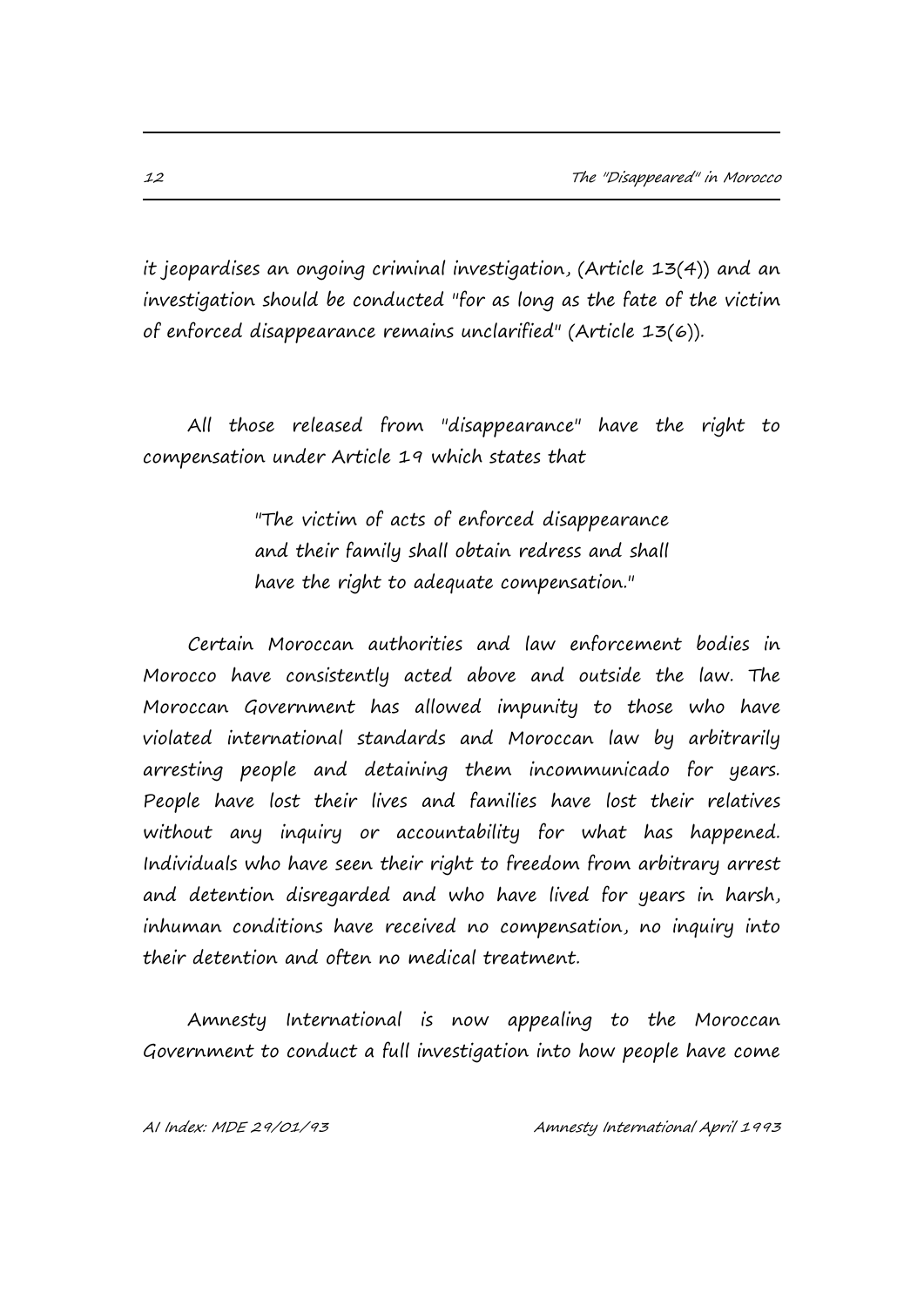to "disappear", to release all those held illegally and to ensure the rule of law.

### **ROUTES TO "DISAPPEARANCE"**

There are a great number of routes to "disappearance". Some "disappearance" is temporary or of a fixed duration, and the "disappeared" person is released after a few days, months or years. Sometimes "disappearance" appears to be intended to last indefinitely.

#### **1) Dropping out of normality**

One route to "disappearance" is through dropping out of the normal legal process:

## **a) Temporary "disappearance" in garde à vue detention before trial**

Temporary "disappearance" can be seen as an extension of the legal procedure of keeping a suspect who is being interrogated a certain number of days in garde à vue (incommunicado) detention without contact with lawyers, doctors and family. Even if *garde à vue* is limited to the legal eight or six-day limit a suspect may "disappear" during this period for police rarely inform the families after they have carried out an arrest. In the 1970s garde à vue was sometimes illegally prolonged for over two years, during which time the detainees had no contact with their families, who were never informed of where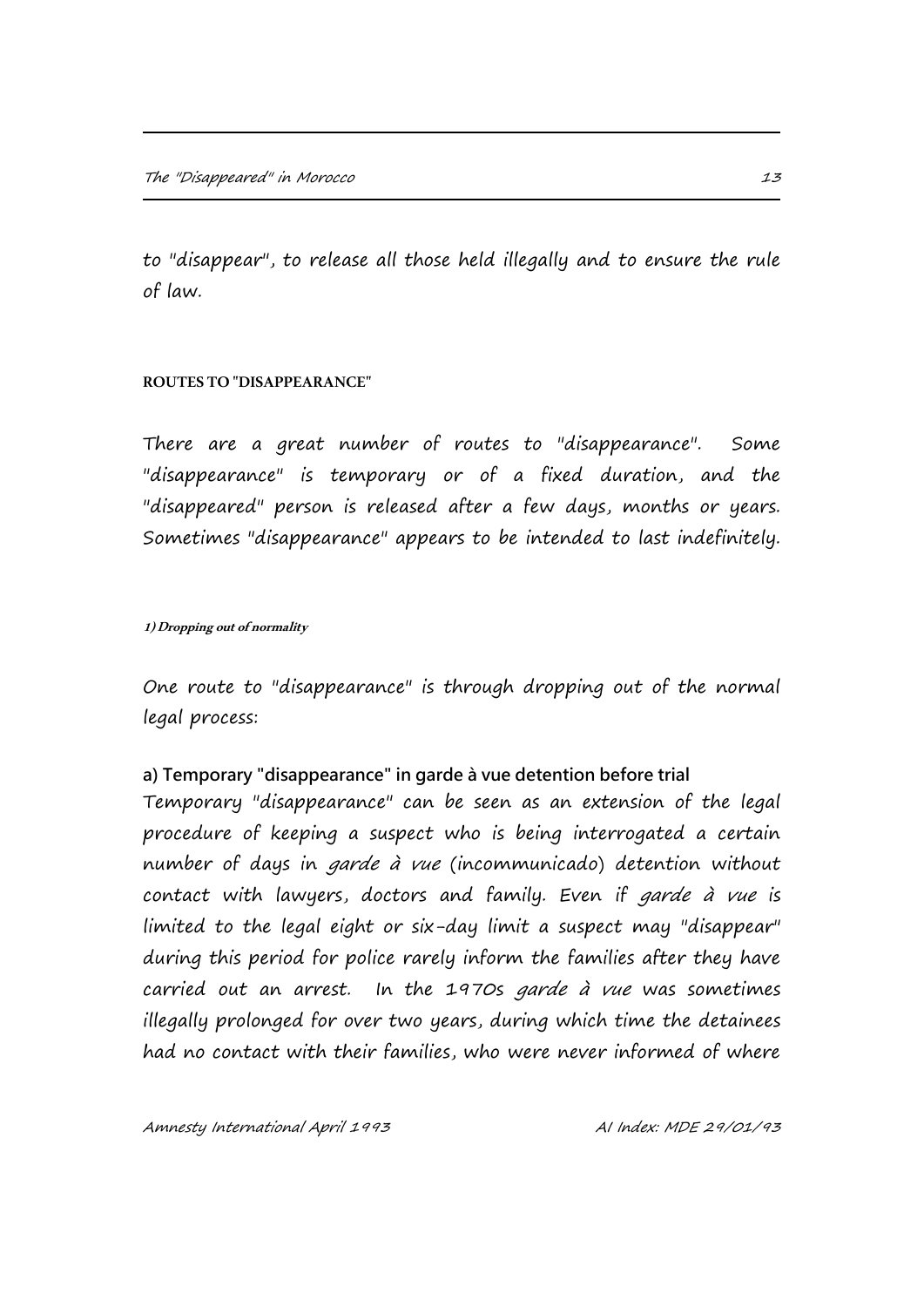they were held. Illegal prolongations of *garde à vue* remained frequent throughout the 1980s. Some of these people were reported as "disappeared" during their period of garde à vue detention. For instance, the group of 178 Frontistes tried in 1977 were nearly all arrested between 1974 and 1976 and held for up to two and a half years - "disappeared" in fact - in garde à vue detention in Derb Moulay Cherif. Thirty-four people from a radical Islamic group, mostly students, were arrested in Mohammediya between June and September 1983 for hanging up banners and posters or painting slogans. No information was heard about their whereabouts until they were brought before the *juge d'instruction* in February 1984 with 15 other Islamists arrested in January 1984.

The decrease in reported "disappearances" since 1987 may be related to increasing respect for the legal limits of *garde à vue* detention over the same period. Amnesty International has always maintained that the misuse of *garde à vue* detention in Morocco has facilitated "disappearances". The organization welcomes the reduction of the legal maximum period of *garde à vue* detention in cases involving state security from 12 to eight days in Dahir (law) 1.91.110 of 30 December 1991, and believes that further reductions are necessary. It has called on the Moroccan Government to implement these as soon as possible.

i.

Coalition of leftist groups who opposed the Moroccan Government during the 1970s.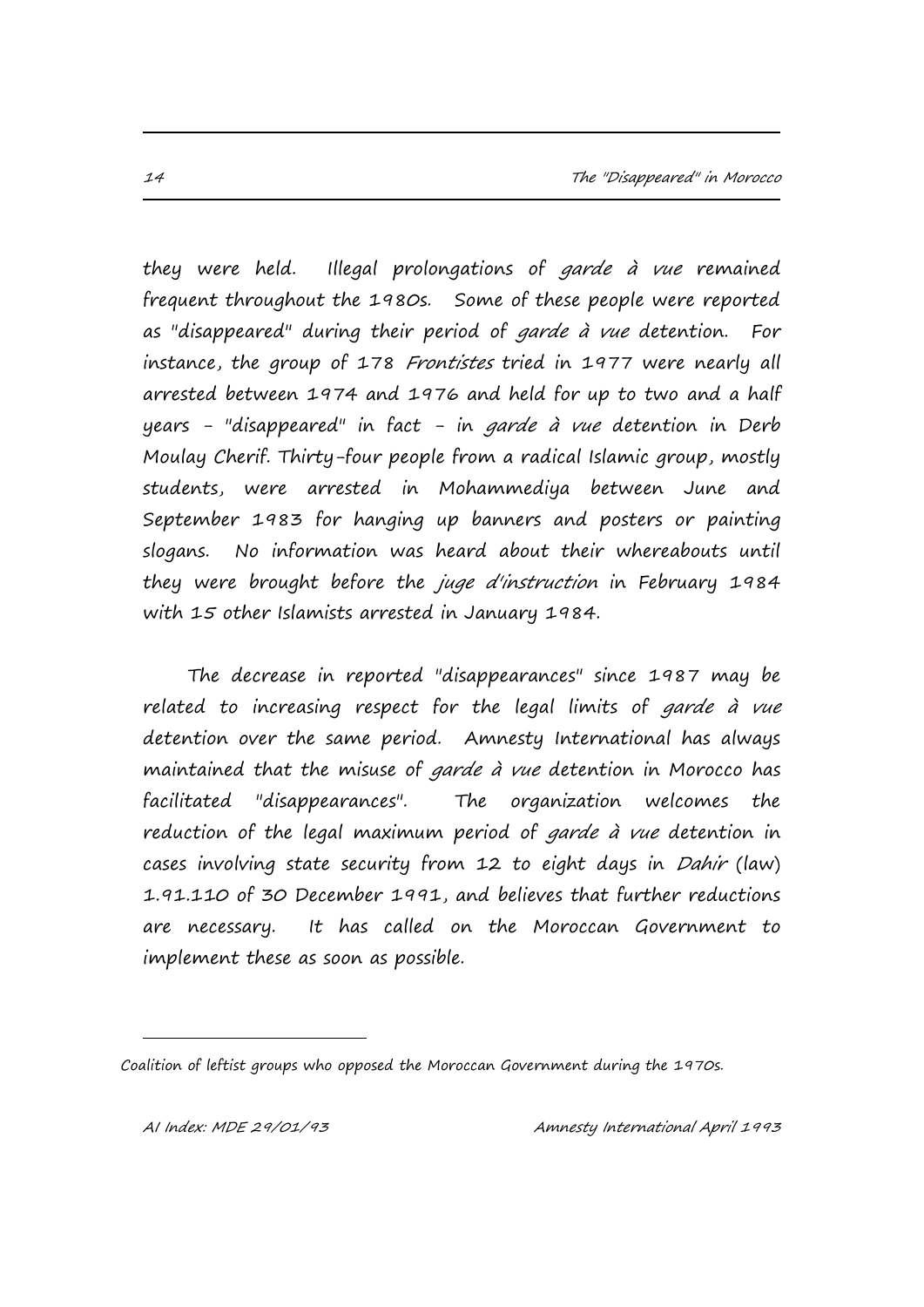**b) Temporary "disappearance" in garde à vue detention without trial** Some detainees (often students suspected of sympathies with illegal opposition groups) have "disappeared" from garde à vue detention without ever being brought to trial. Their arrest was initially acknowledged, but later their families could get no news about them. They remained "disappeared" sometimes for years on end, before being released. One place where detainees were held incommunicado for long periods was the detention, interrogation and torture centre of Derb Moulay Cherif in Casablanca. This centre is shared by the police judiciaire (judiciary police) and the Direction de la surveillance du territoire (DST), Office of Territorial Surveillance - a branch of the security services which has frequently been involved in "disappearances".

Five students seized in 1976 during the mass arrests of Frontistes in 1974-1976 were not brought to trial but "disappeared" for over eight years in secret detention centres until they were released in December 1984. The testimony of one is given at the end of this paper. Twelve university and secondary school students arrested in January and February 1983 dropped out of normal legal procedure and "disappeared" a few months later. Initially they were held in the Casablanca Central Police Station. Their lawyers and relatives were not allowed access but some families were apparently allowed to bring food to the police station for them once a week. This was abruptly stopped on 5 May 1983 when they were moved elsewhere. Their families raised their cases with the procureur général (public prosecutor) and with the Minister of Justice and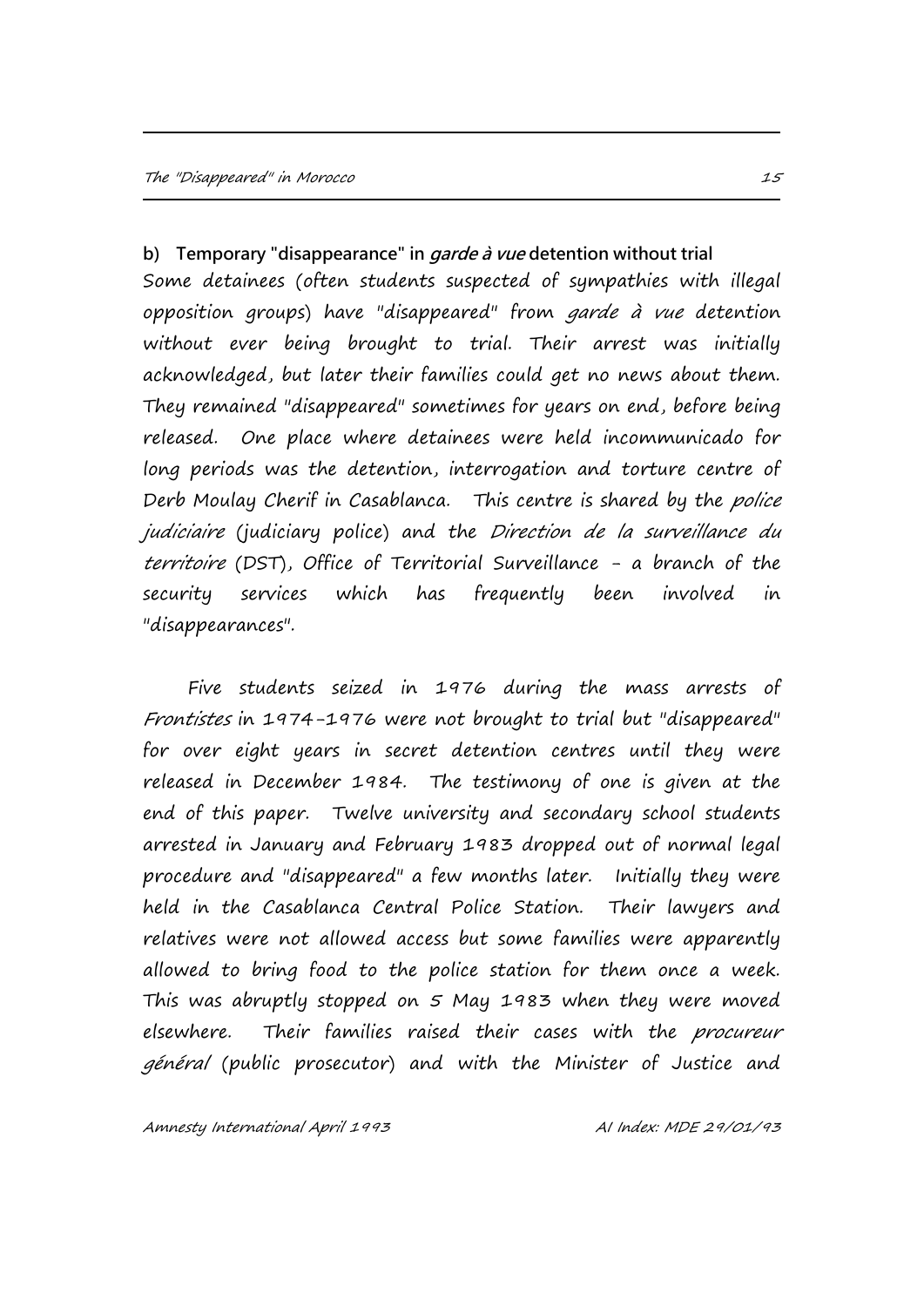publicized their cases in the local media. An international protest campaign was mounted and eventually, in 1984 and 1985, most of the students were released. One of the group, however, Abderrazak Nouhaili, remained in secret detention and was not released until 1986, for reasons which were not clear.

#### **c) "Disappearance" after trial and acquittal**

Some detainees who have been been tried and acquitted, have subsequently "disappeared", sometimes without ever being freed and returned to their families. Mohamed Sajid, a member of the Union nationale des forces populaires (UNFP), National Union of Popular Forces, an opposition party of the left, was acquitted of plotting against the King in two trials of members of the UNFP held in 1963 and 1964. Soon afterwards he was arrested and "disappeared". Belkacem and Hammou Ouezzane were taken from Kenitra Central Prison to a secret destination immediately after their acquittal at a military court in August 1973. Their families waited for them in vain outside the prison and Belkacem Ouezzane has never been seen since. Hammou Ouezzane was discovered in 1979 doing forced labour on a remote farm and released after pressure from his family. He said that until 1974 he had been held in a secret jail with his cousin Belkacem.

#### **d) "Disappearance" after imprisonment**

"Disappearance" has also hit those who had been tried and sentenced in accordance with normal legal procedure. Such groups have not actually "disappeared" in the usual sense as the government does not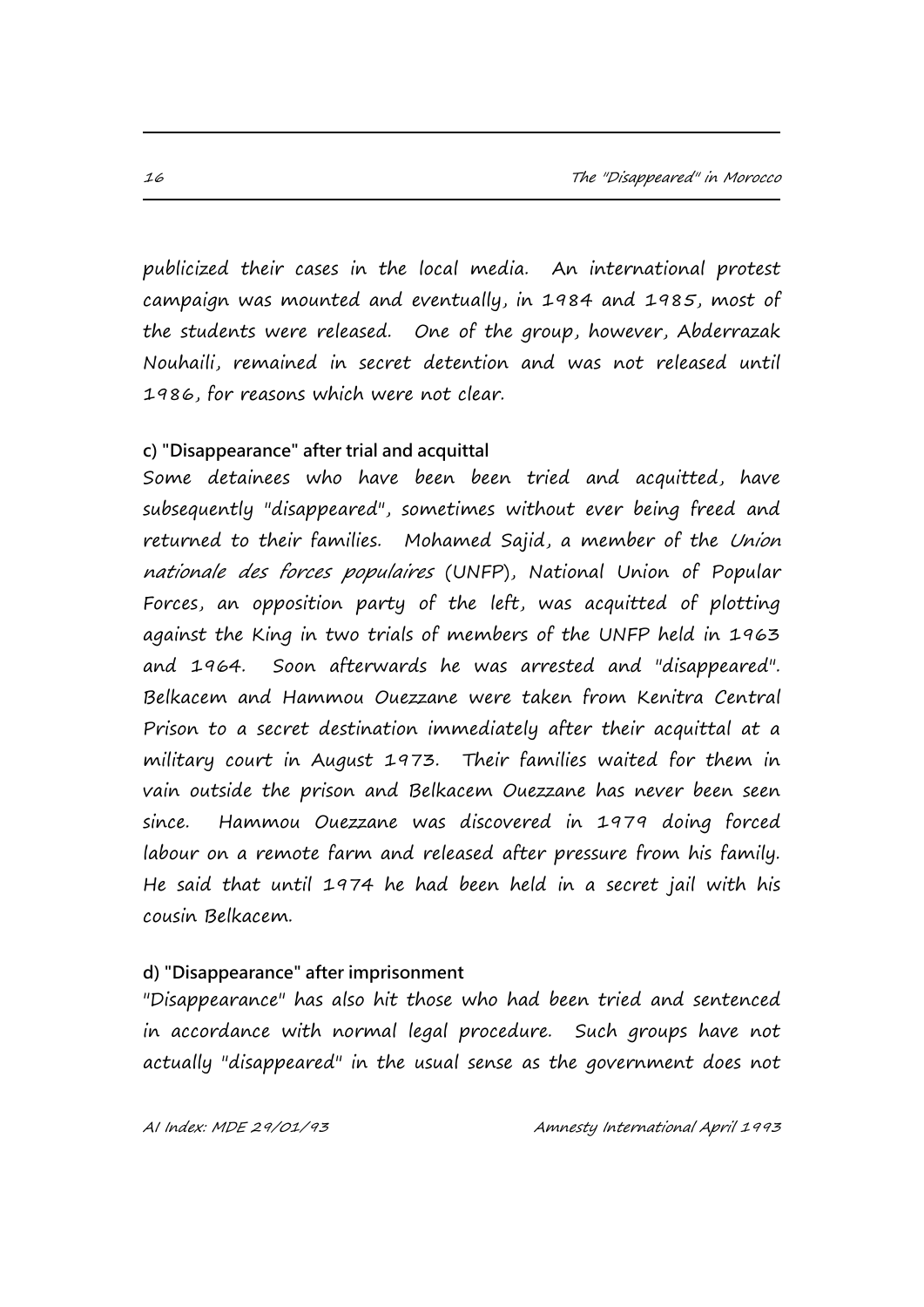deny holding them; however, their fate is yet another example of the many possible routes to secret detention and the variety of forms "disappearance" in Morocco can take. In August 1973, 58 members of the armed forces who had been involved in attempted coups d'état against King Hassan II in 1971 and 1972 - all sentenced to three years or more - were secretly moved from Kenitra Central Prison to Tazmamert. From then on the authorities withheld all information about their fate, never even acknowledging the existence of Tazmamert. In these remote barracks, where a slow death in darkness and isolation seems to have been part of the punishment, 31 of the original 58 had died by the time the rest were set free in 1991. On rare occasions, the inmates of one block were able to smuggle letters out during their 18 years' detention. Thus some of their families knew what had become of them and their fate had been raised for years without success by human rights bodies outside Morocco.

#### **2) Arrest for "disappearance"**

Many of the "disappeared" realized from the outset that a special procedure was being followed: they were kidnapped by armed men with no semblance of legality, taken straight to a secret centre, saw no member of any normal police force and never had the impression that they were being interrogated for any procès verbal (police statement). Ali Bourequat, a businessman closely connected to the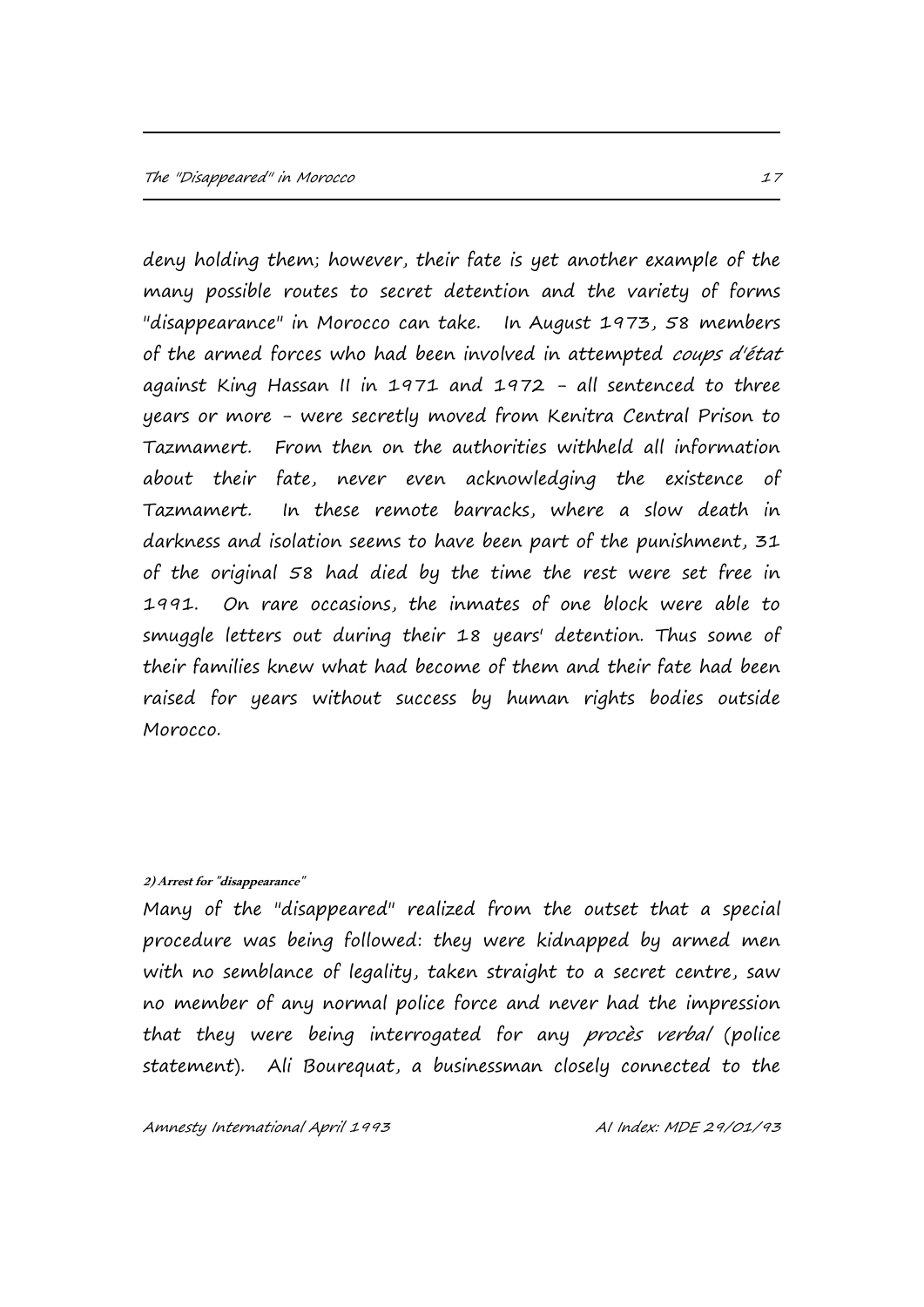palace, was arrested at home at 4am on 8 July 1973 by members of the DST in plainclothes. They surrounded the house and took him at once to a secret villa in Rabat; a few hours later they returned for his brothers Bayazid and Midhat. As they testify: "We were convinced from the first day that this was the end. For we weren't arrested in a normal way, nor brought into a normal place..."

For Sahrawis, "disappearance", for a few weeks or months or indefinitely, seems to have been used as the "normal" punishment. Only very seldom was any Western Saharan suspected of opposing Moroccan rule or supporting Polisario ever brought to court.

#### **AGENTS OF "DISAPPEARANCE"**

A number of the Moroccan security services reportedly include parallel secret services which carry out unacknowledged operations with direct responsibility to the King and the Minister of the Interior. It is they who have been most involved in "disappearances". Although some of

i.

The only group known to Amnesty International of Sahrawi political detainees which did appear before the courts up to 1991 was the so-called "Meknes Group" - 25 men and one woman - who were arrested between April and December 1977 and reported to have "disappeared". After being held for six months in secret centres they were brought before the juge d'instruction and transferred to Meknes Civil Prison. They were brought to trial in 1980 accused of crimes against internal and external state security, sentenced to four or five years imprisonment and released in 1981 and 1982.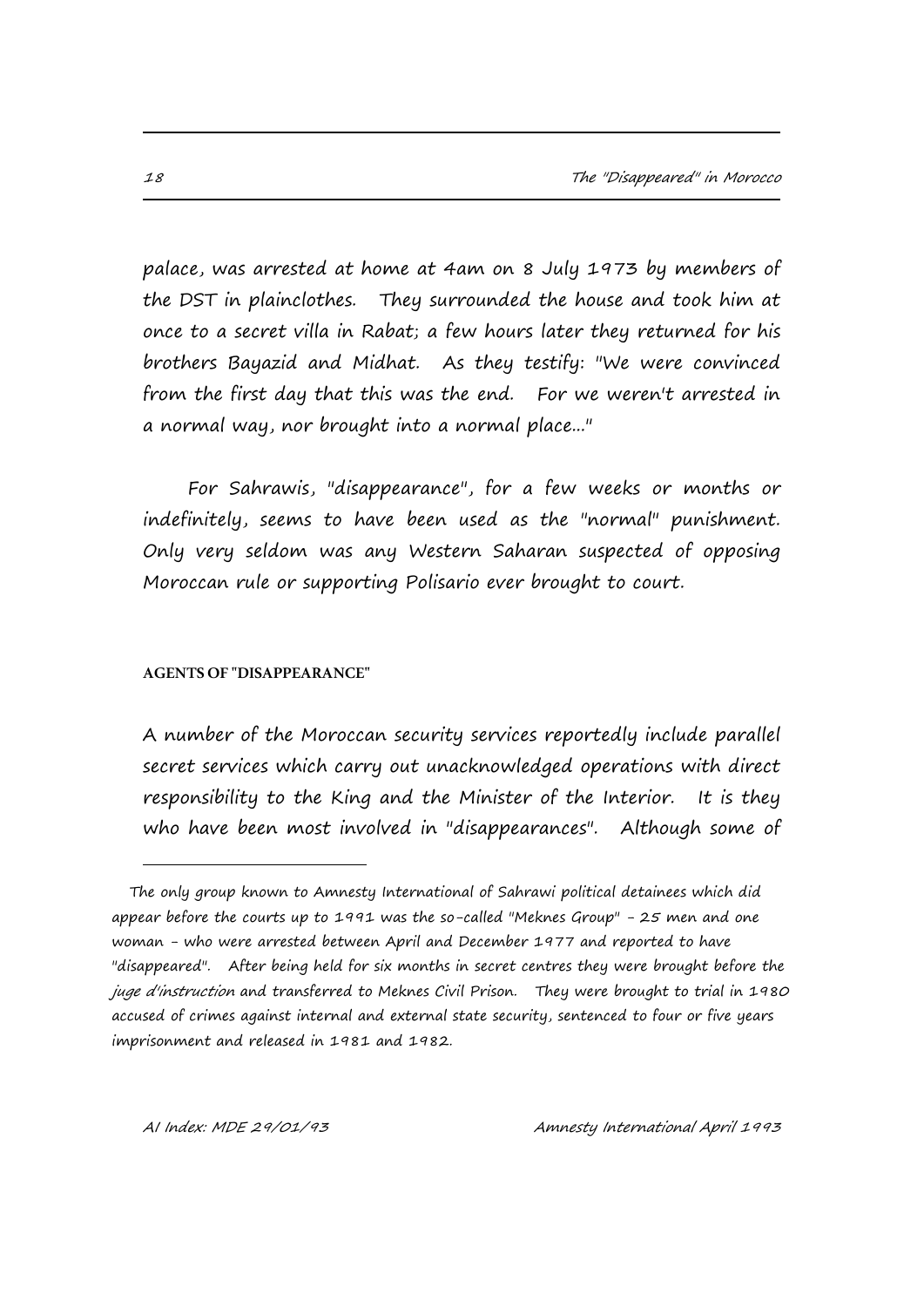the "disappeared" have been arrested normally and then taken over by branches of the parallel services, many of them, like the Bourequat brothers, have from the beginning been in the hands of one of the secret services.

The main branches of the Moroccan security service are the police, the *gendarmerie* and the armed forces. They are supplemented by a number of different, and often rival, intelligence services specialist elite brigades with political or guard duties, and auxiliary forces. The forces whose parallel services have been most involved in "disappearance" appear to have been the specialist police force known as the Direction de la surveillance du territoire (DST), Office of Territorial Surveillance, and the gendarmerie; however, detainees arrested by other services, such as the *police judiciaire*, (the normal criminal police force), or the Forces armées royales (FAR), Royal Armed Forces (in the case of Sahrawis captured while attempting to rejoin the Polisario Front camps in Tindouf, Algeria), have been handed over to the DST or parallel services for interrogation and later "disappearance". The "disappeared" in secret centres in towns may be guarded by the DST, the *gendarmerie* or their parallel services; those held in the provinces seem to be guarded by local auxiliary forces known as makhazini.

The police force directly responsible for conducting investigations and operations leading to the identification and arrest of individuals involved in a wide range of crimes (including those against the security of the State), is the *police judiciaire* (PJ) which includes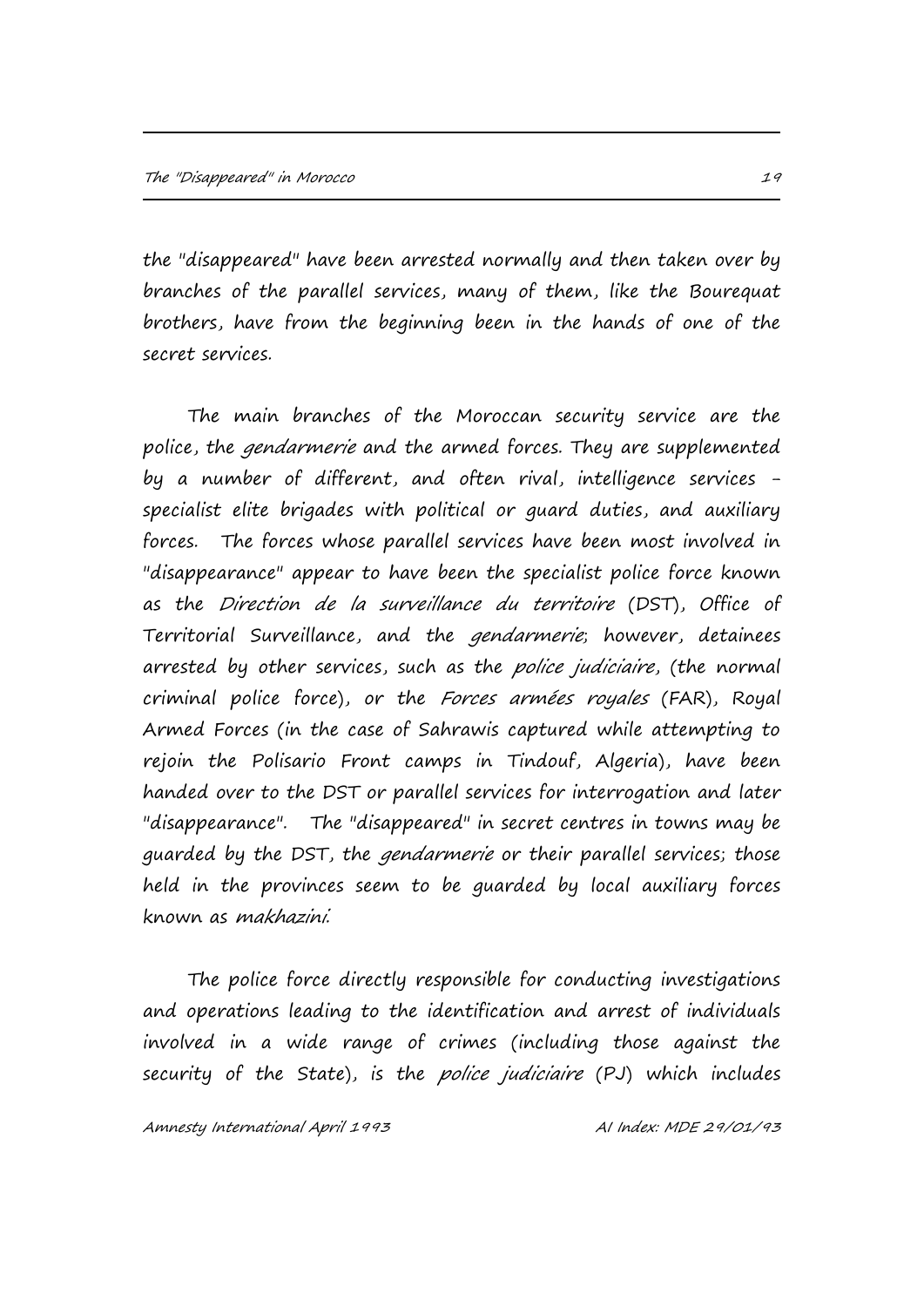plainclothes officers. The PJ is also in charge of interrogating suspects under the theoretical control of the procureur du Roi (Public Prosecutor). The PJ is a branch of the sûreté nationale, National Security, whose other branches are the corps urbain, Urban Corps, used for normal policing duties, the Compagnies mobiles pour intervention (CMI), Mobile Intervention Companies - a motorized riot police force - and an internal security service known as the Sub-directorate for Internal Security. Although those arrested by the PJ are normally dealt with in accordance with proper legal procedure, some of the former "disappeared" said that, following initial arrest by the PJ or the CMI, they were held in secret detention by a branch of the CMI or handed over to the DST.

The gendarmerie royale, Royal Gendarmerie, is a paramilitary police force, technically controlled by the Royal Moroccan Army, but in practice personally supervised by the King. Although the gendarmerie was set up as a special security service for rural areas, investigations are often indistinguishable from those of the other security services. Its size and equipment were greatly expanded immediately after the 1971 and 1972 army coup attempts. Many testimonies reveal the gendarmerie's involvement in "disappearances", and a number of former "disappeared", such as the brothers Bourequat, have stated that they and others were held for years without charge or trial in the *gendarmerie royale* centre in Rabat. Sahrawis arrested by the Moroccan armed forces while trying to cross over to Algeria were handed over to the gendarmerie and kept in

AI Index: MDE 29/01/93 Amnesty International April 1993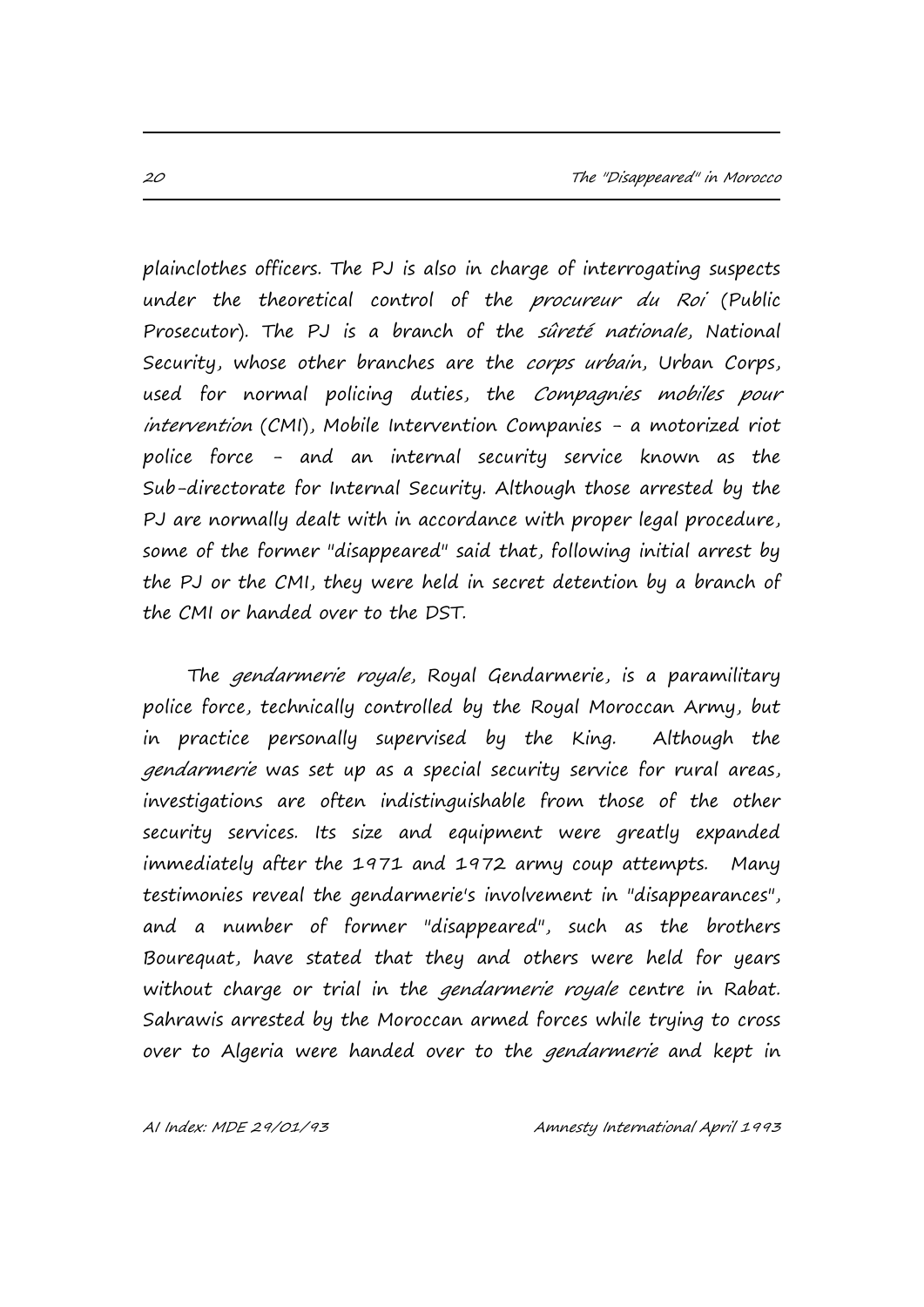secret detention in various places before being transferred, up until 1990, to Qal'at M'gouna.

The DST, an autonomous service set up in 1973, appears to be the intelligence force most involved in "disappearances". Its head is appointed by the King and it is based at the Ministry of the Interior in Rabat. DST officials, who do not wear uniforms, compile information on political activists and senior government officials and conduct interrogations. Although they are not supposed to make arrests, in fact in the case of political suspects they frequently do and themselves hold such suspects prisoner. The Direction générale des études et documentation (DGED), General Office of Research and Documentation, also gathers information on national security; it is the most secretive of the various intelligence-gathering bodies and reports directly to the King.

Often in competition with the DST, the Renseignements généraux (RG), General Intelligence, - a specialist police force - mainly works on information gathering. It is involved exclusively in political affairs. Like the PJ, the RG is based in police stations all over the country. It conducts interrogations and is occasionally involved in arresting suspects. It does not seem to have been directly involved in "disappearances" and is said to pride itself in interrogating without the use of torture.

The force most frequently used to guard the "disappeared" in forts or camps in rural areas are the *makhazini*, auxiliary forces (the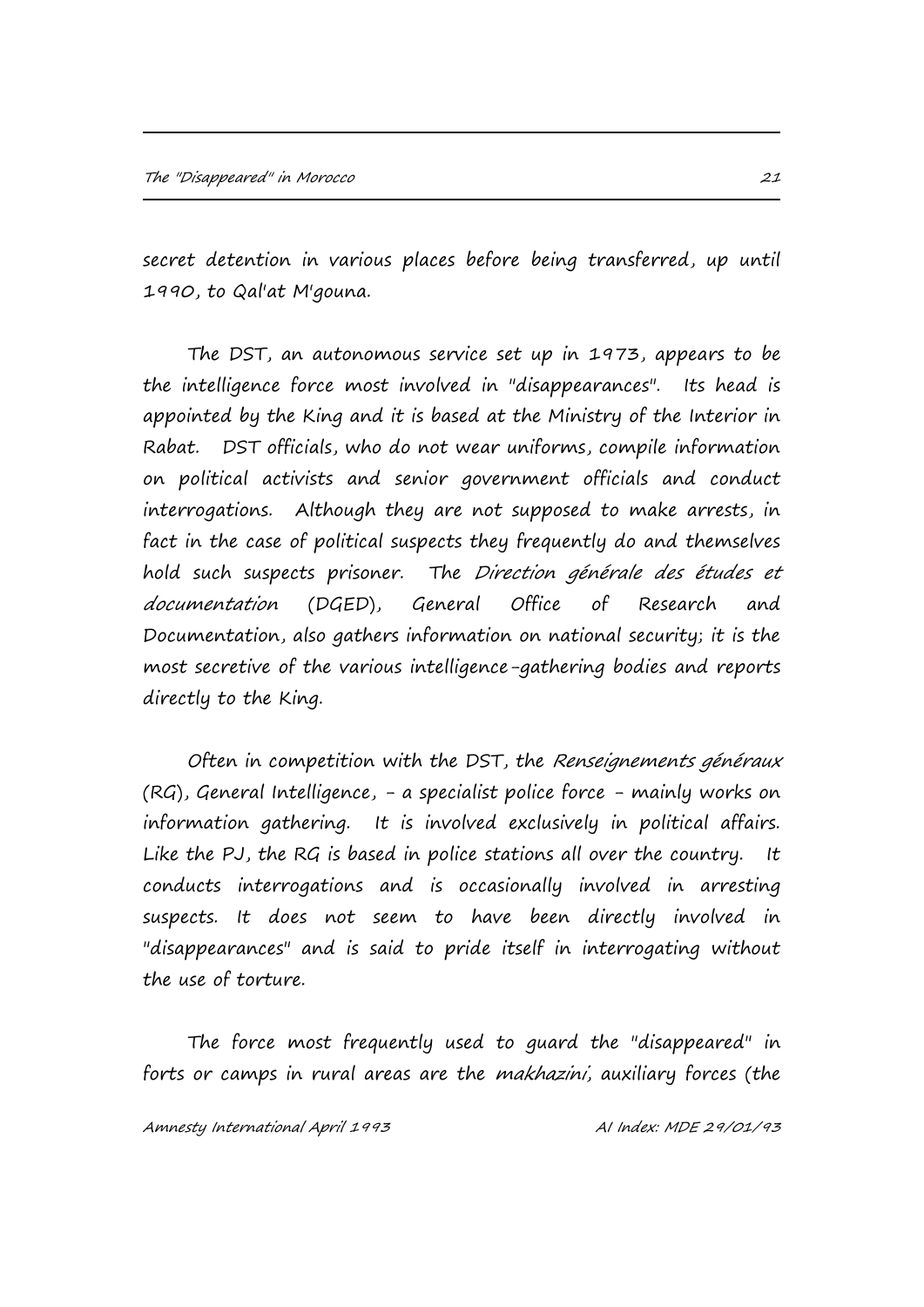"makhzan" means the administration in Morocco). The Makhazini administrative (administrative auxiliary forces) are based in provinces or municipalities and under the command of the provincial or prefectural governors. Makhazini are given some military training but know little about law. Formerly often illiterate they now tend to have completed primary education. Testimonies of released "disappeared" who had been held in various outlying provinces describe visits by provincial governors to detention centres guarded by makhazini, and there seems little doubt that, although probably not involved in ordering "disappearances", provincial governors are part of the system which has not only condoned, but also directly organized, the imprisonment of scores of people for decades in secret unacknowledged detention.

The various security services act in ignorance of and often in competition with each other. The element of competition increased and became deeply entrenched after the 1971 and 1972 attempted coups which had been led by the closest servant of King Hassan II, General Oufkir (a former Minister of the Interior who had himself reportedly organized "disappearances", extra-judicial executions and torture in secret). After 1971 the King tried to reward those loyal to him. The army was no longer to be trusted and King Hassan took over the post of Minister of Defence. Houcine Ben Slimane, Governor of Tangier, who made a broadcast over Tangier radio in support of King Hassan during the 1971 attempted coup, was promoted to the rank of Colonel and put in charge of the *gendarmerie royale*, which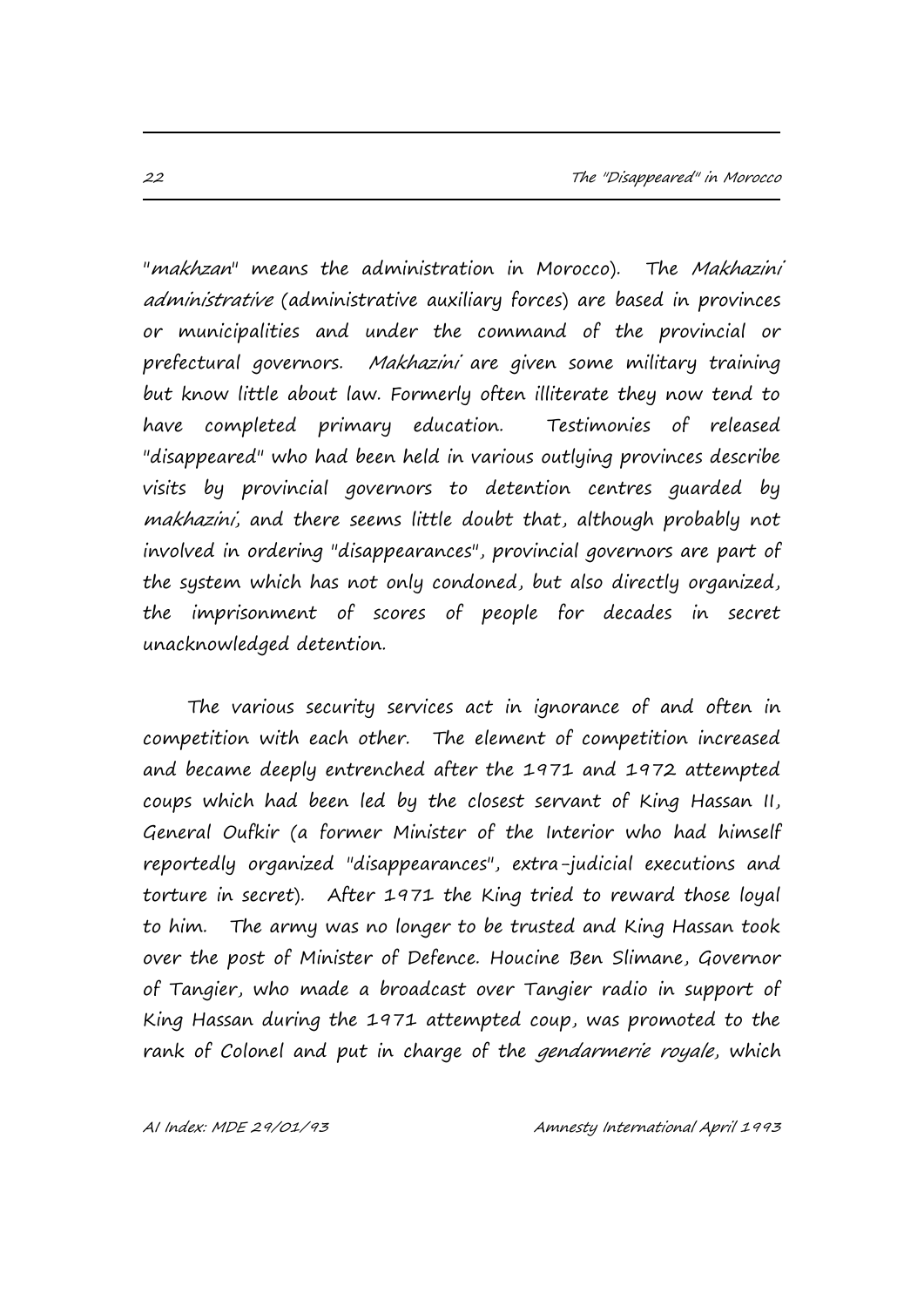became the most modern service in Morocco. Until his death, he is said to have coordinated and directed the parallel services. Other services were run by Major Ahmed Dlimi, who himself died in mysterious circumstances in 1983, reportedly after his own attempted coup d'état was discovered.

#### **SECRET DETENTION CENTRES**

"These prisons are not on any list held in the prison administration division of the Ministry of the Interior".

[Reply of the Moroccan delegation to the United Nations Human Rights Committee's question on the whereabouts of Tazmamert and Qal'at M'gouna, November 1991]

Non-appearance on official lists is one thing all secret detention centres have in common. Just as there are many routes to "disappearance", so there are many different centres for holding the "disappeared". "Disappearance" victims have been held in a variety of secret centres, isolated farms, and villas. They may be kept in secret parts of registered prisons or old forts (gsour, singular gsar). Sometimes their places of detention, like Tazmamert, are in remote areas barred to the public. Or a detention building may be in a town centre or a smart residential suburb. Some of the forts which have contained detainees have been on tourist routes.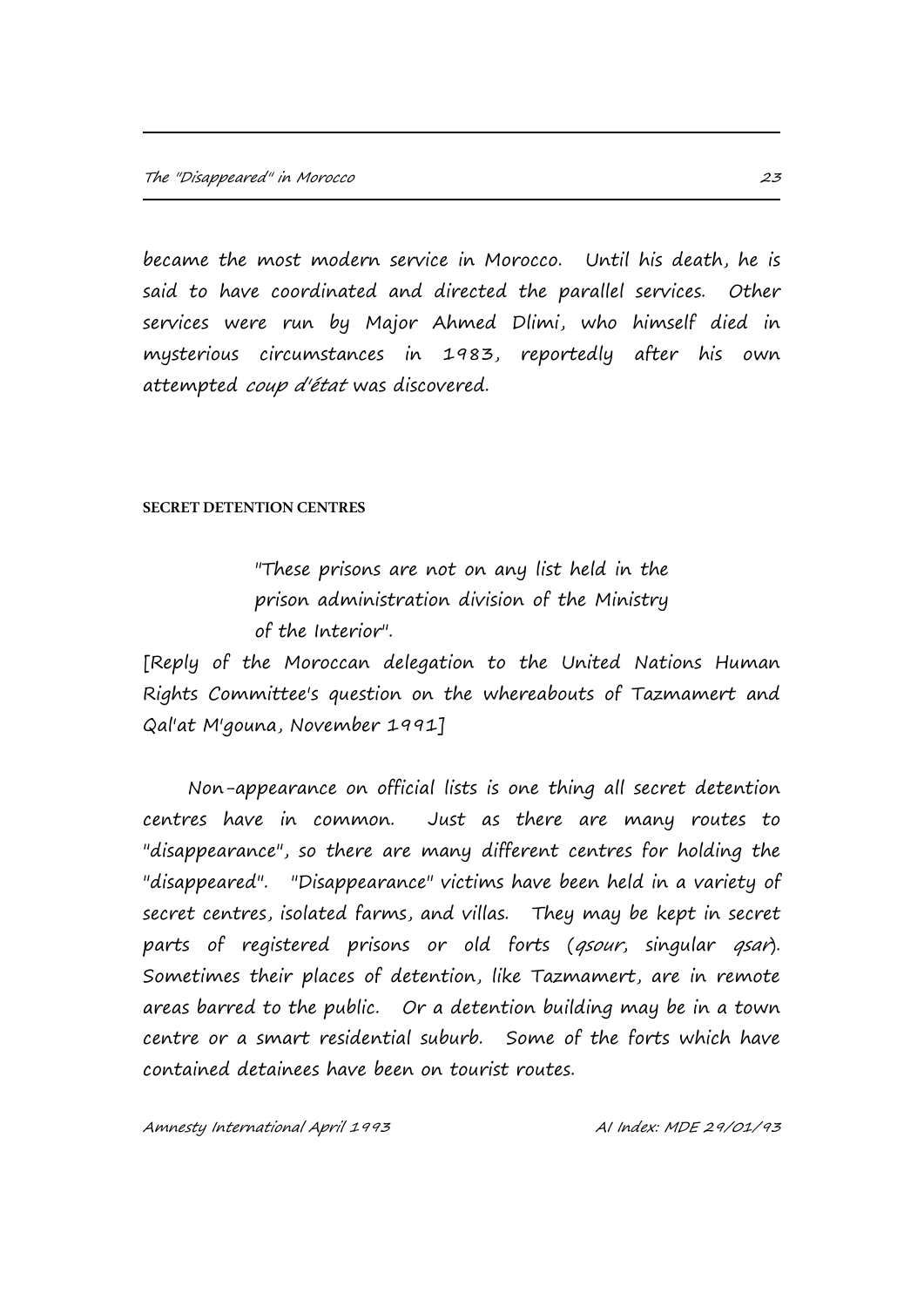The treatment also varies. Some "disappeared" have been treated quite well in secret centres. The Bourequat, in Poste Fixe III (a villa in Rabat) between 1973 and 1975, were given chicken and meat or fish and allowed to send out to the *pâtisserie* for extras. By 1975 they could take exercise in the yard for up to three hours a day. In Tazmamert, after 1981, they received barely enough to keep them alive, and in 10 years were allowed only once to leave the darkness of their isolation cells. The Oufkir family were kept isolated in individual windowless cells in a former French farm in Bir Jdid, south of Casablanca, from 1977 to 1987. No one knew where they were and they could get no access to medical treatment. After four members of the family escaped and contacted the outside world before being recaptured in 1987, they were moved to a more comfortable farm in Targa, about eight miles west of Marrakesh, where they had a television, access to a government doctor, occasional visits from the parents of

Mrs Oufkir and their lawyer, and the youngest boy, Abdellatif, was allowed to play football.

Political prisoners who have been held initially in normal police stations have sometimes dropped out of the system and "disappeared". This has happened at Derb Moulay Cherif, a secret detention and torture centre in Casablanca where political prisoners have frequently been held and tortured. In the 1970s and early 1980s political detainees, later brought to trial, or, like Abdelmoumni Fouad, released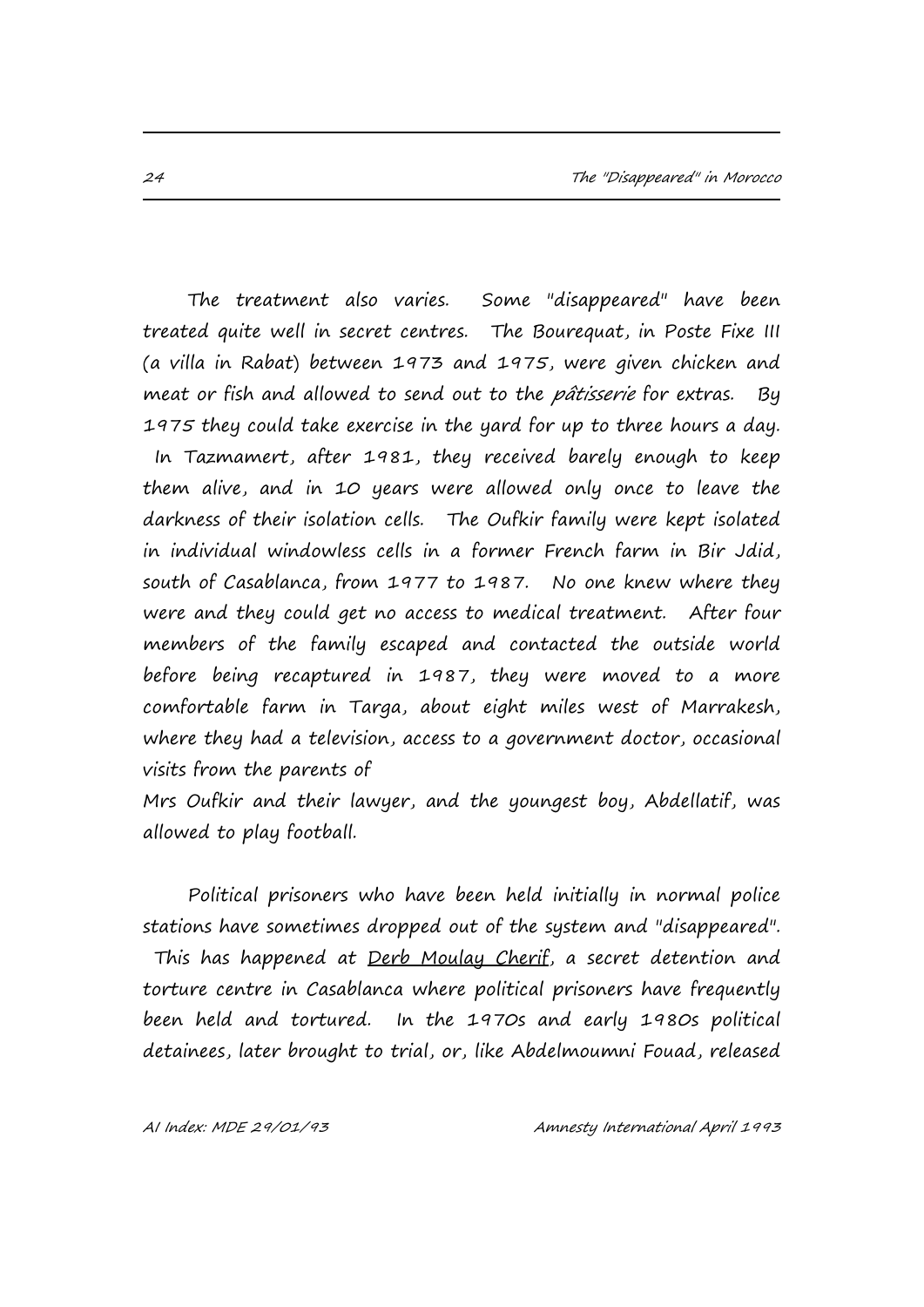in 1983 without charge or trial after 18 months' secret detention, were held here for up to three years. Throughout that time they were kept blindfold and prone, their hands handcuffed behind their backs. Detainees were treated the same way in other centres, such as the "Complex", the DST headquarters in Rabat. Both these centres have been places where some detainees have slipped into "disappearance" and others have later been brought to trial or released. Centres in other towns have performed the same dual function, but a number of centres have been used exclusively as prisons for the "disappeared". At least 11 villas in Rabat are said to be used to hold those who "disappear". One such place was Dar Mokri, a detention and torture centre much used in the 1960s. The Bourequat brothers were first detained in a villa known as "Poste Fixe I" and later moved to "Poste Fixe III" where they were held with Houcine El Manouzi, a trade unionist kidnapped in 1972. After their escape and recapture in 1975, the brothers were taken to the headquarters of the *gendarmerie* and later to the *gendarmerie* barracks on the Casablanca road out of Rabat, where they stayed for six years. In most towns there seem to be buildings used by the DST or one of the parallel services to hold the "disappeared". Released "disappeared" have described detention centres in buildings in Fez, Laayoune and Skoura. A number of "disappeared" were held for years in the CMI headquarters, near the centre of Laayoune and the building may still hold people detained illegally arrested since its inmates were released in 1991. "Disappeared" are still thought to be held in buildings in Smara, Goulimine and other towns.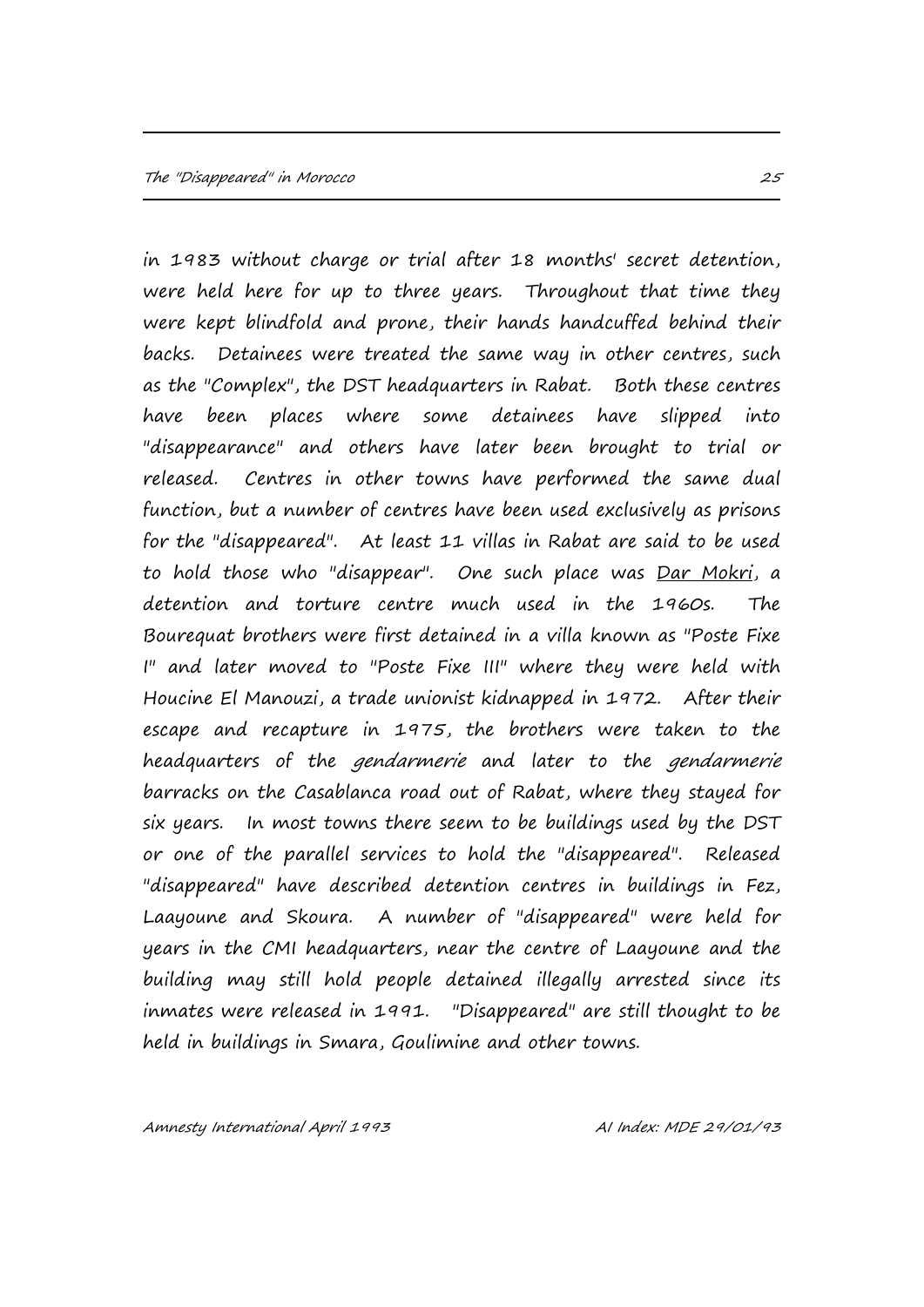The "disappeared" have been held in secret barracks, forts or prisons in rural areas, such as Tazmamert, Agdz and Qal'at M'gouna.

The Tazmamert secret prison was built especially for those officers - 58 in number - who had been sentenced to between three years' and life imprisonment for participating in attempted coups against King Hassan II in 1971 and 1972. They were transferred there in 1973. The jail was next to an army barracks, but the whole area - on a side road off the Rich to Er-Rachidia main road - was out of bounds to all outsiders. One wife attempted to visit the centre and was turned back. The jail consisted of 29 two-metres by three-metres cells on each side of a courtyard which served as a cemetery. The aim of the prison was, apparently, the slow death of its inmates. The outside world was alerted to Tazmamert after inmates of one of the two buildings managed to smuggle out letters. The prisoners were moved elsewhere in 1991 - more than 18 years after their secret detention began. The 27 still left alive were released. According to the Moroccan authorities the building was destroyed.

Agdz is an ancient fort in a small town of the same name beside the Wadi [valley] Dra' in southern Morocco. A former detainee has described it as "an enormous old fort, built of baked bricks, clay and stones. The walls were 80cm thick. A great wall surrounds it isolating it completely from the outside world." Prisoners said they could hear the noises of town celebrations and a market on Wednesdays. Sahrawi "disappeared" were held there from 1976,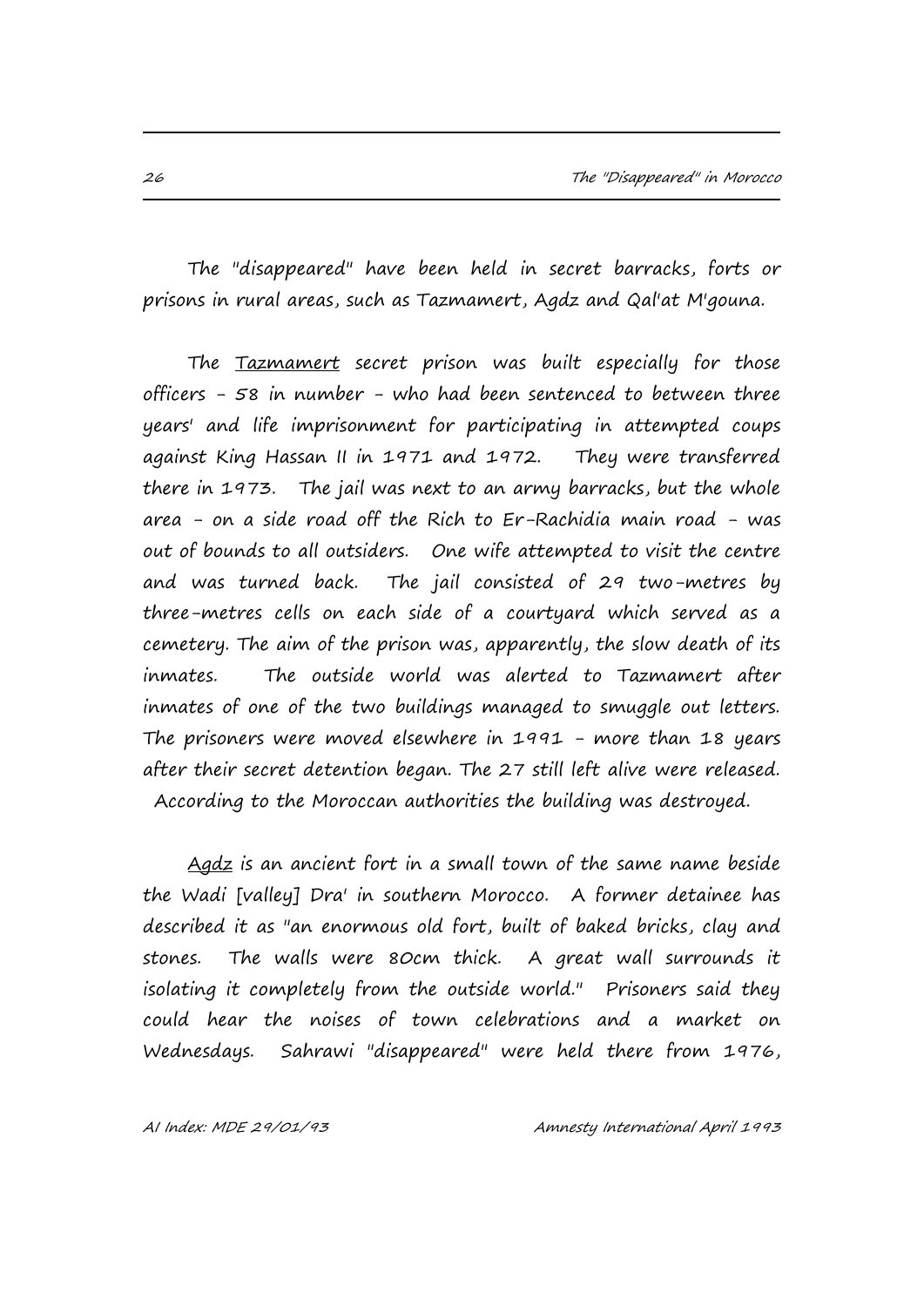joined by 10 Moroccans in 1977 and later by a Lebanese. They remained there until 1983 when it was no longer considered safe following an escape attempt and the prisoners were transferred elsewhere.

Qal'at M'gouna is in the picturesque rose-producing valley of the Wadi Dades, a favourite haunt of tourists. The detention centre was built inside the town's fort as a secure place in which to house those Sahrawi and Moroccan "disappeared" who were transferred from Agdz in 1983. New wings were constantly added to house more "disappeared" until 199I when all the surviving Sahrawi prisoners were released. It is not known whether a Lebanese and a Libyan, who were not released, are still detained.

Hundreds of Sahrawi "disappeared" continue to be held. Many are said to be in the remote forts in the mountain triangle between Er-Rachidia, Ouarzazate and Agadir. Former "disappeared" have described buildings where they were kept in Goulmima and Boumalen of Dades, on the road from Er-Rachidia to Qal'at M'gouna and in Skoura beyond Qal'at M'gouna on the road to Ouarzazate. Four forts which have been named are Qal'at al-Qaid Abdellah (Ouarzazate region); Qsar Ait Chair (Skoura region) and Oued el-Male (Skoura region). Another centre is said to be in Oued Ounil (Ouarzazate Region), which is said to be so remote that access to it is usually by helicopter. Other secret detention centres are said to exist in the Atlas mountains between Ouarzazate and Agadir.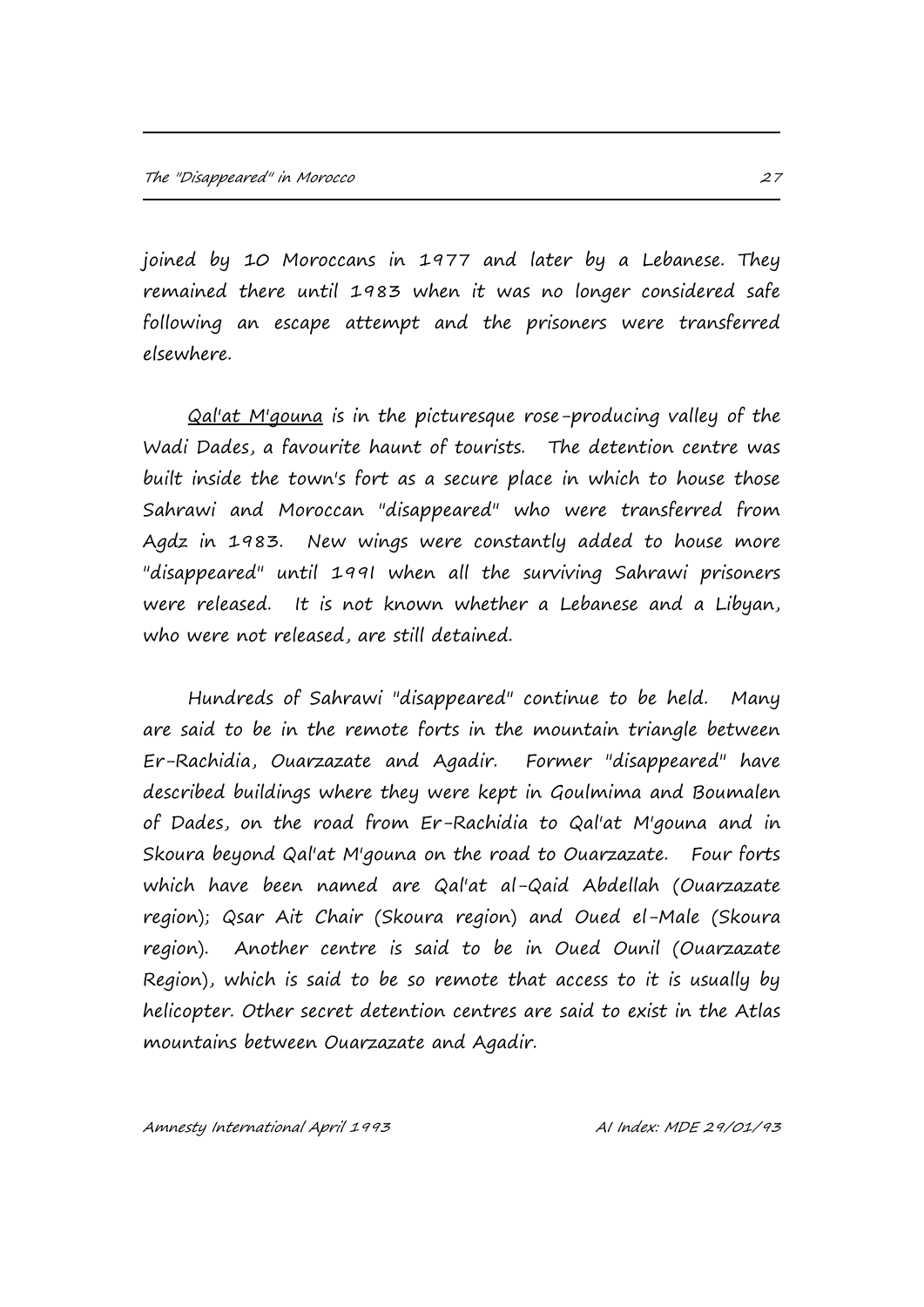#### **MOROCCAN GOVERNMENT RESPONSES**

"There have been excesses, but I must say this was out of negligence or forgetfulness rather than out of a desire to do harm". [King Hassan II, 3 September 1992, on the French television channel Antenne 2]

Amnesty International has campaigned on "disappearances" in Morocco since the early 1970s. Between 1975 and 1981, 89 individuals who had "disappeared" were adopted by the organization. Over the next 12 years Amnesty International groups wrote thousands of letters, telegrams and postcards on behalf of these prisoners, but with minimal response. Amnesty International delegations which visited Morocco in 1981 and 1988 raised the question of the "disappeared" with the government, and, in 1991, with King Hassan II. But delegates and groups have been met by a wall of silence and denial.

In 1990 and 1991 Amnesty International made its concerns public in two reports on Morocco: Morocco: "Disappearances" of People of Western Saharan Origin (AI Index: MDE 29/17/90) and Morocco: A Pattern of Political Imprisonment, "Disappearances" and Torture (AI Index: MDE 29/01/91). In the following year, more than 40 long-term political prisoners, prisoners of conscience or possible prisoners of conscience, were released, major legal reforms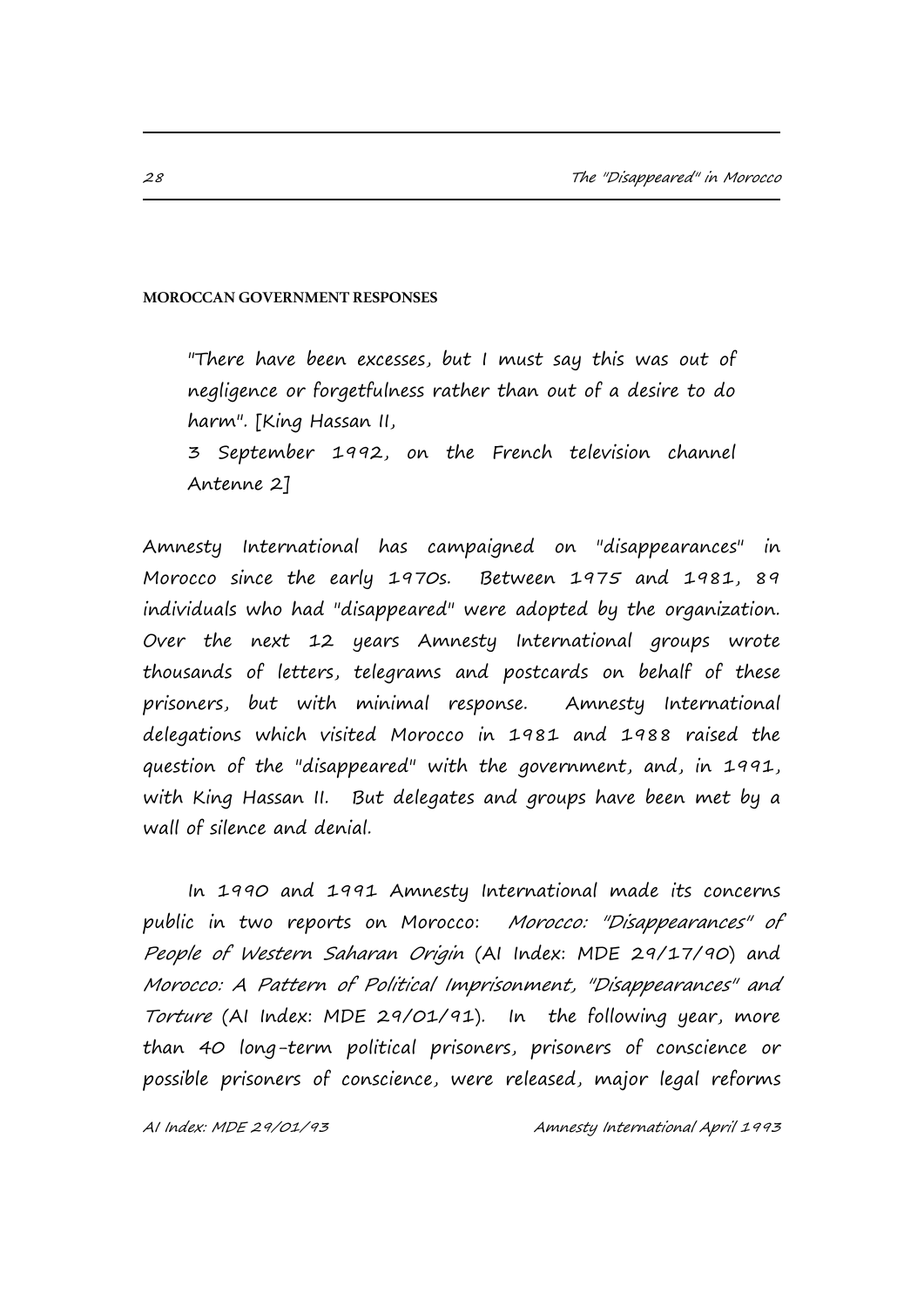were introduced and nearly 300 long-term "disappeared" prisoners re-emerged and were set free. The Oufkir family were released in February 1991 from the villa near Marrakech where they had been held. More than 260 Sahrawis were freed from Qal'at M'gouna and Laayoune in June 1991; some of those in Qal'at M'gouna had "disappeared" since November 1975. The 27 surviving military detainees who had been in Tazmamert since August 1973 were removed from the prison in September and, after medical treatment, mostly released in September and October 1991. Two, who were transferred to Kenitra Central Prison to continue serving sentences reduced to 30 years' imprisonment from life, were set free in 1992. The three Bourequat brothers were released together in December 1991.

For 20 years the Moroccan Government denied holding people it later released from secret detention. Many of those who were freed had been adopted by Amnesty International groups whose members had written, not just hundreds, but thousands of communications to the Moroccan authorities on their behalf. For instance, the case of El Bechir (Abdi) ould Labbat ould Mayara, born in 1937, had been worked on by two Netherlands groups. They wrote to King Hassan, the Minister of Saharan Affairs, other ministers, prison and hospital directors, and human rights organizations, local authorities, headmasters, mayors and the Moroccan Ambassador. Among the few replies they received were two identical ones from the Ministry of Justice stating that "the person cannot be found on any prisoner lists...searches made by the Ministry have yielded no result". They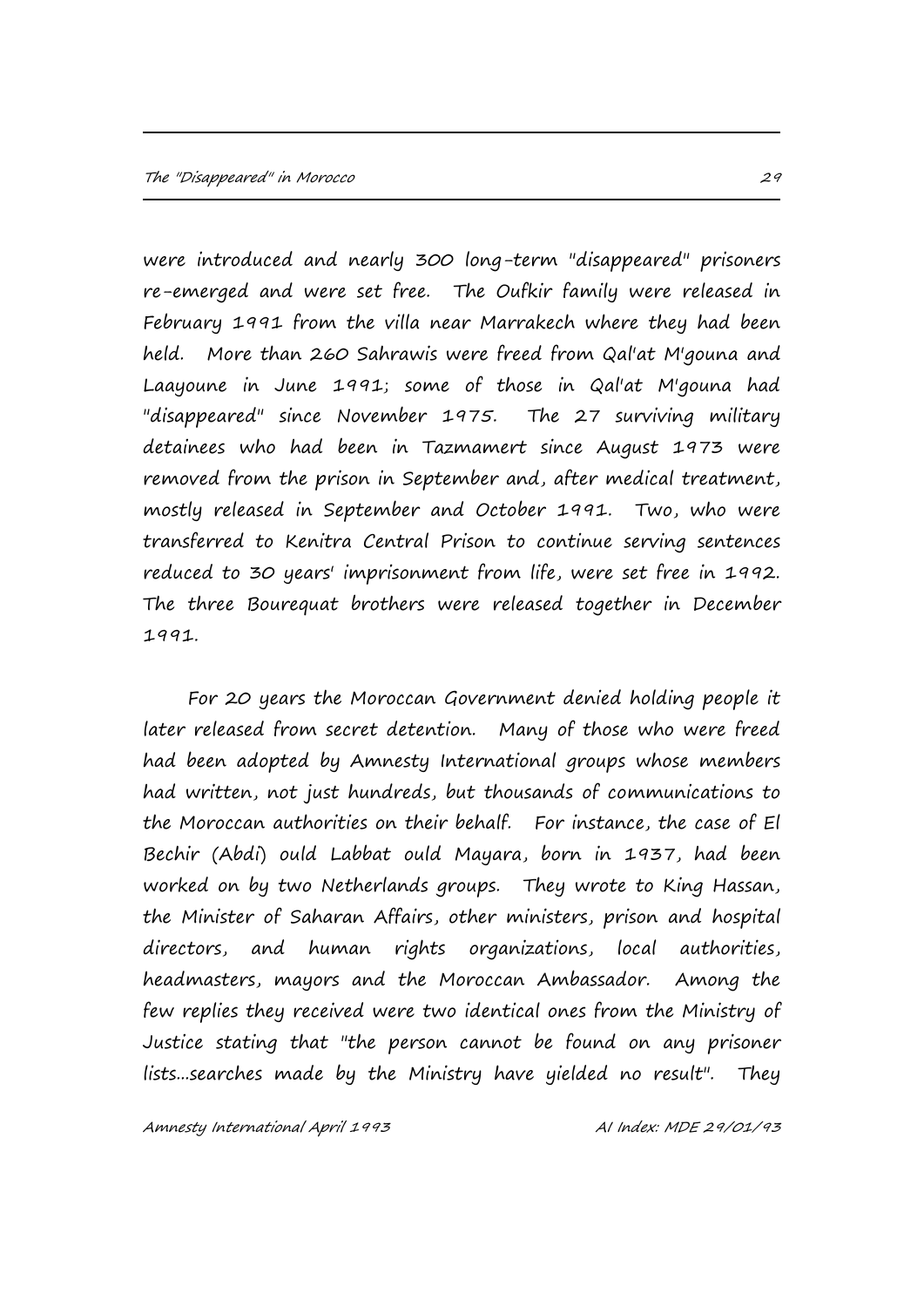had written to 22 prisons; a few replied that he was not on their lists. Abdi Mayara was one of the 267 Sahrawis released in June 1991, more than 15 years after his "disappearance" on 3 February 1976. The first time his detention was acknowledged by the Moroccan Government was after his release. His name, denied so often by so many government authorities, appears with 266 others on a "List of the persons originating from the Sahara reprieved by His Majesty King Hassan II following the request of the members of the Advisory Council for Saharan Affairs".

Many of the cases of those later released, as well as of those still "disappeared", were raised by families or non-governmental organizations including Amnesty International, with the United Nations Working Group on Enforced or Involuntary Disappearances (WGEID). This sub-committee of experts appointed by the United Nations Economic and Social Council, raises cases directly with governments, and reports on the replies. The 1983 report of the Working Group states that:

"In a letter dated 20 June 1983, the Government of Morocco informed the Working Group of the results of its investigations. With regard to the reported disappearance of three brothers who were said to have been arrested on the same day at their home, the Government stated that the records of the courts, the Ministry of Justice and the prisons had been searched, but that no record of criminal charges or of any other judicial procedures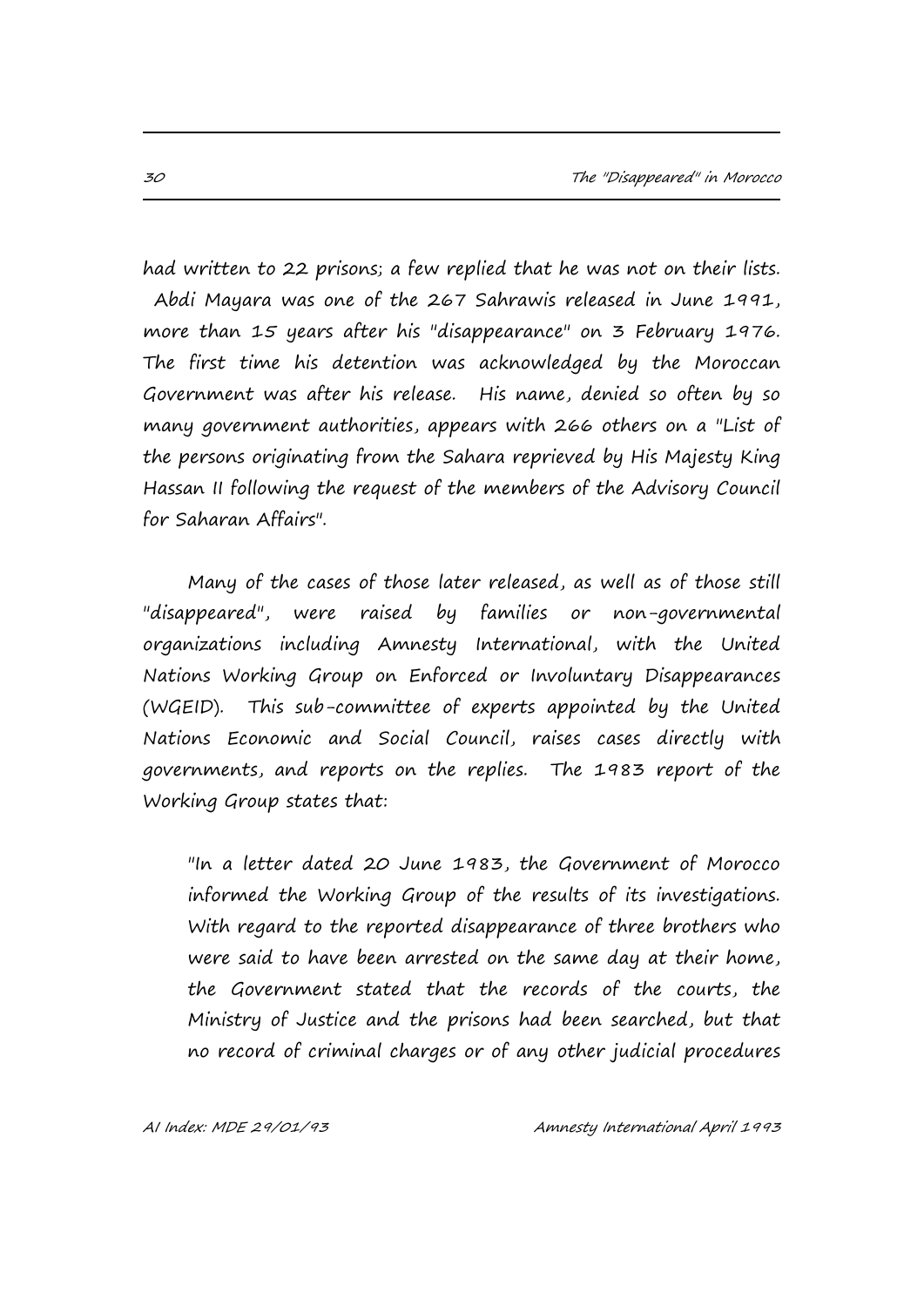regarding the brothers had been found. In the Government's view, they should be sought outside the country". (UN E/CN.4/1984/21 para.135).

Amnesty International is now calling on the Moroccan Government to cooperate with the WGEID in trying to trace the rest of the "disappeared".

#### **BREAKING THE WALL OF SILENCE**

Although over the past 15 years Moroccan human rights organizations and certain newspapers have raised many "disappearance" cases, those of certain "disappeared" were for a long time a taboo topic within Morocco. They were believed to have been eliminated because they had threatened or been suspected of threatening the personal safety of the King or the territorial integrity of the country through their alleged support for the Polisario Front. Perhaps because of fear of arrest or persecution, these "disappearances", as if by tacit agreement, were not discussed openly within the country by local human rights groups, parliament or the press.

The breaking of this wall of silence for some cases came at the end of 1990 and may have played a part in the 1991 releases. From December 1990 the secret prison of Tazmamert, where 58 military men had been held in isolated detention in atrocious and life-threatening conditions, was discussed publicly in Morocco, first by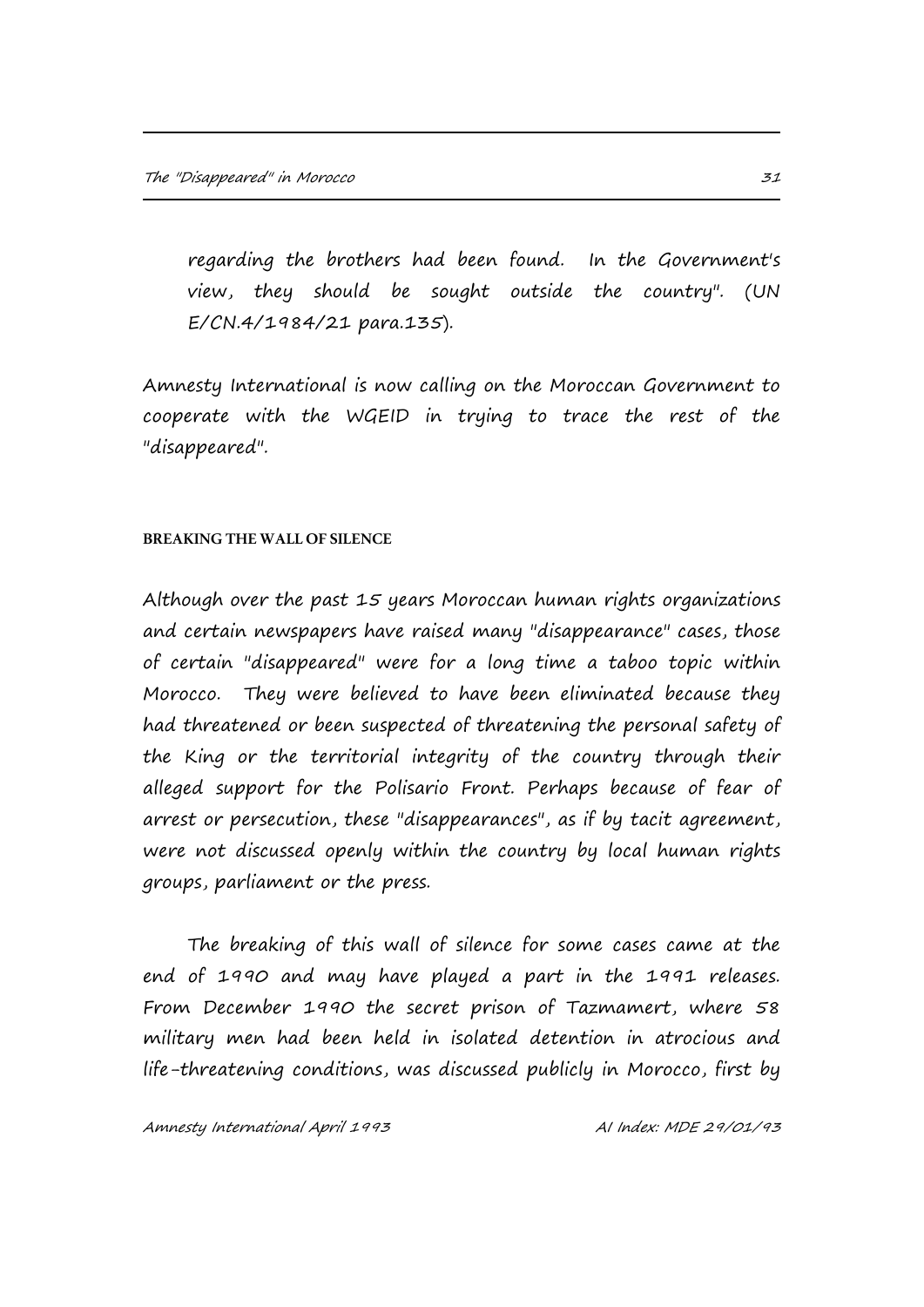a member of parliament, then by certain newspapers and human rights groups. Petitions from the families of the detainees were printed in newspapers and other "disappearances" were publicly referred to.

The practice of "disappearance" has increasingly been raised in communiques and reports issued by Moroccan human rights groups and reported in the Moroccan press. The coordinating committee of the Association marocaine des droits de l'homme and the Ligue marocaine pour la défense des droits de l'homme, and the Organisation marocaine des droits de l'homme have concentrated recent campaigns on "disappearances" in Morocco, calling for an explanation about a number of cases.

However, consistent with the continuing repression of publicly voiced dissent over the future of the Western Sahara, outspoken though some newspapers and human rights groups have been about other violations, they have remained silent on the continuing "disappearance" of people of Western Saharan origin and the restrictions on the liberty of those "disappeared", Moroccans and Sahrawis, who have been released.

#### **CONCLUSIONS AND RECOMMENDATIONS**

AI Index: MDE 29/01/93 Amnesty International April 1993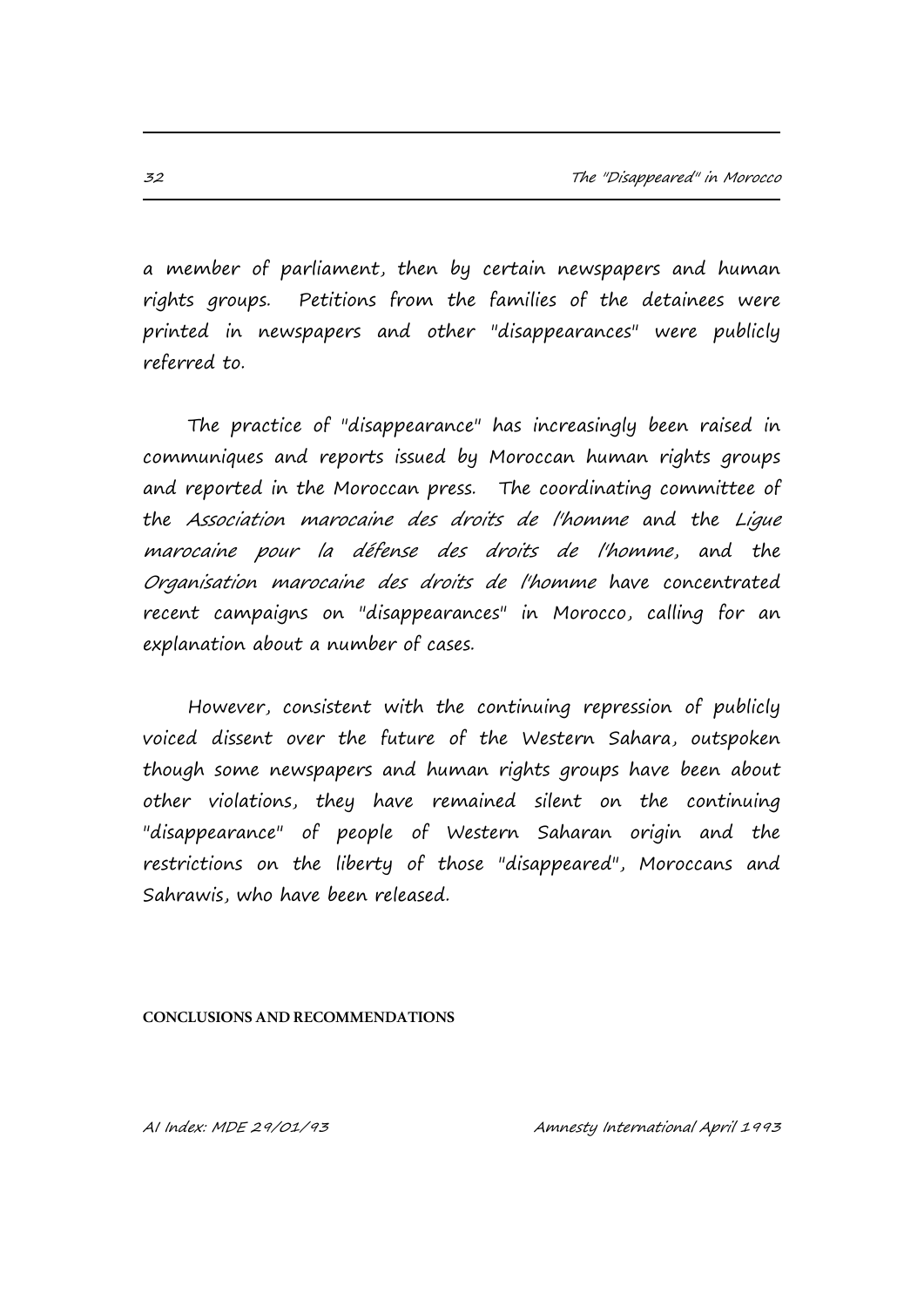Although those who have "disappeared" in Morocco form only a minute proportion of all arrests made by branches of the security services, temporary or permanent "disappearance" in unacknowledged detention has affected hundreds of Western Saharans and scores of Moroccans over the past 30 years. Hundreds are still in secret detention, while those set free are watched, restricted in their movements and contacts with others, and denied their entitlement to compensation for their years of suffering. Families continue to suffer anguish and loss without news of their relatives.

In 1991 Morocco took the important step of releasing 300 people who had "disappeared" and been held for up to 18 years in incommunicado detention without charge or trial. But since 1992 no further releases are known to have taken place and no inquiry has ever been made to explain how people have remained imprisoned in harsh conditions for so long without charge or trial.

In 1993 Amnesty International is yet again urging the Moroccan Government to close, once and for all, this chapter in Morocco's history.

Amnesty International urges the Moroccan Government as an immediate first step to make a statement at the highest level that "disappearance" is unacceptable and that incommunicado detention without charge or trial will never again be allowed in Morocco. All those "disappeared" who are held on account of their origin or the non-violent expression of their fundamental beliefs should be released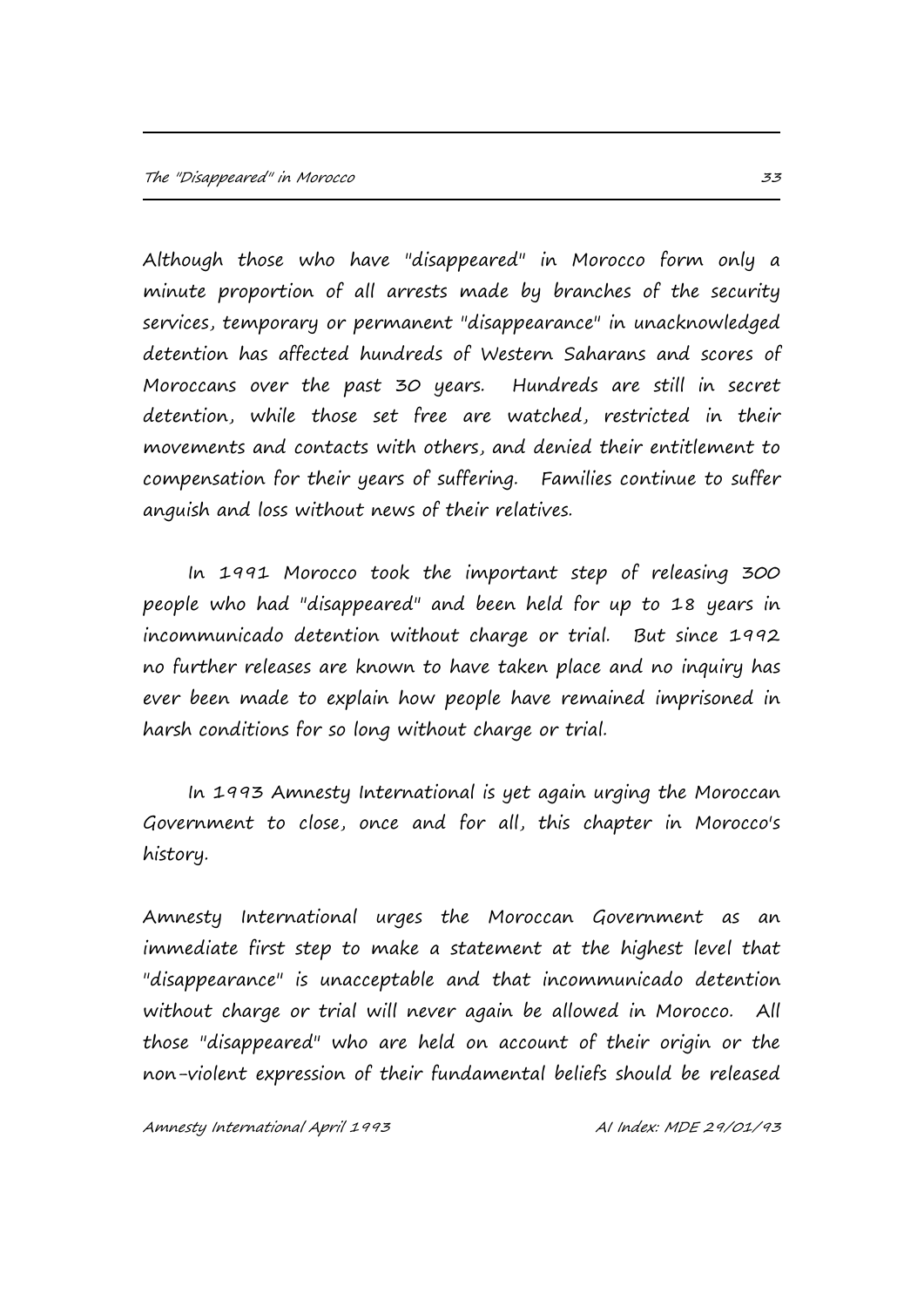immediately and unconditionally; all others should also be released if, as their "disappearance" suggests, the Moroccan authorities have no intention of bringing them to trial promptly and fairly on recognizably criminal charges as required by international standards.

### **Accounting for the "Disappeared"**

 In order to ensure that all remaining "disappeared" are released, the Moroccan Government should form a commission of inquiry formed of members chosen for their impartiality and competence which should be independent of any institution or agency that might be the subject of the inquiry. The commission should be empowered to visit all alleged places of secret detention and release all those illegally detained. Its terms of reference should include an obligation to account, as far as possible, for all persons who have "disappeared" after arrest at any time over the last 35 years; such accounting should include the whole history of detention and, for those who have died, the circumstances and causes of the death. The commission should have the right to question any person and to have full access to all documents necessary to their inquiries.

 Those who have participated in enforced disappearances should be brought to justice unless, in conformity with Article 4(2) of the UN Declaration on the Protection of All Persons from Enforced Disappearance,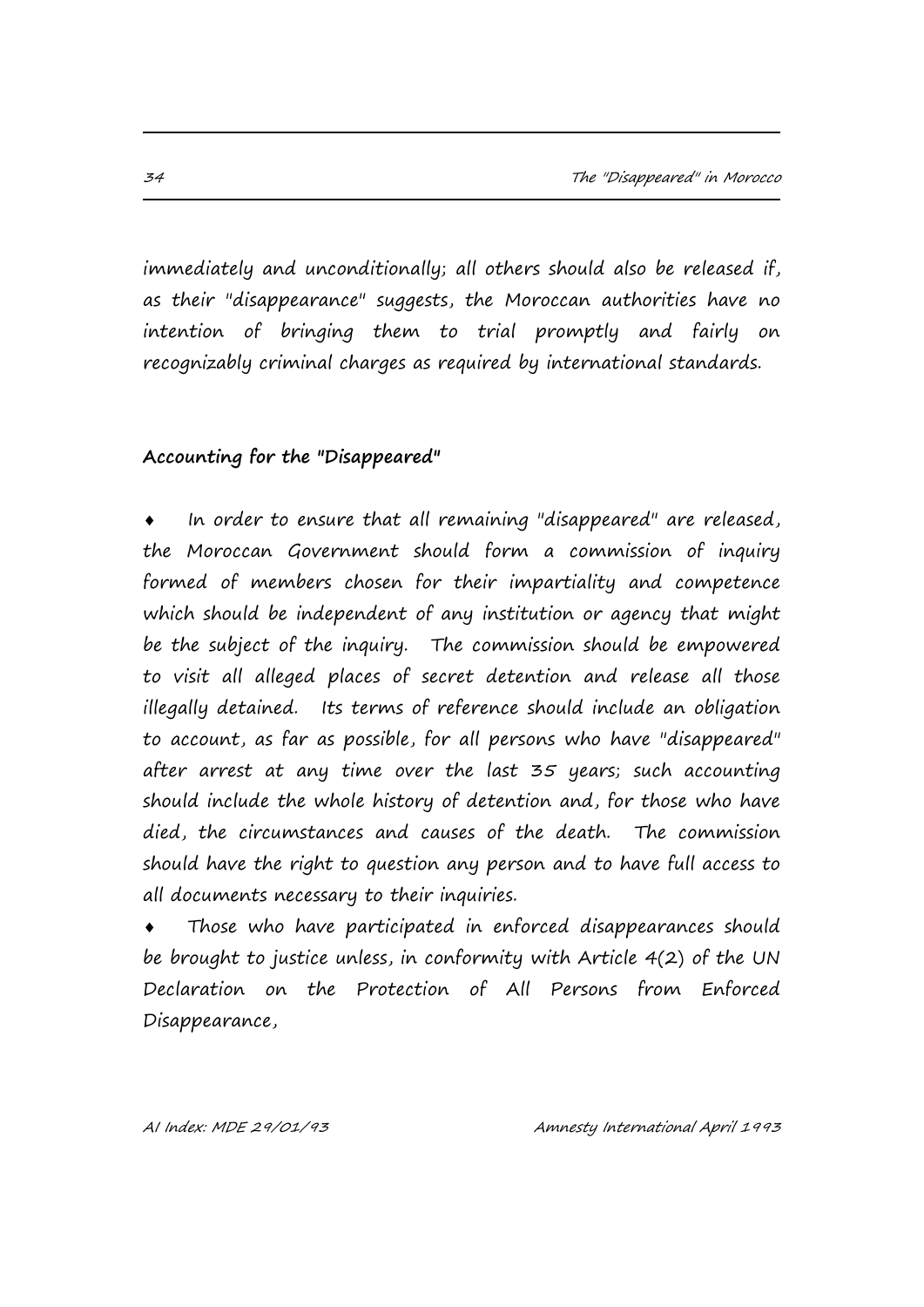"Mitigating circumstances may be established in national legislation for persons who, having participated in enforced disappearances, are instrumental in bringing the victims forward alive or in providing voluntarily information which would contribute to clarifying cases of enforced disappearance".

## **Redress for those released**

All those released from "disappearance" have the right to freedom of communication, association and movement, in accordance with the Universal Declaration of Human Rights. The Moroccan Government should also:

- compensate all the victims of "disappearance" for the years of anguish and suffering they have endured; to compensate fully the families of all those who have died in secret incommunicado detention;
- ensure that all victims of "disappearance" and their families receive, free of charge, all medical and psychiatric treatment necessary to restore their health;
- ensure that those who have been released after years of "disappearance" in secret detention have access to education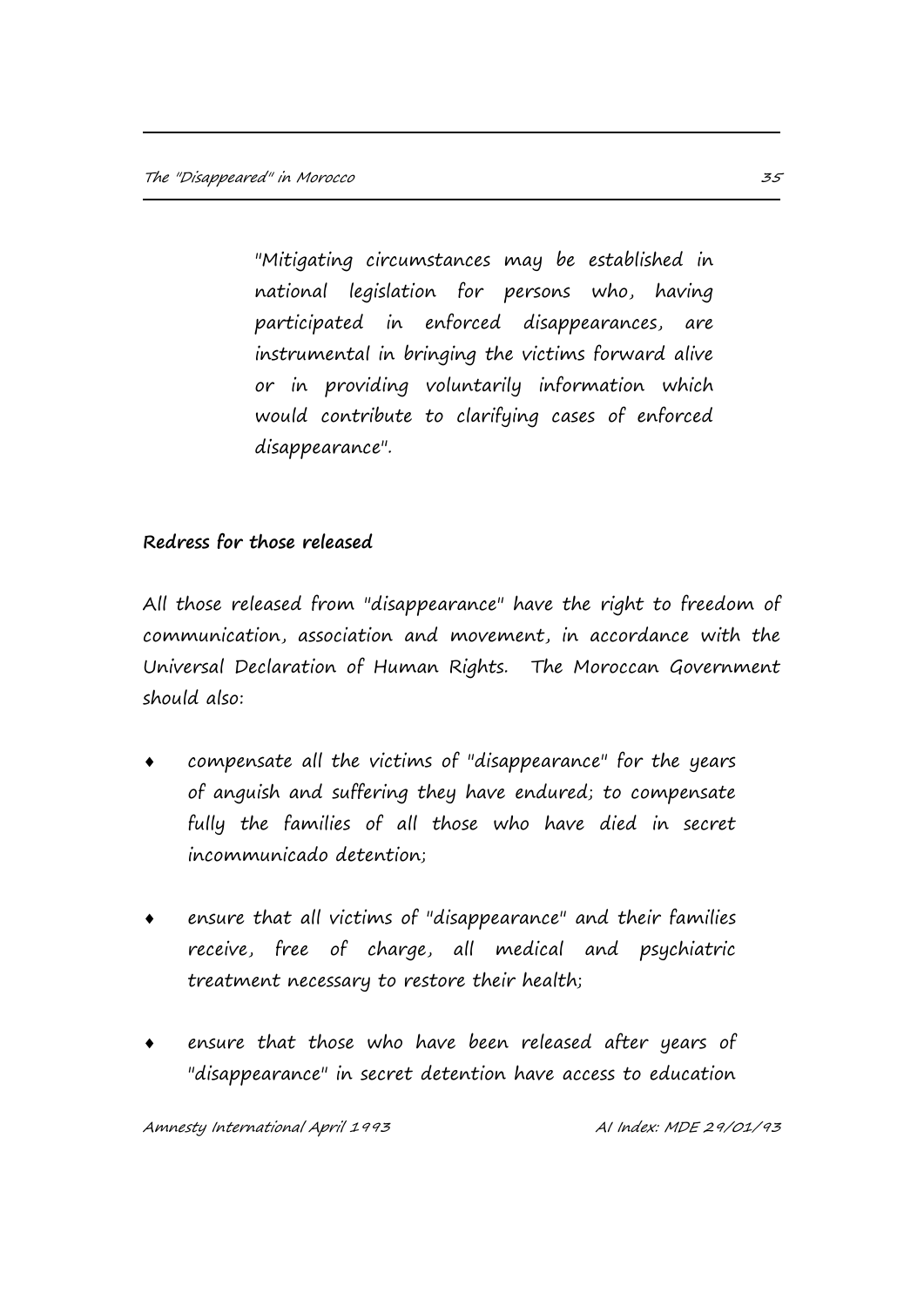if desired; that they be helped to find jobs and training; and they should not be prevented in any way from travelling outside the country.

## **Breaking the Silence**

Amnesty International urges the Moroccan authorities to dissipate the atmosphere of secrecy and silence which has helped the practice of "disappearances" to flourish by launching a full and open debate on "disappearances" within the national media and among human rights bodies.

**The above steps should be taken without delay. In order to improve safeguards against any future "disappearances" of those arrested by the security forces Amnesty International urges the Moroccan Government to implement in full the provisions of the 1992 Declaration on the protection of All Persons from Enforced Disappearance, in particular:**

- cooperate with relevant United Nations mechanisms in order to put an end to the phenomenon of enforced disappearance in Morocco;
- ensure that arrests are only made by authorized officials acting in full accordance with the law;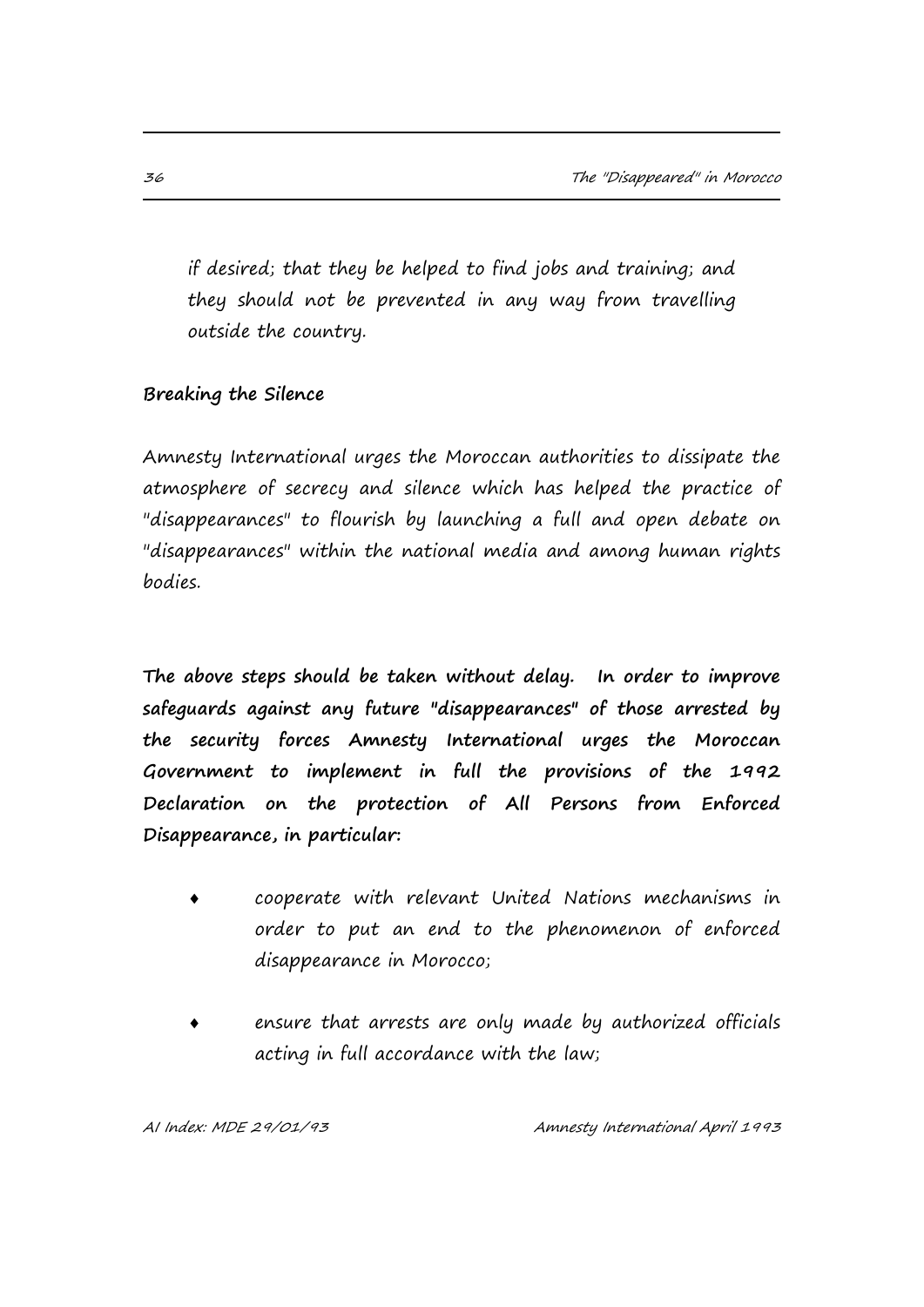- ensure that all detainees have prompt access to justice;
- see that detainees are held only in officially recognized places of detention;
- inform relatives, lawyers and others having a legitimate interest promptly after any arrest;
- maintain up-to-date registers of all detainees in every place of detention; additionally establish centralised registers open to lawyers and the relatives of detainees or those suspected of having "disappeared";
- ensure that thorough, impartial investigations are conducted whenever "disappearances" are alleged by relatives or wherever there are reasonable grounds for believing that a "disappearance" has occurred;
- bring to justice those found guilty of causing "disappearances".

Amnesty International April 1993 March 2010 11 Al Index: MDE 29/01/93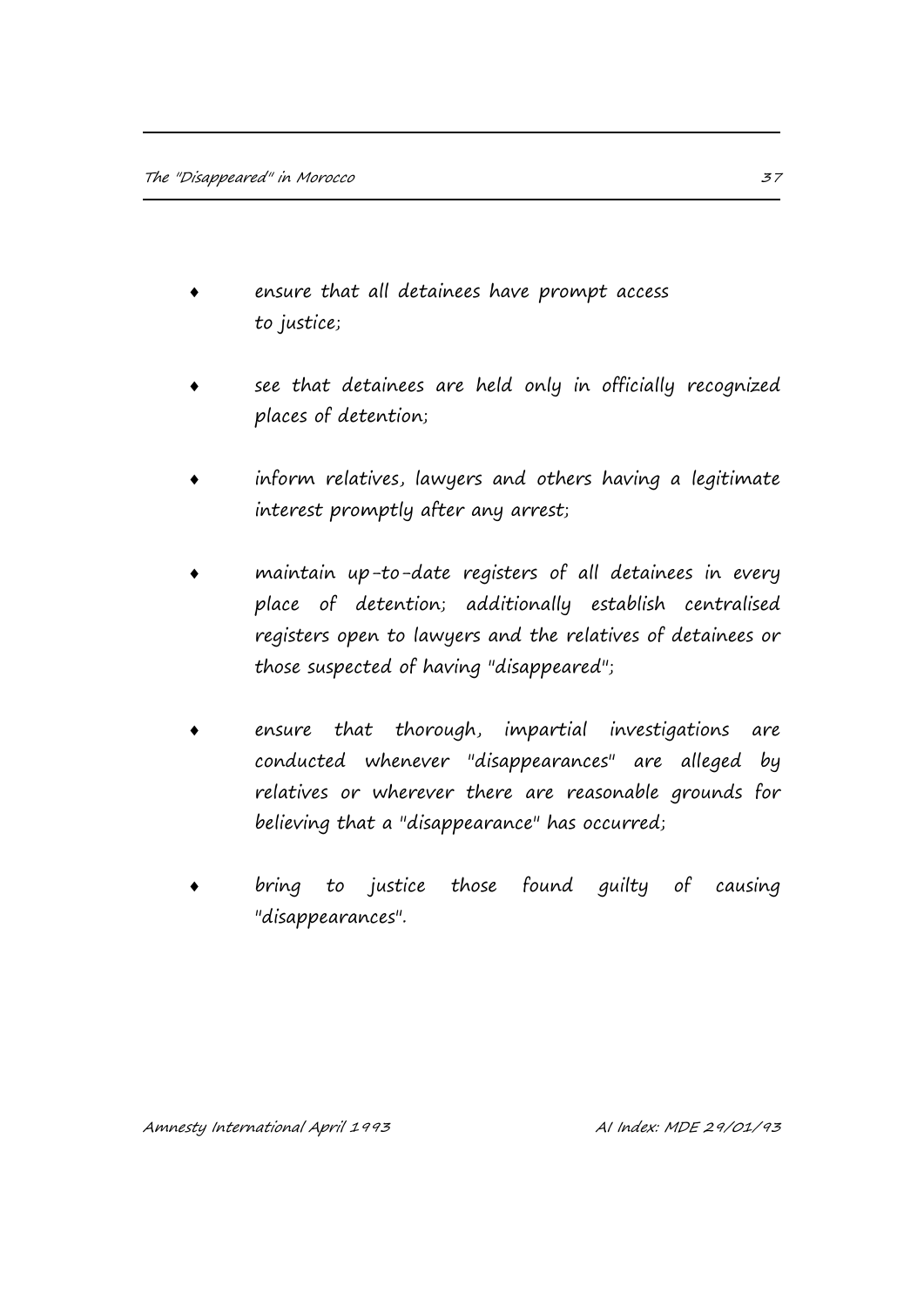#### **TESTIMONIES OF THE FORMER "DISAPPEARED"**

**Testimony of the brothers Bayazid, Midhat and Ali Bourequat -arrested on 8 July 1973, released on 30 December 1991:**

[Most of this testimony comes from an interview with all three brothers; as the brothers supplemented each others' testimony, the actual speaker has usually not been specified]

Our troubles began with a denunciation to the King [His Majesty Hassan II]... we denounced a conspiracy led by the head of the Moroccan secret services, Colonel Dlimi. Ali saw the King in person to tell him this, but he didn't want to believe it. But there was no need to put us in prison. That's what we still don't understand. We still don't understand why he has kept this hate, this cruelty towards us.

We were arrested on 8 July 1973 at 4am. Midhat opened the door to the police who burst into the villa, pushing open the door. One jumped over the inner wall waving a revolver - it was the Wild West! One who jumped over the wall on the left was a friend [of Bayazid]. He turned away and left, he couldn't look me in the face. I said: "Is it a search?" They said: "No, it isn't a search". I said: "Why have you come in this manner?" He replied, in a friendly way: "Show us round the house". I took them round the house. I came to

AI Index: MDE 29/01/93 Amnesty International April 1993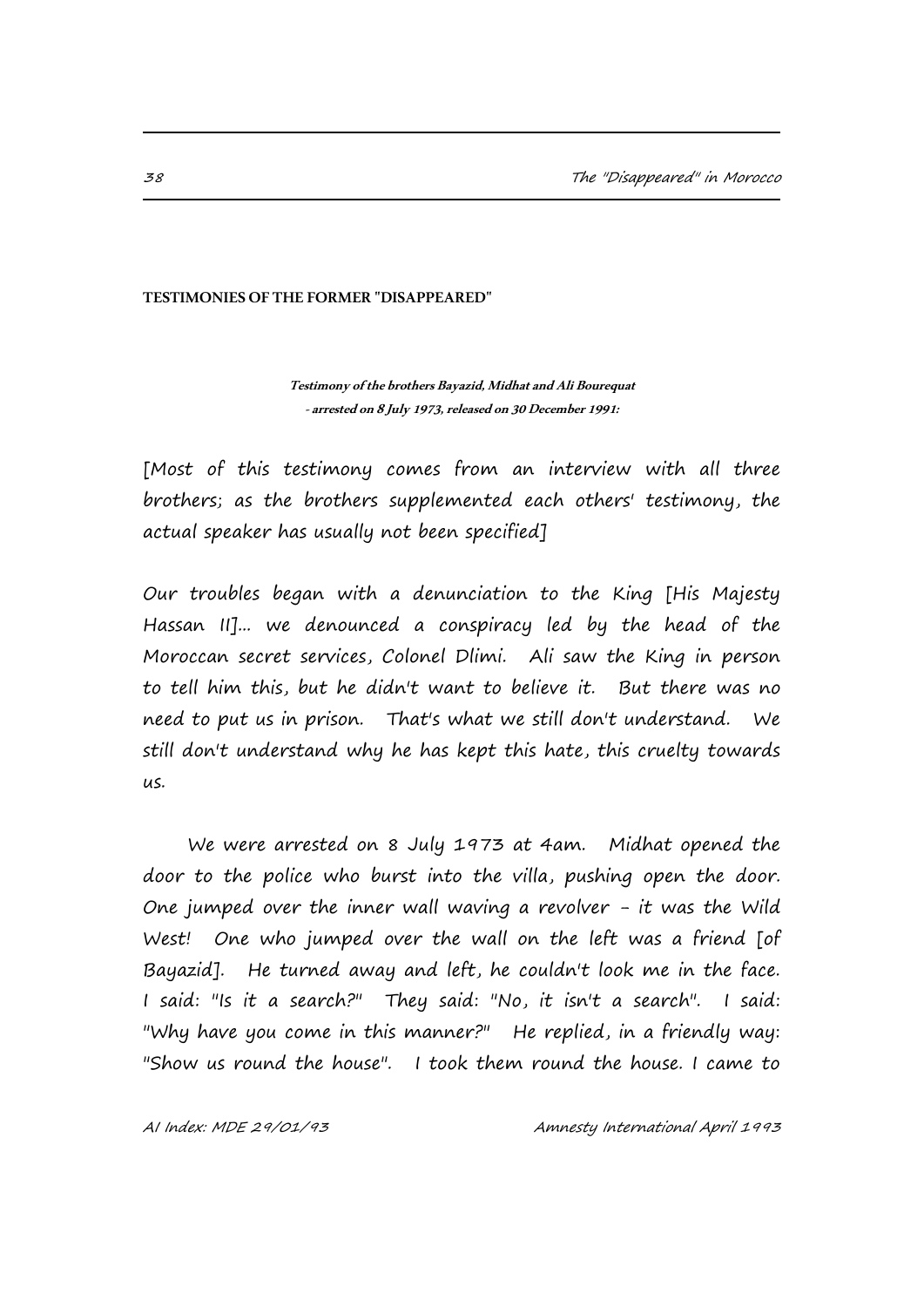Ali's room. He was asleep, as were his wife and daughter, and I wanted to hide him... so he would have the time to escape so I called him by my other brother's name, I called out "Omar, Omar!" He woke up with a start from a deep sleep and said "No, I'm Ali!" I wanted him to have time to hide to get to an embassy, but he couldn't have even imagined that they'd come to get him. Ali was arrested first, Midhat and Bayazid some hours later, at 10am. They said that they'd take us to the King for questioning... they stopped the car, put blindfolds on us and covered us with a blanket.

Ali was interrogated and tortured; Bayazid and Midhat were also interrogated for five days at P.F.I. This was a torture centre and we heard people shouting and crying. Then we were transferred to Poste Fixe III (P.F.III). We stayed there a year without ever going out, then another commandant came who would let us go out, at first for just half an hour at at time, later up to three times a day for about three hours.

In 1975, we escaped. There were four military men from the Skhirat case with us, four who had been sentenced in the Skhirat trial and one civilian [Houcine El Manouzi] sentenced in absentia at the Marrakesh trial who had been kidnapped... Lieutenant Colonel Ababou, Captain Chellat, Officer Cadet Mrizek and Adjutant chief Akka. When we got out, he and Akka left together, Chellat left alone and we left with Ababou and Mrizek, who supported my brother as he couldn't walk. Ababou led the group. We didn't see the others again. During the morning we were recaptured; that is, we three,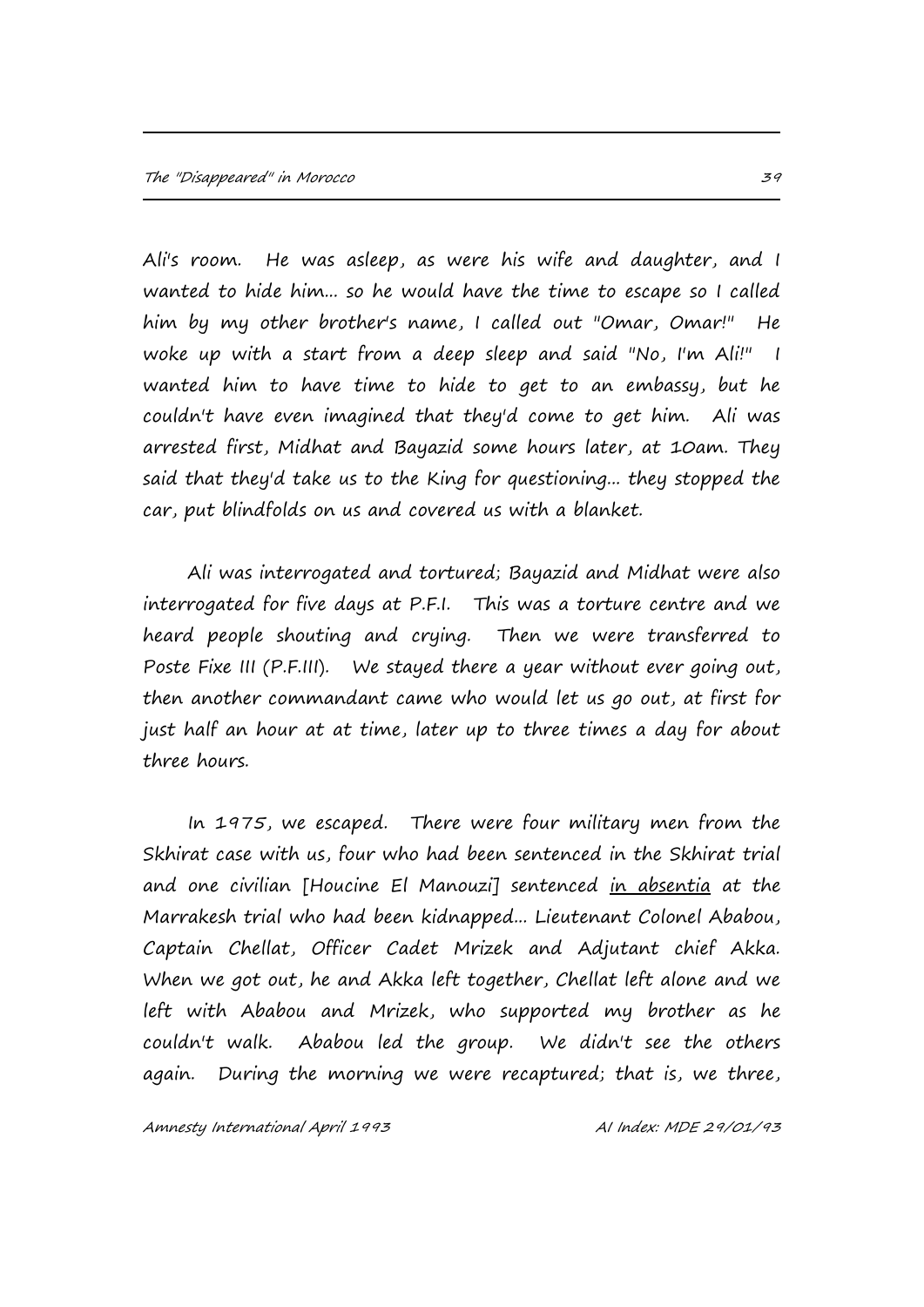Ababou and Mzirek; when they took us back to the prison, Chellat was there. He had been recaptured early in the morning because he had gone straight to town. We three stayed there for some time, then we were taken to the *gendarmerie*. We were no longer in the hands of the para-police. Ababou, Mzirek and Chellat were liquidated three days later opposite us in the yard. They were buried in the yard of Birami Prison in Rabat. We didn't see them, but there was gunfire, then in the evening we heard the sound of a spade and pickaxe. The next day the only cells open were ours and those of our mother and sister.

After our rearrest we were first taken back to P.F.III for several days; then to the Rabat Brigade de la gendarmerie centre for 15 days; then to the *gendarmerie* barracks on the Casablanca road out of Rabat. All three of us were in the same room, and our mother and sister, who had been arrested when we escaped, were in the next room. Then we were taken to a police centre in Casablanca where we stayed until 2 September 1976 and then to the *gendarmerie* headquarters until 26 March 1981, when we were taken to Tazmamert. In the gendarmerie headquarters there was a basement where they kept detainees... there were Sahrawis, military men, who would be interrogated and then removed.

 In Tazmamert we used to call out to the other prisoners from one cell to another. We shouted - when we could. When we got very weak, we'd call once every three days or once a week. We were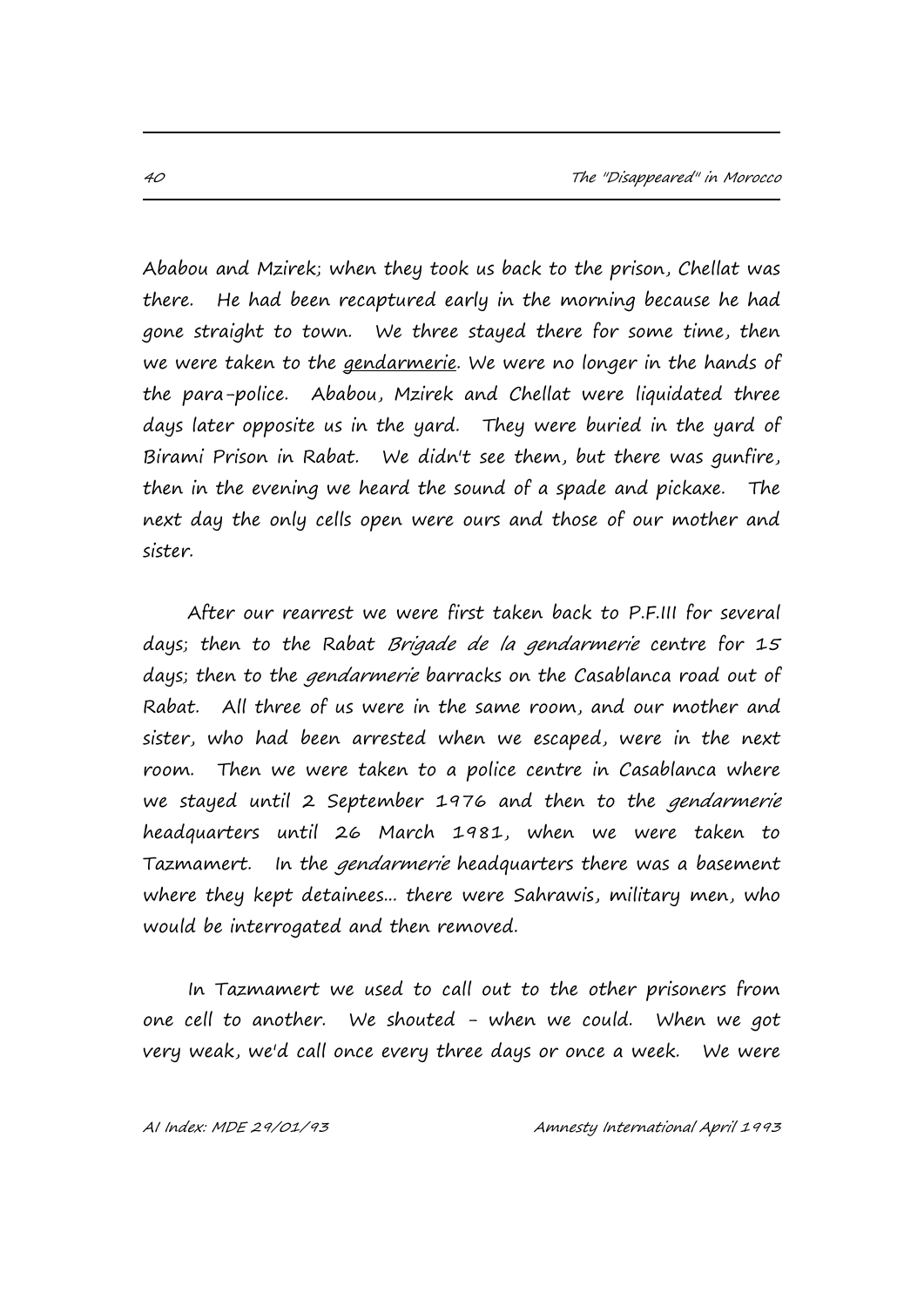isolated; we didn't see each other again till the day of our release, 10 years later. The cells were 3m by 2m. The wall was at least 30cm thick... like a bank vault. The cells were made of cement - they'd left it like that; you could feel all the bumps. There was a cement bed two metres square at the end of the cell. At the entrance was a hole for the toilet and 14 holes, about 10cm in diameter, in the wall looking out on to the corridor. There was no light, no water... nothing. They gave us a pitcher of water, containing about 3,4,5, litres, in the morning, and for food a pot of tea, a sort of cat's piss, and 300-350 gm of bread; at midday half a pan of lentils, chickpeas or beans boiled in water and in the evening a pan of vermicelli.

We had no medicine, no medical orderly. The warders were ordered not to talk to us. In Building 1 they were able to get medicine, they had money. That's how they were able to keep going... while in Building 2, 26 out of 33 men died. When we arrived there had been 19 deaths and while we were there there were seven. The warders were different. The regime was much harsher in Building 2 than in Building 1. One jailor was forever watching another; they were all afraid of each other. When we asked them for help or anything they would say: "We're not allowed to talk to you".

We wrote to the King. Bayazid did so first. They took him out into the yard, gave him paper and he wrote to the King. Ali wrote over a year later. This was in 1984 and 1986.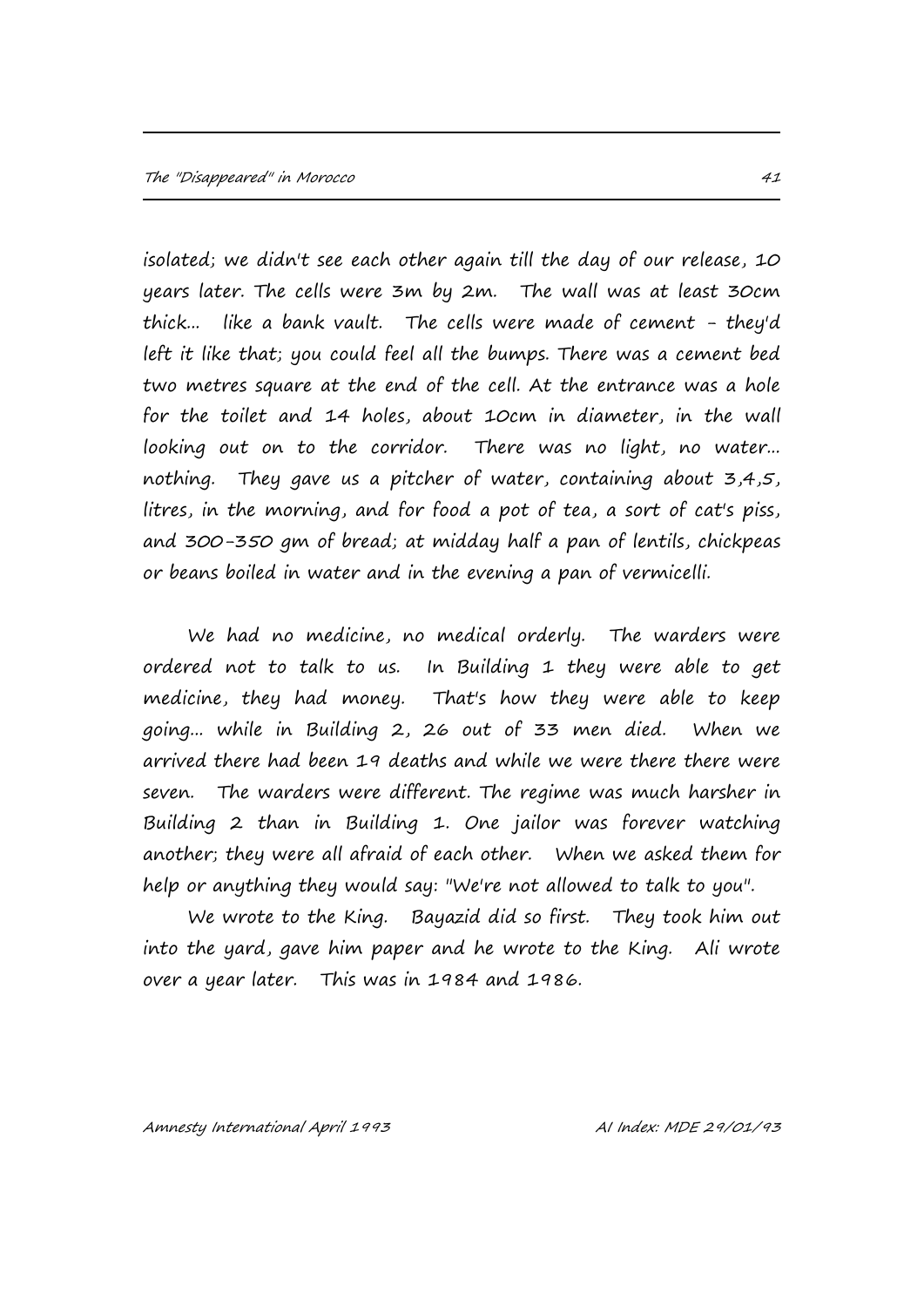We held on until it would be our turn to die. We were convinced from the first moment of our arrest that all was over. We weren't arrested in a normal way, or brought to a normal place, or anything.

We kept sane by not thinking about our situation, or about the food. We didn't think about the present, and we escaped by thinking. We were in Paris all the time. We planned menus, we invented culinary specialities; we talked about Paris, we evolved architectural plans, we rebuilt towns... and that passed the time. What is the capital of such and such a country? We ran through African countries and Asian countries.. from one continent to another. But we never tired of the subject of Paris. From 1973 till our release we never stopped talking about Paris. And we got the other prisoners on to the same wavelength. We told them routes through Paris which they learnt by heart. Then we'd call someone and say: "How d'you go to get to such and such a road?" We'd tell them about particular places... tell them that such and such a *Chocolaterie* was at such and such a place...

We never lost track of the days. We kept count. From the first day of our imprisonment until our release we were in prison for 6,750 days.

Bayazid and Midhat were completely paralysed. Midhat stayed sitting for seven years on end and slept sitting. We got weaker. First we could only move with difficulty, then we couldn't get up at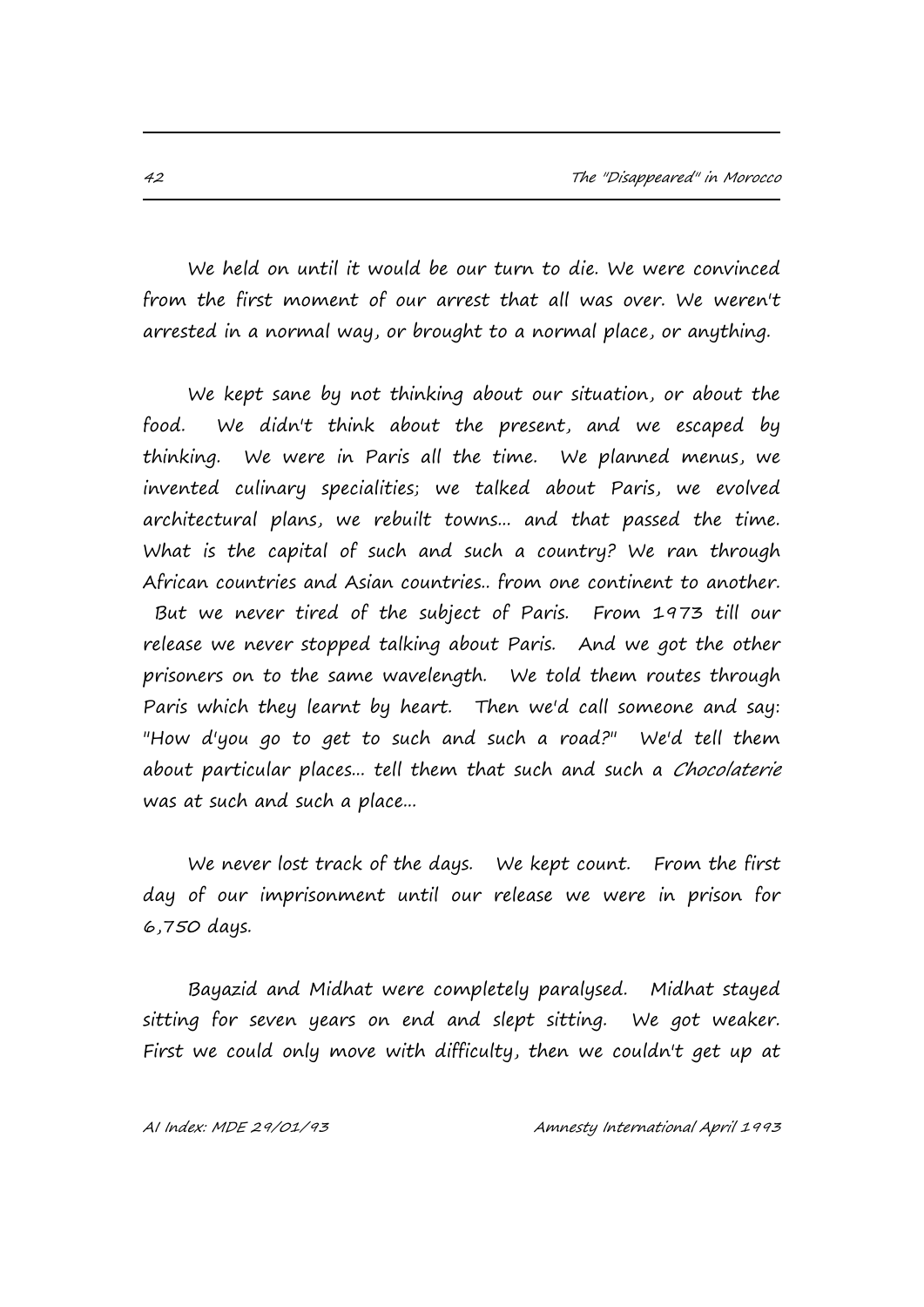all. One day Bayazid stayed lying down till the guards came and he asked them for help. It was exceptional for them to do this as generally they weren't allowed to go into the cells. Ali did not lie down from March 1986 onwards, but was able to stand up... If you were sitting you could get up from the bed, but lying down... that was the end. The people who couldn't get up lay on the ground with their blanket. That way they weren't far from the door and could push their food bowls by stretching their arms out. But when they couldn't move their arms any more, that was the end. If someone couldn't push his bowl forward, the jailor would speak to him to see if he was still alive. If he didn't reply they'd come and feel him to see if he was dead, and if so, they'd bury him in the yard. They'd know he was dying but they would't even give him a glass of water.

Then on 28 June 1991, the head of the building... told the four military men to collect their things as they were being transferred to Building 1, but we were to stay in Building 2. They opened up the cells for some days to air them and a whole team of soldiers turned up to clean them with a load of detergents. They put us just in front of the main door in cells which were a bit lighter. We were afraid the others would leave and we'd stay there for ever. But from about 1 September the warders began saying: "Good morning". Then on the morning of 15 September, they told us we would get new clothes and that we should take off the rags we were wearing. In the evening they came to get us and we were taken to a military holiday camp...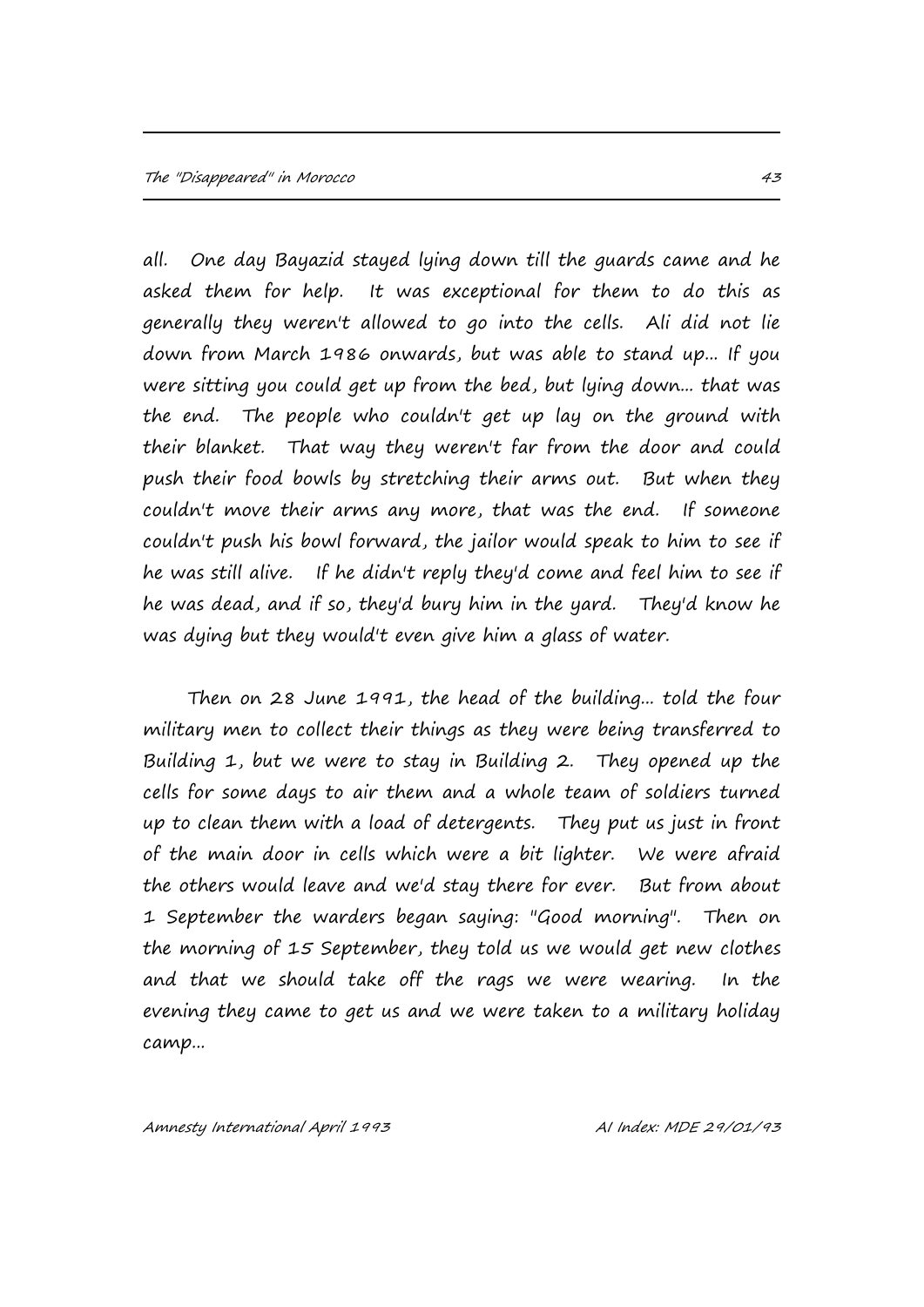They released one group of military men on 15 October, another on 22 October and a third on 29 October, but they told Ali: "You'll stay here till your brothers are in a state fit to be seen". Bayazid and Midhat were in hospital and then transferred in December to the police station in Casablanca, where they brought Ali the next day, Sunday 29 December [they had not seen each other since 1981]. It was as though we had been separated only the night before... They brought all three of us before the military prosecutor general at Rabat. They told us that the Prime Minister did not have a sufficient charge to bring against us and that we were free. It was 30 December... So, "Au revoir, Messieurs". But we said: "Where shall we go? We don't know if we've still got a family, we've no money or papers"... So they contacted our old address and phoned our brother-in-law...

> **Testimony of Mohamed Nadrani -arrested in April 1976, released on 31 December 1984:**

I was taken from home on 12 April 1976, when I was 22 and in the first year of my philosophy course at the Université Mohammed V. They took me to the Centre Général du DST at Rabat, which is well-known as a secret detention centre... the "Complex". I found other detainees there: Abdenasser Banou Hachem, Mohamed Errhoui (nicknamed Sahraoui), Abderrahman Kounsi, Moulay Driss Lahrizi, Lahbib Belloukh, someone from Oujda whose name I never knew (we called him al-Oujdi) and three *makhazini* who had quarded the Oufkir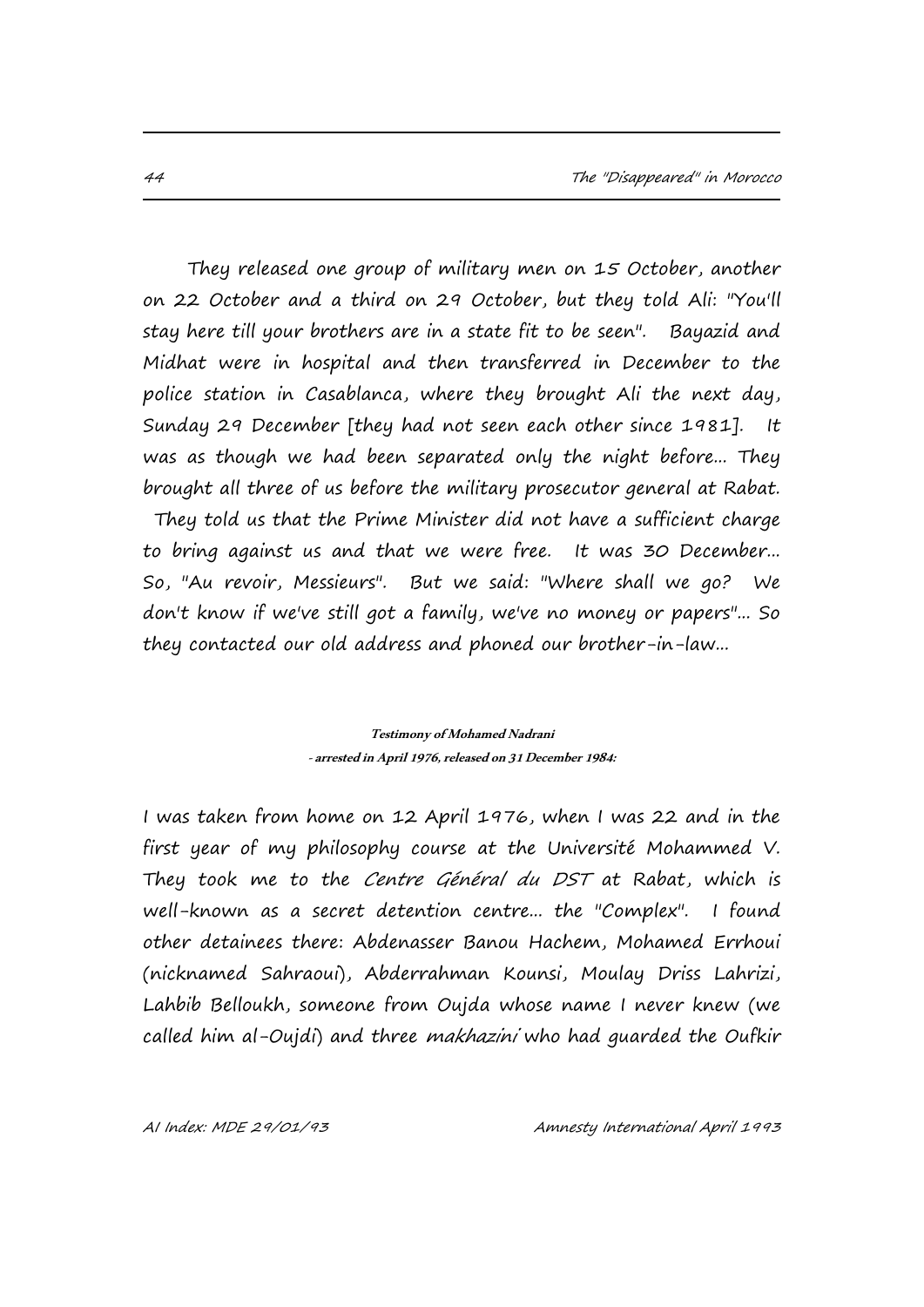family and made the mistake of helping them correspond with Oufkir's father-in-law, Mr Chennah.

We remained for 16 months at the Complex, from 12 April 1976 to 5 August 1977, and suffered all sorts of tortures: the parrot, the aeroplane, electric shocks. We were kept blindfold throughout, and handcuffed. We slept on camp beds and food was sent round from the Hôpital Avicenna, which was next-door to the detention centre. I can't complain of the food, which was sufficient and good. The cell door was open night and day and opened on to a corridor where a warder sat. His presence oppressed us, day and night. Whenever we heard a newcomer arrive we expected him to call out our names and that we'd be tortured again - it was a constant nightmare.

We lived in the hope of appearing before an investigating judge and of having a public and fair trial.

The night of 5 August 1977 was disturbing. There was too much movement in the corridor. I thought it might mean we were to be released, as the warders had told us this would happen. I was sceptical, but I thought at least we'd hear what the judgment against us was. I began to think of my family, the questions I'd answer. I burnt with desire, love and longing.

They had swopped our handcuffs for others and put bigger blindfolds on us, covering the whole face. It was difficult to breathe.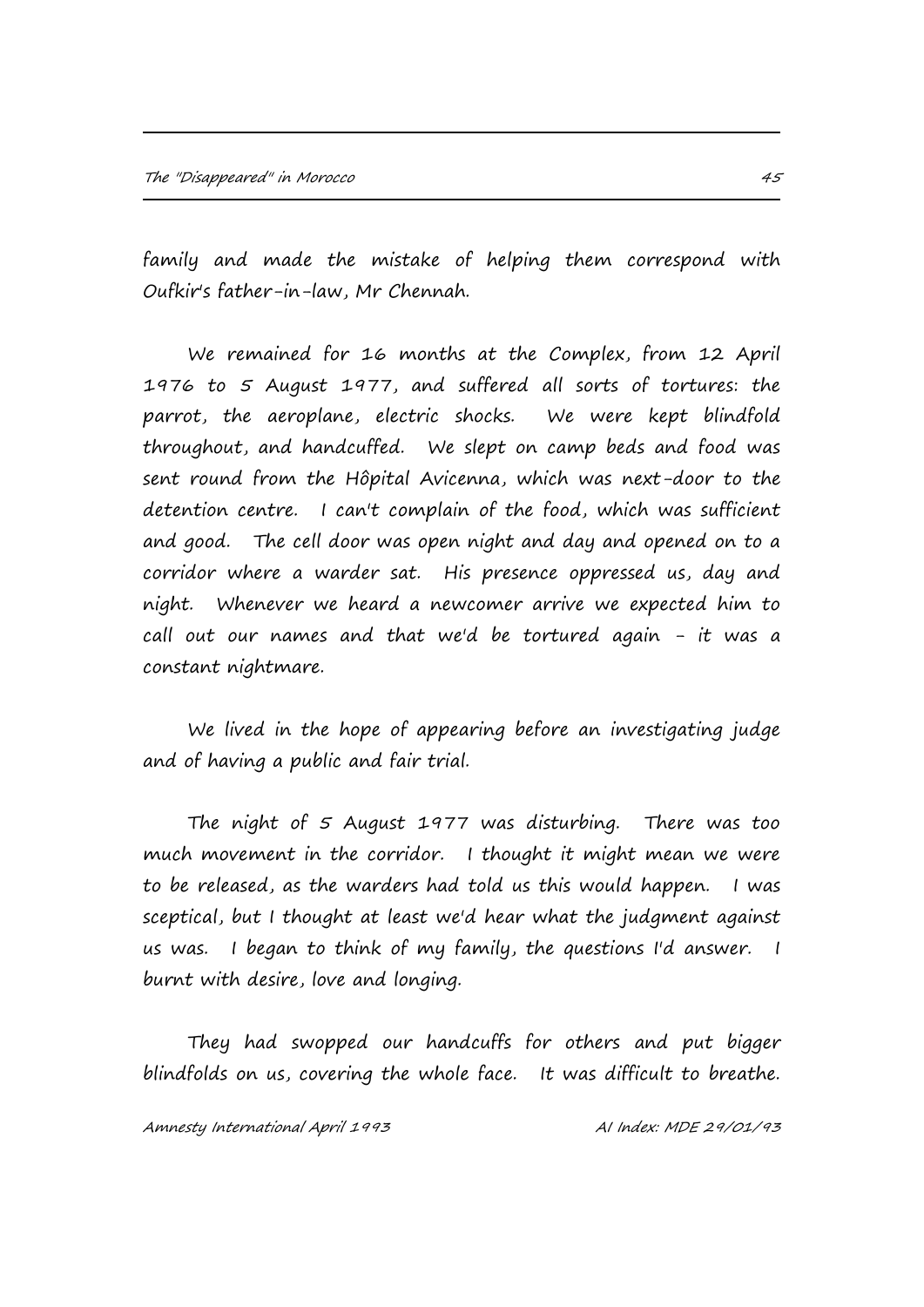I left an old torn pullover behind but a guard said: "Take it, you'll need it!" Those words fell like a block of ice - so there was no question of freeing us...

We were driven off in a CMI van, too small for us 10 and the four guards who went with us. We didn't know where we were going. We felt the lights of the town. We turned left, in the direction of Casa[blanca]. Then I thought we'd either turn left towards Derb Moulay Cherif, another secret detention centre, or right to Ghbila Prison in Casablanca. But alas, we didn't take either route. I felt we were going towards my home town, Khouribga, but we turned right, just after Berrechid, so we were heading towards Marrakech. There we stopped briefly. We could hear someone singing "Hamid Ezzaher". It seemed that we'd stopped in a public square. Then our convoy continued south. The heat was stifling; the metal burnt our flesh and the two military blankets covering each of us were suffocating. We couldn't bear this heat coming from the sun, the metal, the blankets and our clothes... we were wearing everything we had. We were piled on top of each other and everyone vomited. This infernal convoy continued towards Ouarzazate and the sun began to set. Later I realised that the stop had been for administrative reasons as from then on we were to be under the responsibility of Ouarzazate and its governor.

AI Index: MDE 29/01/93 Amnesty International April 1993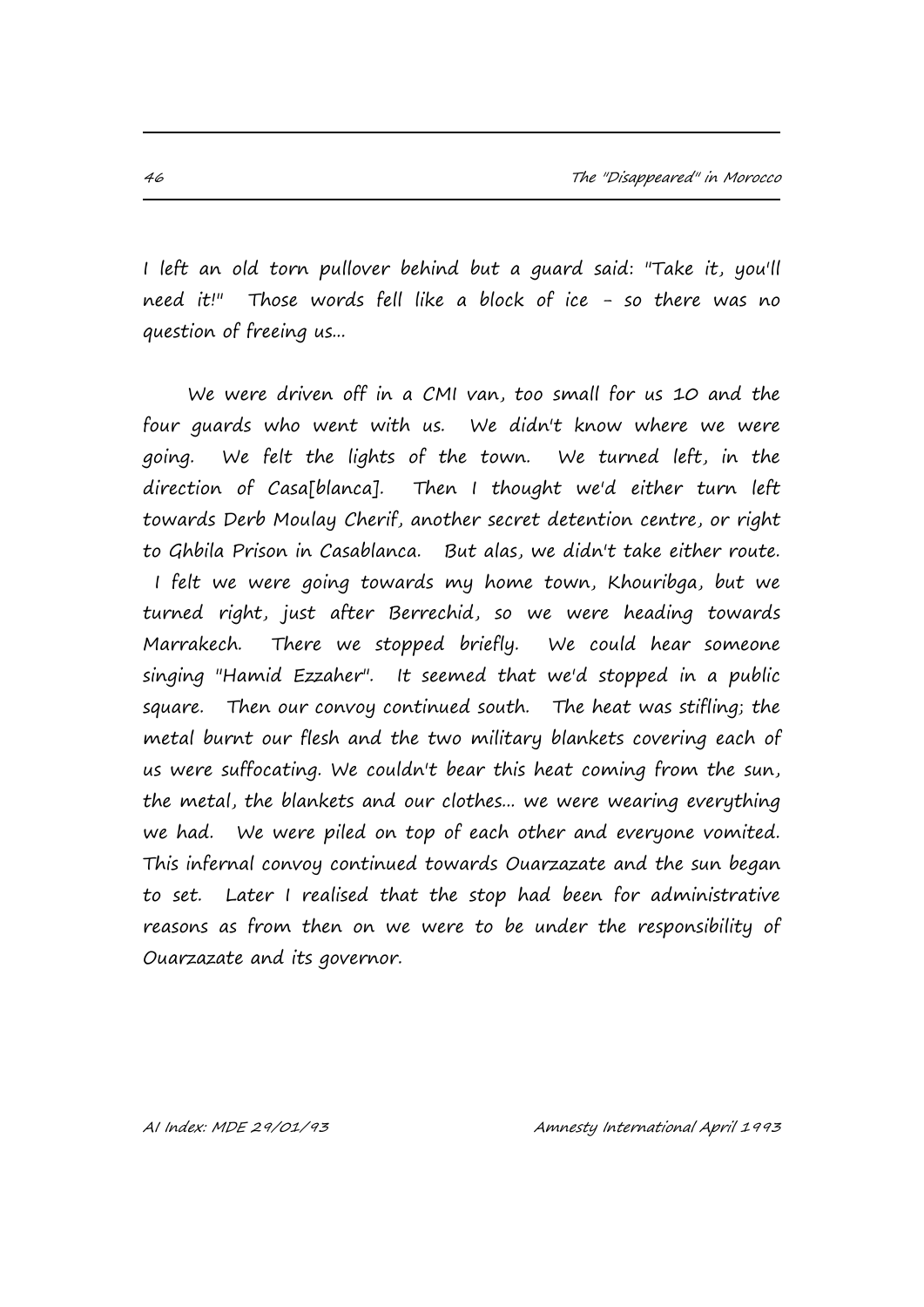We finally stopped at Agdz, a remote little Berber village. Every year there was a fête there for the marabout and this year it coincided with our arrival. We could hear drums and songs.

Surrounded by uniformed police, we were taken one after the other into a fort (*qsar*). We were put in a sort of passage opening on to a large yard surrounded by cells. There was a big door at one end with a massive iron lock on it, a metre long, which passed through big rings fixed to the door. In front of the door there was a guard holding a big stick with both hands. It was clear that we were now to face a different prison system. We were no longer under the police: they had handed us over to the auxiliary forces' mobile companies.

The policemen removed our handcuffs. We thought they must belong to the police and we would have other handcuffs put on, but to our amazement an auxiliary chief said: "Take off what you're wearing on your heads!" He meant the blindfolds. We hesitated, unable to believe our ears. Then we pulled them off, and looked at the guards and at each other for the first time. But before we could start rejoicing the guards had leapt on us with their sticks like hungry wolves. They beat us ferociously for no apparent reason, hurling shouts and blows at us indiscriminately. We dodged some blows but sustained many. We were bleeding all over.

They threw us into a dark cell, aching all over and thirsty... a horrible cell, dark! stinking! sordid! Then the guards burst in again and the chief entered, wearing a uniform with black epaulettes. He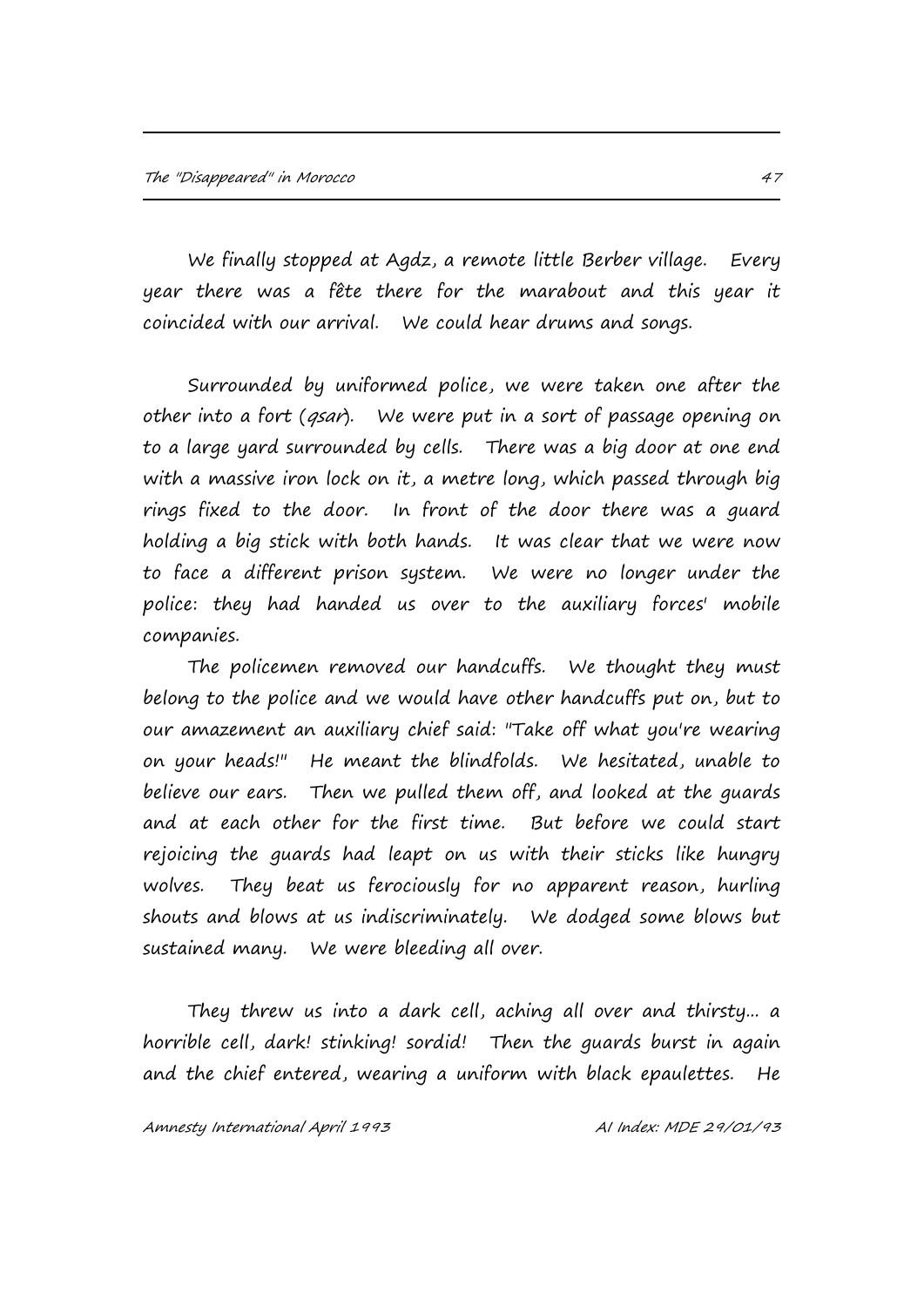spoke with a Berber accent from Er-Rashidia: "They've brought you here to die. Too bad for those who die - there'll be no inquiry. You're here to keep your heads bowed".

We wanted the night to last forever. We were afraid of the daylight and what we might see. It was like watching a monster wake. It was all closed in... a great wall with barbed wire on top and four sentries standing at the four corners with Second World War Soviet machine-guns, and with cells below around a quiet, calm courtyard. Birds were the first to invade it... birds from the south, speckled red and white and yellow... It was a long time since I had seen a bird and I was enchanted by their presence. The creaking of a lock brought me back to myself. We listened in total silence. Another lock creaked, a door closed, another creaking lock. We weren't the only prisoners - there were others. We heard women's voices - we couldn't make out what they were saying, but they had a southern accent. We got close to the door to look through the cracks. There weren't many of them, draped in the black *chadors* of the south. They were hurriedly washing their faces and hands from pitchers in the yard. Then there was another creaking lock, shouts and insults hurled at the women, and they ran back into their cells.

There was more interminable creaking and we couldn't believe our eyes. About 100 men came into the yard... young and old, in rags, draped with blankets, coming and going. The old ones formed a circle and walked slowly round. Then more creaking and these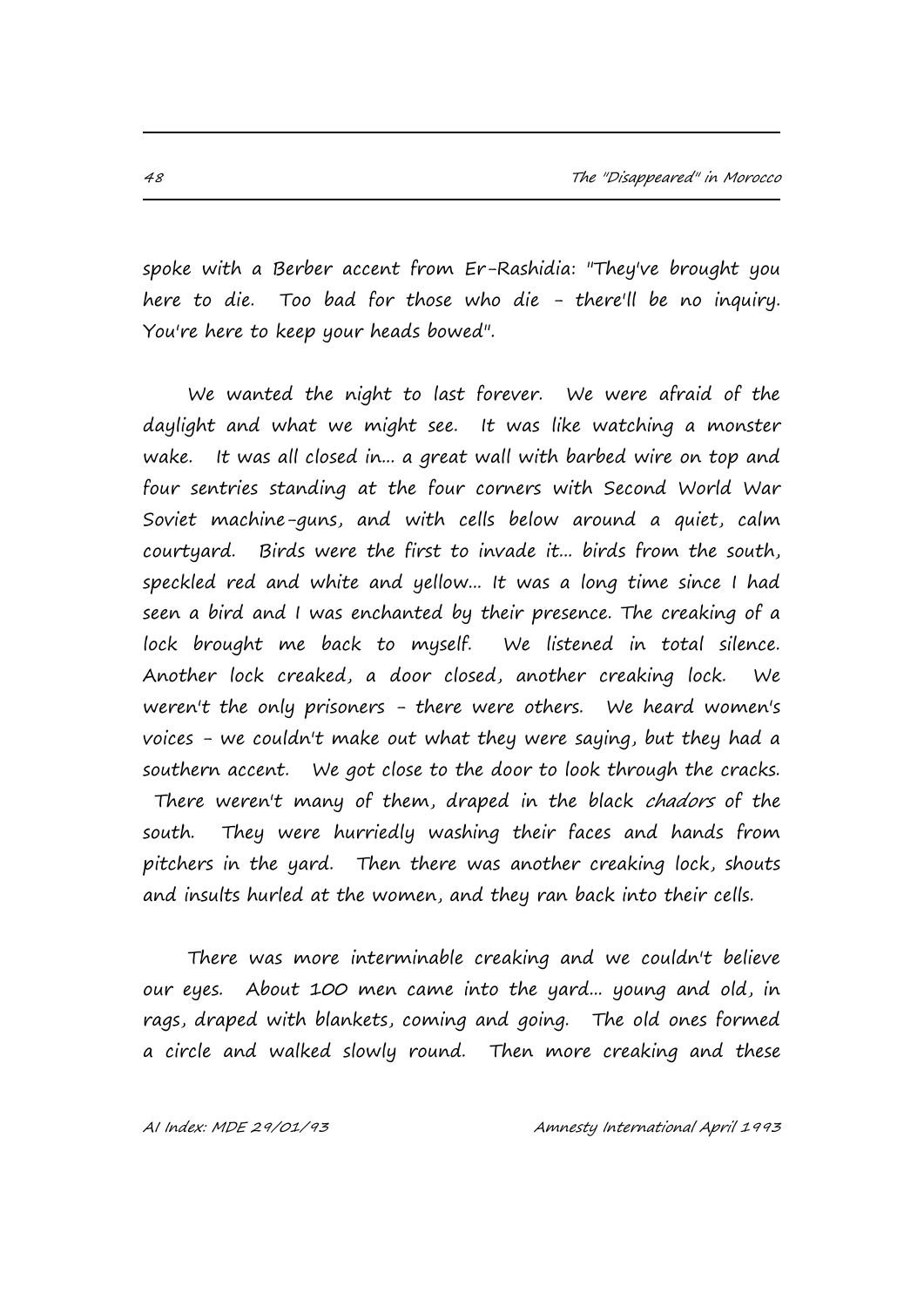shadows of people all disappeared to the deafening shouts of the guards. We could hear the last ones in being beaten.

We didn't understand who these men and women shut up in prison were. If they were common law prisoners, why were we there? Might we still be brought to trial?

At recreation time, we saw the older ones especially walking slowly round the yard in a circle close to our cell. We saw them looking at its closed door. Then one day we heard a surreptitious call as they passed our cell: "Have patience and faith!" (al-sabr wa'l-iman). These words of such a strong religious and political significance made us feel that they could not be common law prisoners. But we couldn't resolve the enigma. Watched closely by the guards, they couldn't talk to us. Most wore *gandouras*, and these rags rubbing together made a strange sound. They wore plastic sandals tied on with bits of wire. Some were barefoot. Their *gandouras* were obviously patched. To judge by their appearance they'd spent a long time in detention. Most of them were skinny; the old bent by age and suffering. Most had sunken eyes and long thin beards covering faces ravaged by sickness and hunger. Then the guards appeared and the prisoners ran back to their cells. Calm reigned.

Then the sinister silhouette of the brigadier came to our door. "Give them a piece of soap and they can go and wash their clothes". We were glad to feel the sun's rays on our bodies after such a long time. We'd almost forgotten it existed. It was so bright that our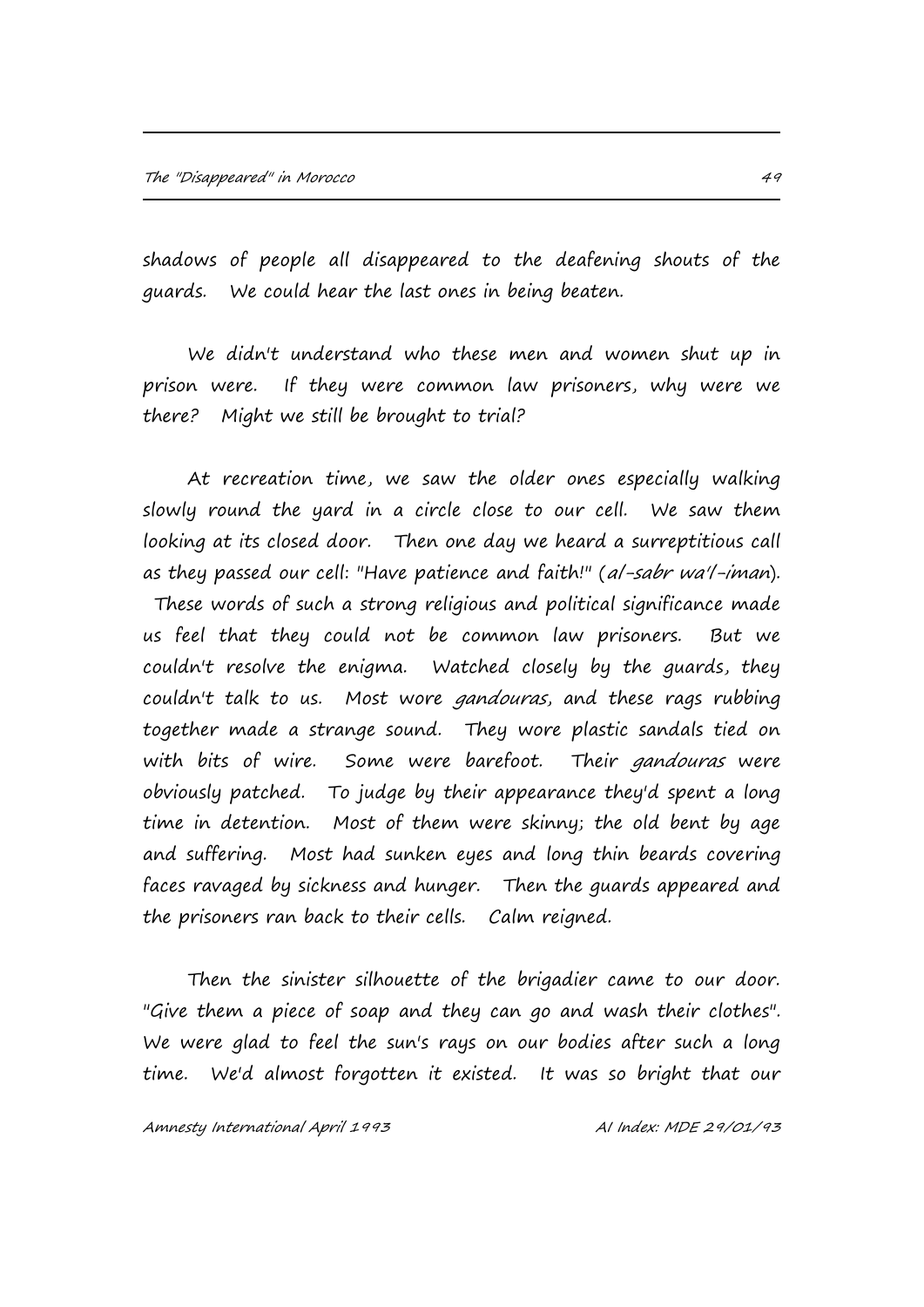eyes couldn't bear to look at it but we could feel it on our backs. It was also a link with the world outside - the same sun was shining all over the world. At the same time we were astonished to see that our bodies were covered with little red spots, like measles.

Time passed more and more slowly. Minutes turned into hours, hours into days and days into months. Our straining ears were our only means of communication, our only senses. We tried to catch the sound of every voice that might be made to mean something.

At mealtimes we'd hear the clatter of metal plates and the usual order: "Run! Run!" A guard would put 10 plates 20 metres from our door. Two people carrying a big cauldron would put two spoons of liquid into each plate. Then we'd have to run and fetch them, the plates burning our hands. With the guards raining blows on us throughout, we'd try to save what we could and not drop the plates. Was any meal worth all this... a bowl of warm water with some lentils floating in it - counting them wouldn't be too difficult. The lentils did not appear to have been cooked, with a just a few spots of oil floating on top of the water. We could see grains of sand in it, but the worst thing was the rust. We were sure of only one thing: that we would leave our skins behind here. It couldn't go on like this. Death was omnipresent for us, asleep and awake. It was already lying in wait for us and we were on our way to it. We had the feeling that if we 10 stayed united we could resist it, but if one of us became isolated he would succumb.

AI Index: MDE 29/01/93 Amnesty International April 1993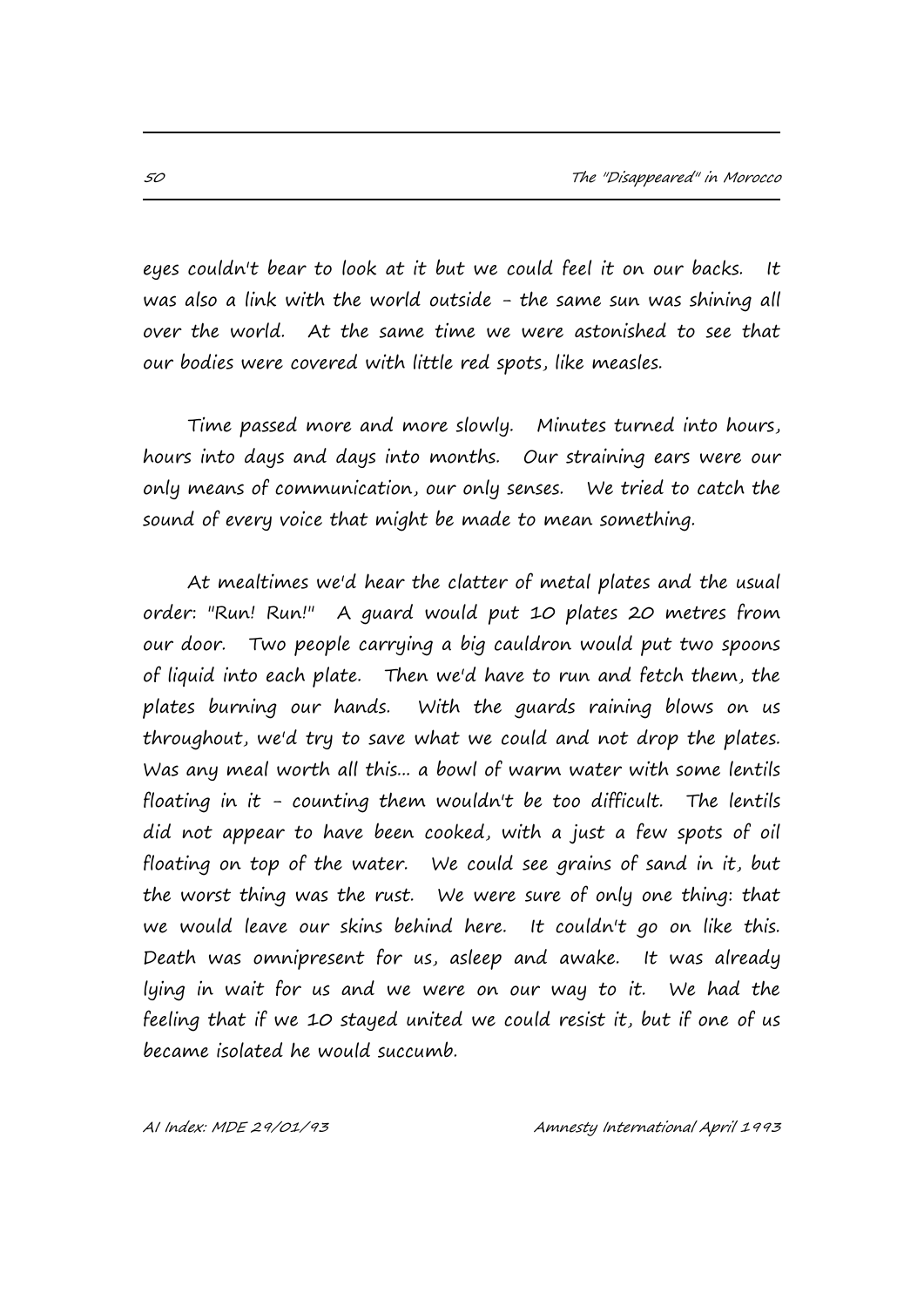We spent two weeks in our first cell, the darkest of the lot... and kept on asking to move to another. Then the Sahrawi women were moved to an annex and we were given their cell, which was cool and infused with an intoxicating smell of women. It made us nostalgic... it represented lust but also the families we had lost. A sort of mother awoke in us all. We felt the women's presence, their sufferings and hopes. They had suffered the same lot as the men. They were there to sustain the men but also to be a source of suffering for them, of torture. Sahrawi men could not accept the suffering of their women. However, women bear suffering, privations and nightmares well. In prison they are stronger than men. They were beaten and insulted because the guards knew how it hurt the men. We could not bear them to be traumatised and thought of them as our sisters. They had left their first names on the wall. Like us, they had put marks on the walls. These little marks were loaded with significance - it was our only way to keep contact with the world outside. We were afraid of forgetting things and afraid of confusing dates.

So we'd begin to define our prison life. The ant kingdom was a vast field of observation for us... spiders suspended from the ceiling serenely wove their webs while we watched. They were fine traps for the hundreds of flies that launched assaults on us before sunrise. At first we tried to kill them, then we decided that their corpses attracted others and the more we killed the more would come. At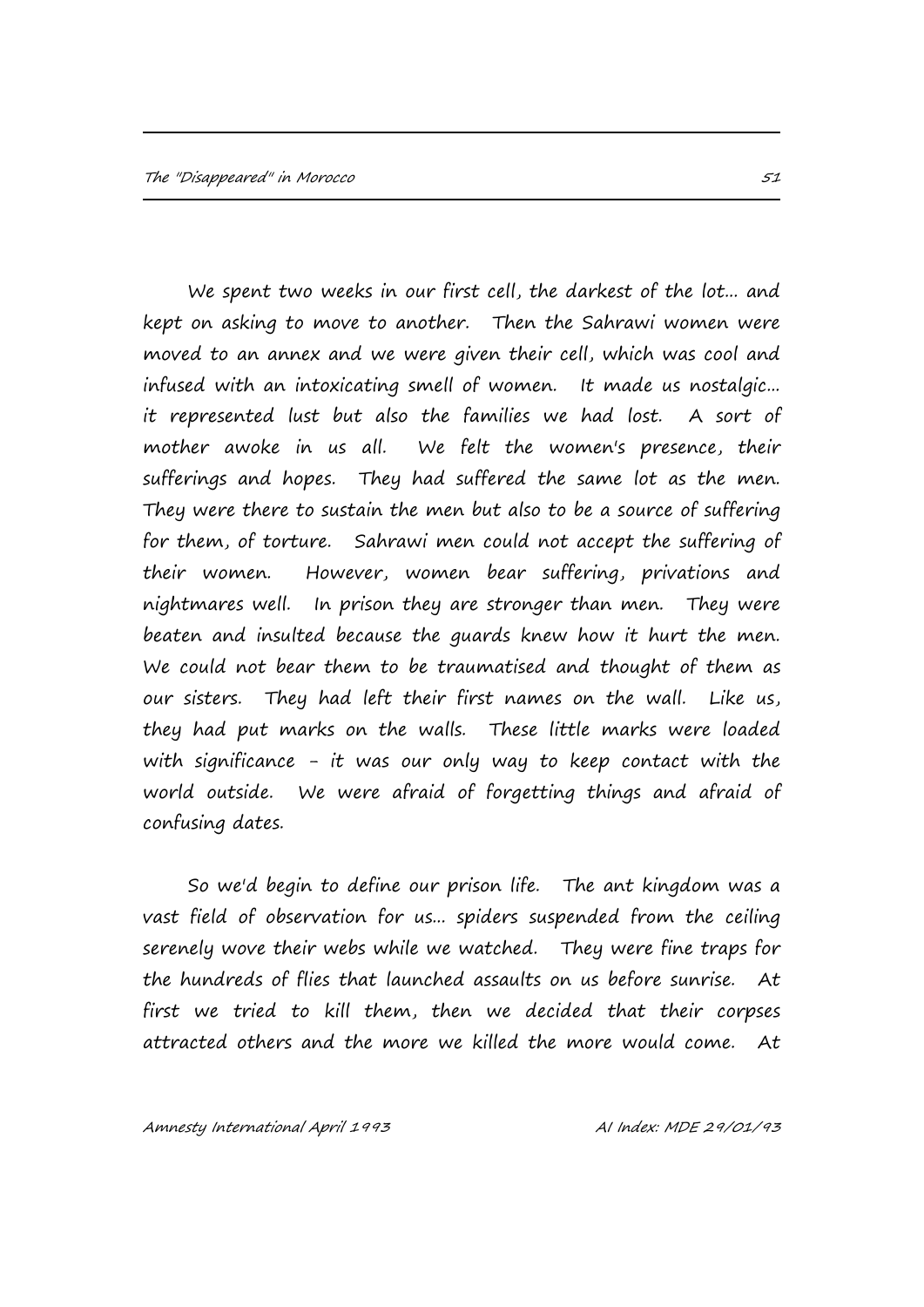that time there weren't any fleas or lice, but rats and cockroaches swarmed throughout the night.

One person came and showered us with insults and said "You haven't been here long and you're already complaining. Now you'll understand, you're cousins are covered in fleas and they don't complain". Then they left the door open - we didn't understand, it was the Sahrawis who came to us, it was very warm, embraces, so we mixed with them for about 20 days, there were all classes, peasants, herders, civil servants. They said that 25 people had died in that centre - we didn't understand how people died, we'd been thinking of a trial and then prison, in prison we'd be able to study - and now this was another reality which was completely new. Then we realised that we were outside Moroccan reality - everything they had said about democracy - the reality was worse.

We felt we had to do something, there had been three dead, on one day there had been two deaths...The whole prison caught an illness - only one person didn't get it. We called it the "Knee sickness", it attacked the lower body which became paralysed, it began with black spots on the soles of the feet and they became dry and you had diarrhoea. One of us had done medicine and he said the illness was from lack of Vitamin B12, a sickness of malnutrition, the stomach would swell. The youngest resisted for a time and helped the older ones, they fed them, washed their clothes, and helped them with their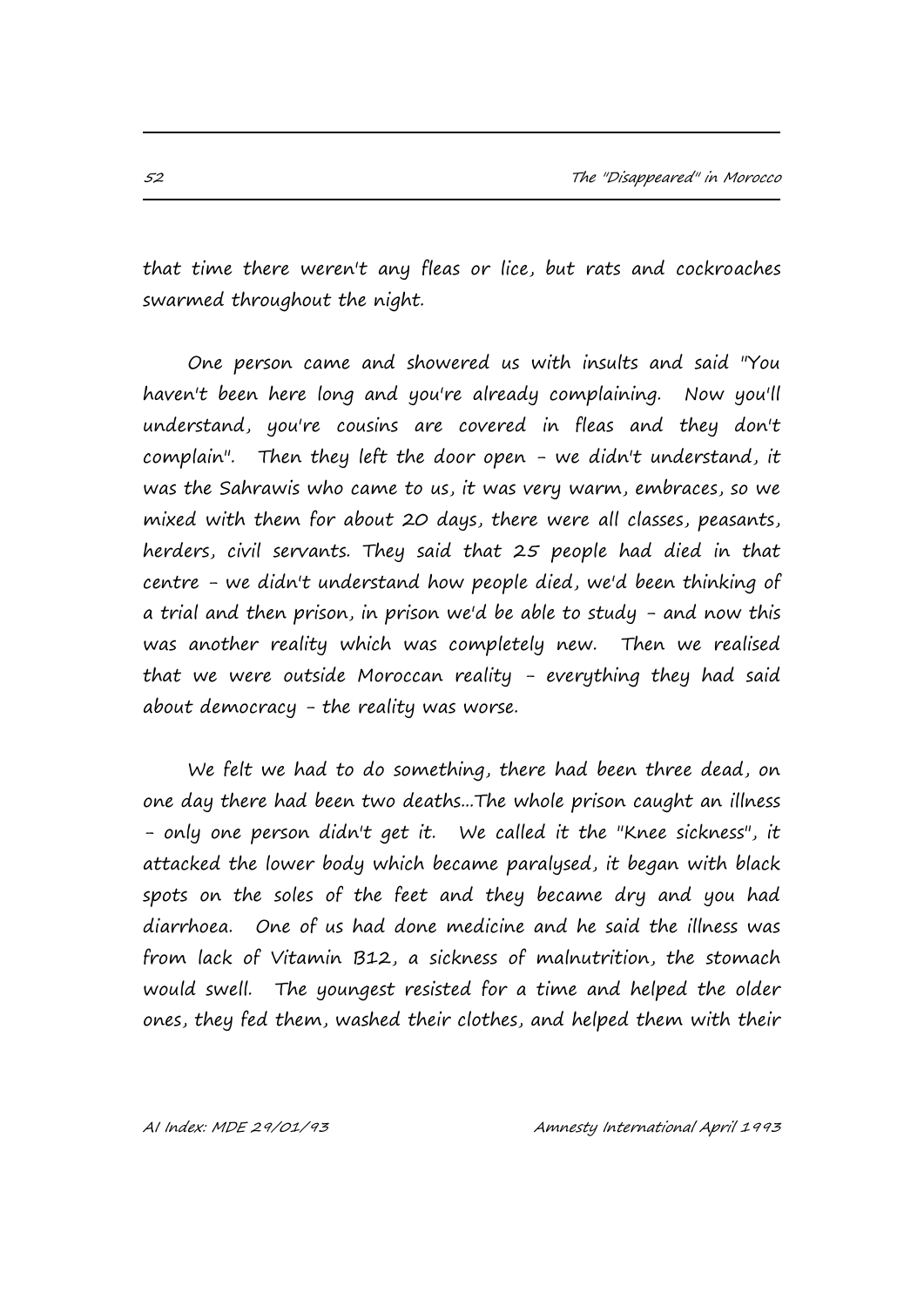needs, but in the end everyone got it. Then there was a slight improvement and people got better.

We started a hunger strike to improve things. The young said that to do this was collective suicide since we were already on hunger strike. A lot were Bedouins and didn't know this way of struggle. But people were going about in blankets and with bare feet. We contacted everyone and made a list of what we wanted: we asked for more bread, sardines, one bar of soap per month, soap powder, to write to our family -that was surrealism - better conditions for the sick.... The captain, Lamrani, came, and in every room he found the same demands, so they gave in for a time and also allowed the Sahrawis out to do construction work in the prison or sweeping to recuperate.

After this they gave us an extra half loaf and half soap and half a sardine a month and transferred us to another house. They gave us some oil too, but they'd bring the pot and just pour a layer of oil on the top - it was some American aid oil, it gave us diarrhoea, it was poor oil. Once a guard, a more decent one, brought the pot and said "Take this". Then the Brigadier came and said, "And the dogs?" So he took the pot and when he came back it was half empty. So we realised that they fed the dogs first, from the same pan.

We spent our time telling jokes or telling our life histories. Soon we realised that we all knew each other's lives by heart - someone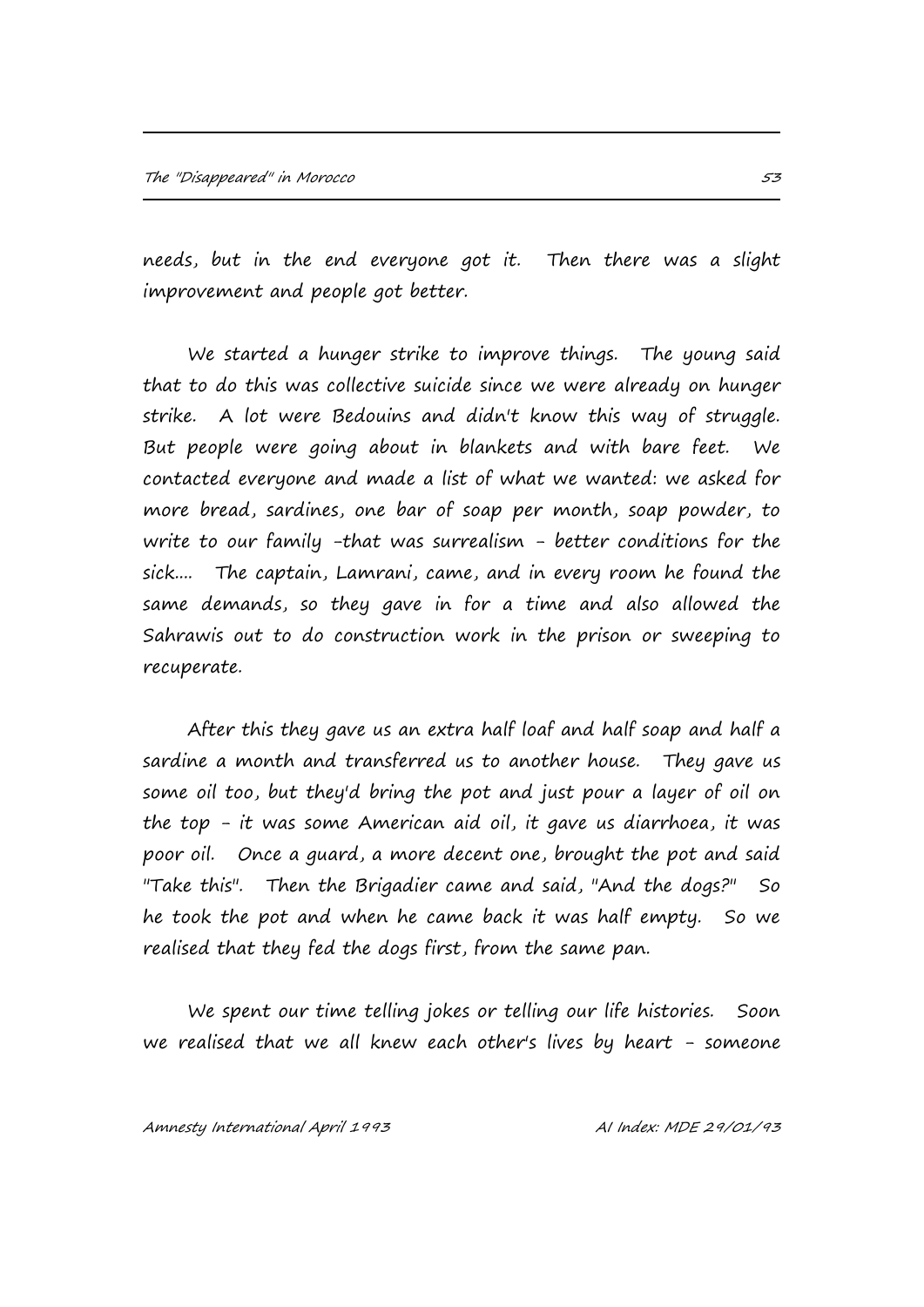would begin a story any the others would say "You've already told us that".

The Sahrawis who were working outside brought us some sand and we used it to teach the illiterates - the makhazini, Belloukh, al-Oujdi, - to write.

Then one day someone new came, a Lebanese, he hammered at the door, then, when he was in the courtyard we recognised him. He had been in the Complex and then taken away, we had thought he was freed. At first we weren't sure as we had been blindfolded at the Complex, but after we were sure. Then he refused to eat, he asked for justice, and for his family, he asked what he was doing there, then one day they came, and said "Eat!" "No!" Then for about three hours we just heard screams, screams, screams, and then we heard, "OK, I'll eat." Next day when he came out to the toilet his face was blue, he'd been massacred. He said he was called Mohammed al-Marrakhshi, and he said Mohammed Fadi, but we never knew who he really was. Perhaps he was a double agent - he said he had worked for the PLO.

Then five boys and seven girls came - they put them in the same house. They were Sahrawis who had tried to leave Morocco to join the PLO at Tindouf. The youngest was 15 or 16 years old, Khadijatou. Then one day they said the *makhazini* would be freed -

AI Index: MDE 29/01/93 Amnesty International April 1993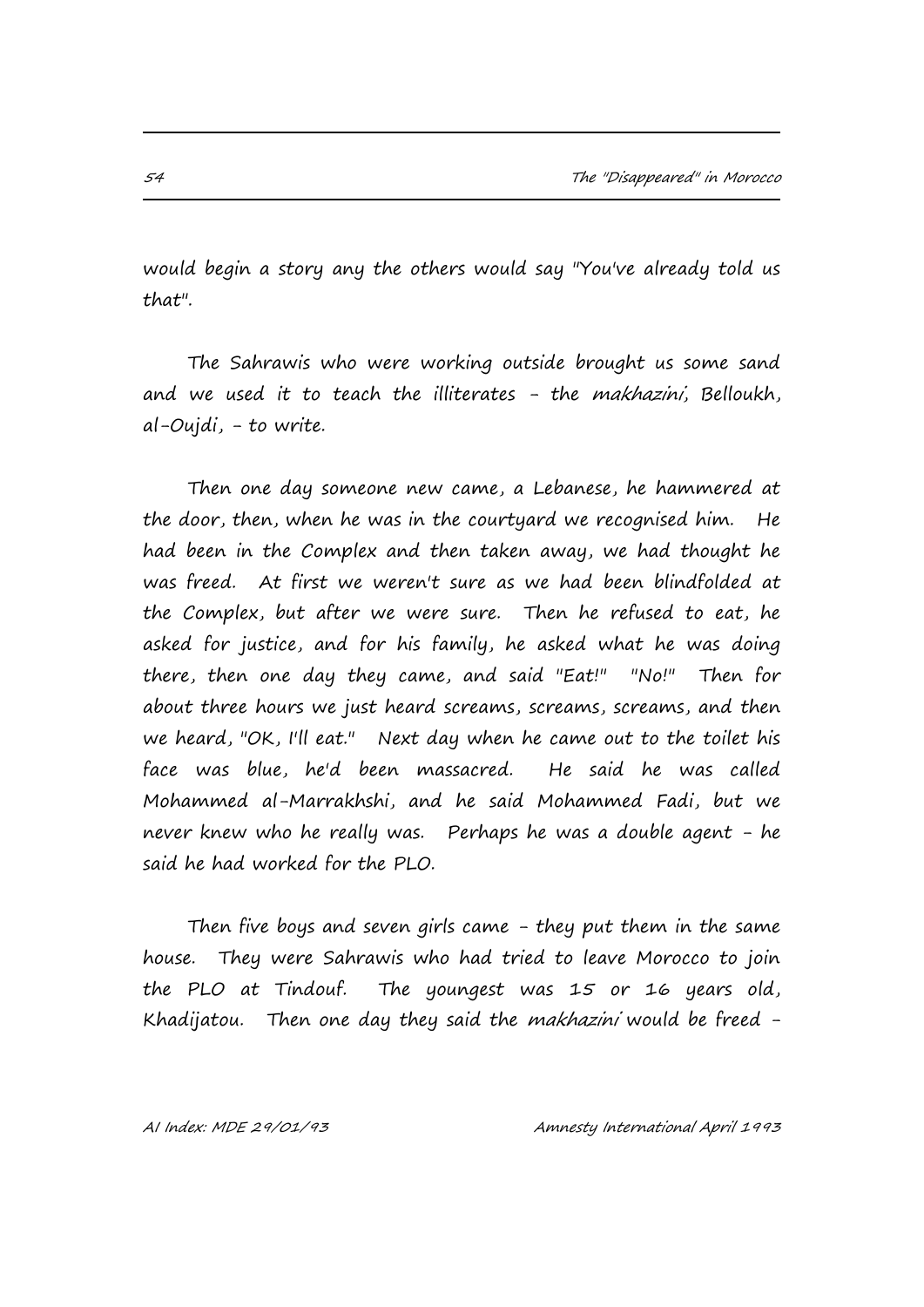we felt a total emptiness, we were used to being 10 and three had gone, we felt torn apart, it's difficult to explain, we felt abandoned.

One day one of the guards gave us a tomato - the first we'd had for years. We divided it into seven and five and seven and one - into 20 pieces so everyone of us had a bit.

The youngest Sahrawi boy died. The day of his death was terrible for us. At first he had diarroea, he stopped eating, he got thinner and thinner, we tried to talk to him through the wall to lift his morale, but he couldn't talk, he said "If I come close, the guards will beat me".

We tried another means of communication. A friendly guard gave me a pencil and the Sahrawis who worked outside brought paper from the cement bags. We communicated with the Lebanese who communicated with the women's room. We also made a hole in the wall so as to talk directly with the Lebabese, like a telephone. The Lebanese didn't wash his own clothes, they were given to the Sahrawi women, so he hid letters in the clothes and they did the same. So then we planned an escape. About 50 Sahrawis agreed. We made a plan of the region. We calculated that we were 150 kilometres from the Algerian frontier - when we got out I looked at the map and found it was much further  $-$  so it was mad. But once I gave the letters to the Lebanese and he said the Brigadier found them. Two days later the guards came and beat up the Lebanese. Then they came to me and tortured may for 15 days - it was terrible, it was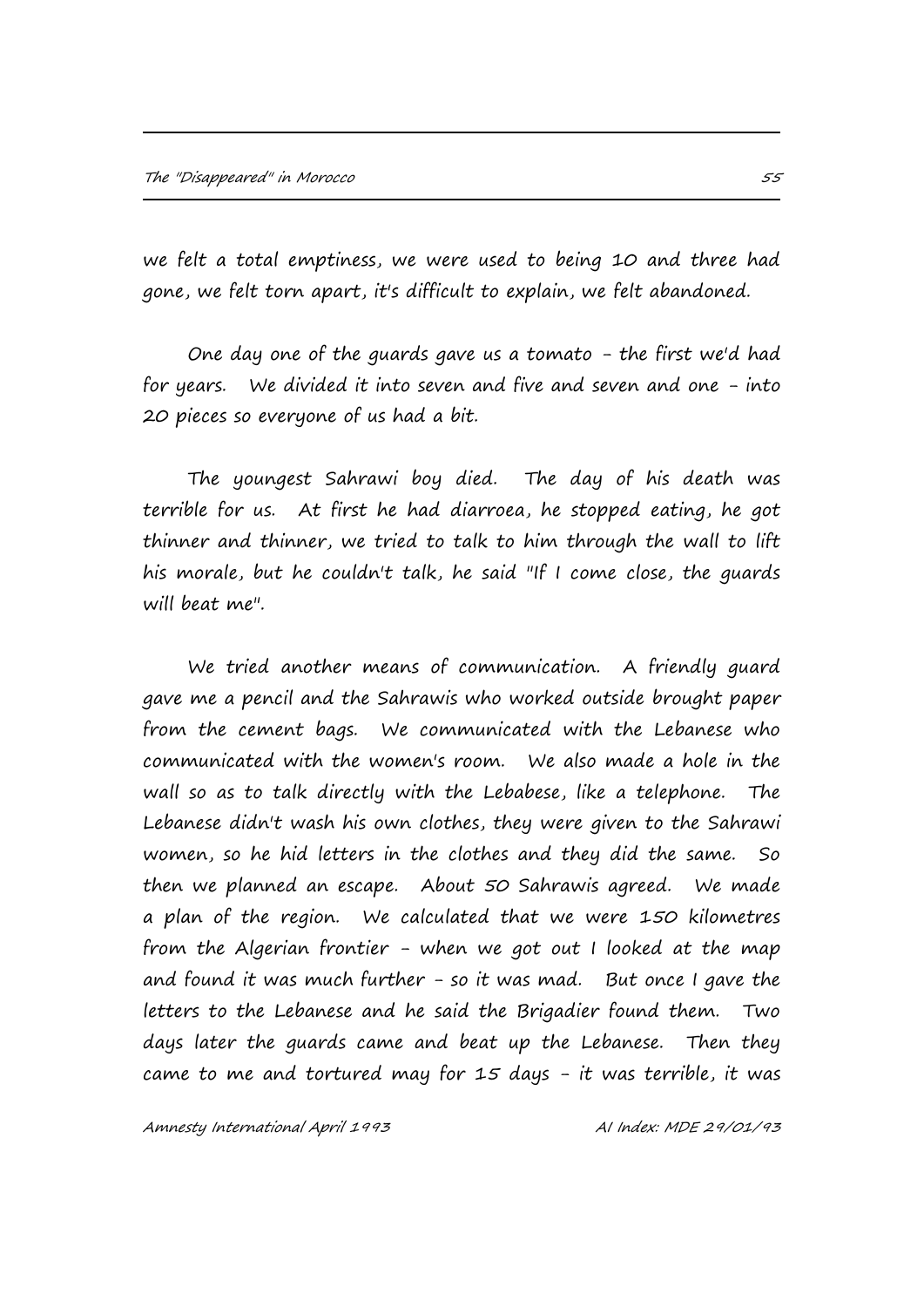the first time that the idea of suicide came to me. The DST torture was nothing to this. They put me alone in a cell at Agdz for three months. Then one night there was a lot of noise, I heard lorries coming, and they blindfolded me and put me on a lorry. The bound our hands and feet tightly and tied them together, just as you do a beast, everyone was screaming. We drove about three hours and that's how we were transferred to Qal'at M'gouna.

In Qal'at M'gouna I was punished for my attempted flight, my rations reduced by half and in a cell by myself. Once they took us for a week to another place, it took a day to get there and we understood the king was coming to Ouarzazate and so they transferred us, perhaps they were afraid of something. It was an old school, there was a blackboard with Arabic grammar on it, but it was infernal, fleas everywhere. Then they brought us back to Qal'at M'gouna. I had no means of communicating with the others and I was anguished. I passed hour after hour imagining, sometimes I'd talk to myself because I was afraid of losing what makes a human being, the power of communicating. So one day I was sitting down and I found a small piece of charcoal which had fallen from the roof and I had the idea of drawing with it. It lasted three or four days. But I thought it was a very good idea to break the monotony - I had never drawn before, I made ink from coffee, and cement smeared with mud and a sort of brush from my trouser threads. So I began to draw, at first a little, then the whole day. But I had one eye on my drawing and another on the door as this was forbidden, so

AI Index: MDE 29/01/93 Amnesty International April 1993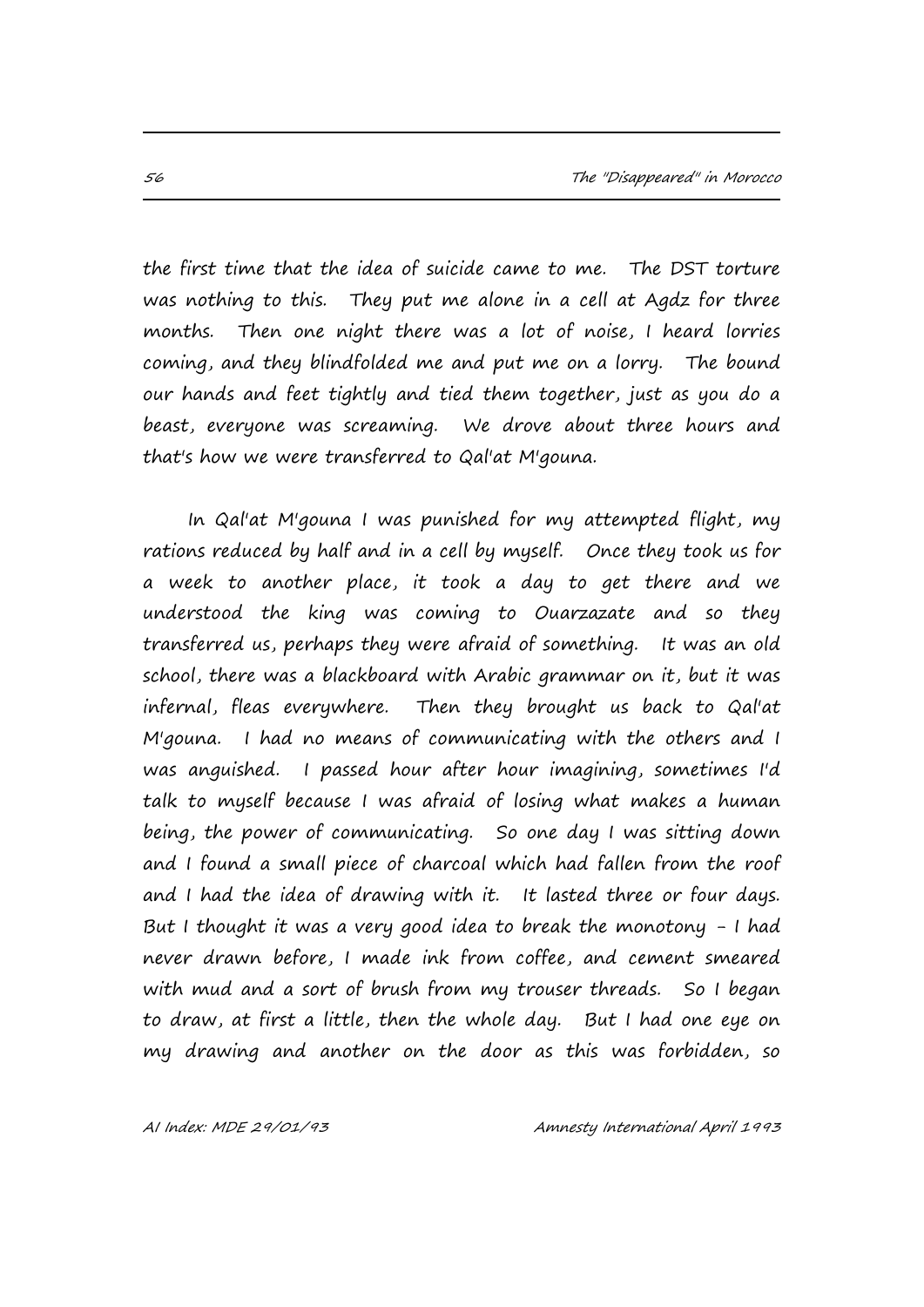sometimes I'd have to rub out everything very quickly, before they came, otherwise they'd beat me.

After 18 months they took me out to my friends - it was a real liberation, as though I'd got out of prison - we wept, embraced...

We used to listen to the guards' conversations, one room was directly opposite and we could listen to their radio. We thought our fate was decided, we would die there and no one would know what had happened to us. We felt that at least if someone could testify to this we wouldn't mind. We only lived in the hope that someone would get out and tell what we had been through. We were in total despair.

Then one day, for the first time for eight years, they gave us oranges and olive oil. Then one morning, about 10am, everything was swept, the guards wore clean uniforms, their shoes were polished, they were well-shaved. They made a cell with a table and took us in one by one. It was Allad, someone from the DST, a black, from the palace. There was also al-Hajj, another officer, and a third we didn't know - but they had tortured us in the Complex. They looked at us as though they didn't recognize us, we had changed so much. They said to us: "OK, you're going to get out, but you've got no right to take part in any political organization. You're not allowed to talk about what you've lived through here. It's a royal amnesty. If you don't keep quiet, you'll go back". They said they'd come back the next day, but they didn't. We didn't sleep all night - it was as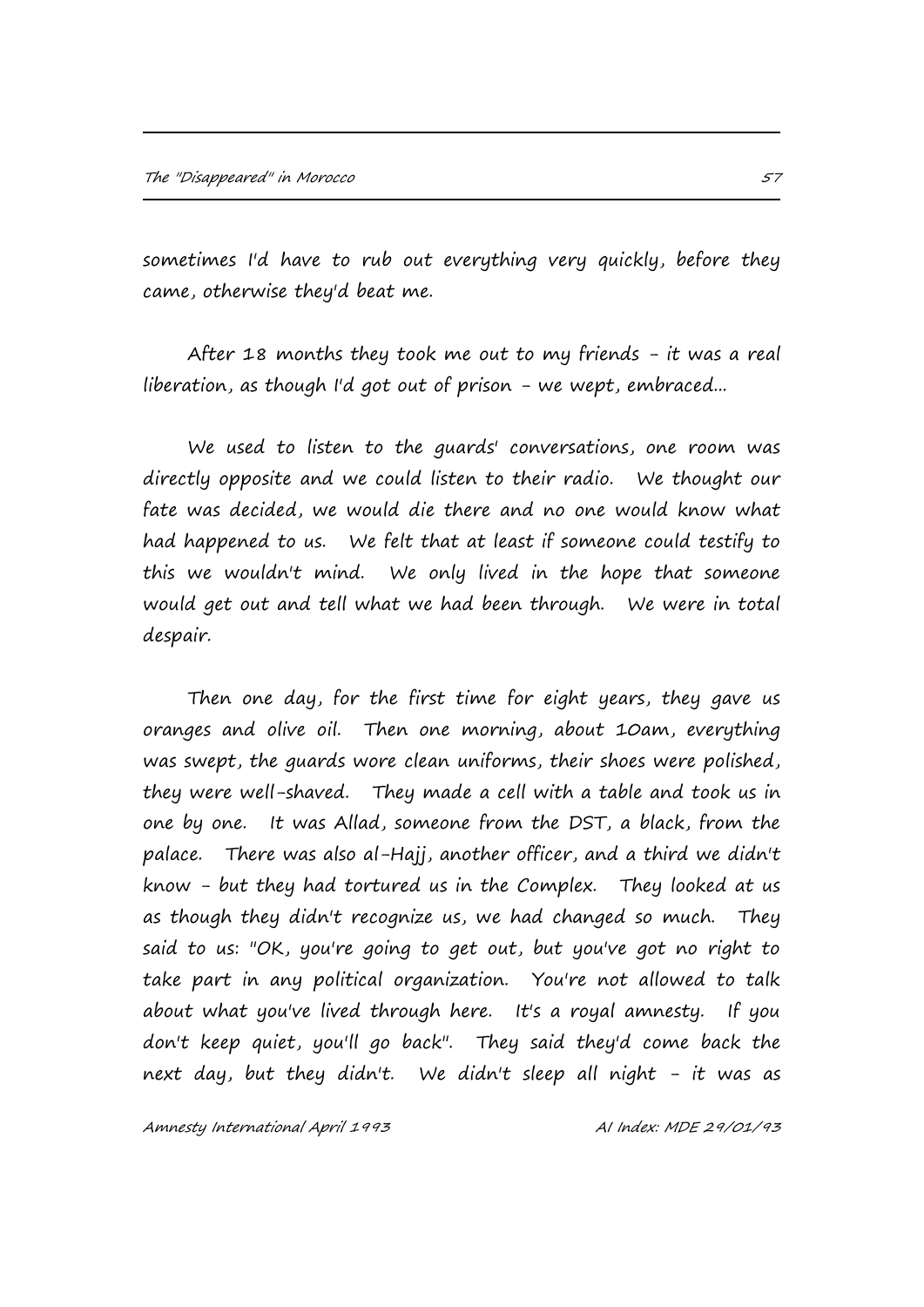though that day lasted months. They took three of us, the next day they came back and took three more. They left al-Oujdi in the cell for the time.

They blindfolded us and put us in a landrover. We asked ourselves if we'd really be released or transferred to another prison. Then, a long drive they released Belloukh and we knew we were in El-Rachidia. They bought us tickets for the bus which went to Casablanca, through our home towns. It was 31 December, 1984.

> **Testimony of Brahim Lahsen Mbarek Ballagh -arrested on 11 February 1981, released on June 23 1991:**

On the morning of 11 February 1981 a car (a Fiat 127, 5 doors, no number) stopped in front of my friend Tarouzi Sidi Salek and me while we were walking along a deserted road in Tan Tan. Some plainclothes people got out. They said they were security agents and told us to go along with them. They handcuffed and blindfolded us. They took us somewhere and interrogated us. They wanted to know everything about our activities and our supposed relations with the Polisario Front. They accused us of distributing leaflets and the national [Sahrawi] flag, burning government cars and belonging to underground organizations. As we didn't confess, they started torturing us, first with *falaga* (the feet are tied and beaten with an electric cable and rubber laces). Other tortures followed: le chiffon (a "cloth", soaked in Javel - a strong disinfectant - is held against the

AI Index: MDE 29/01/93 Amnesty International April 1993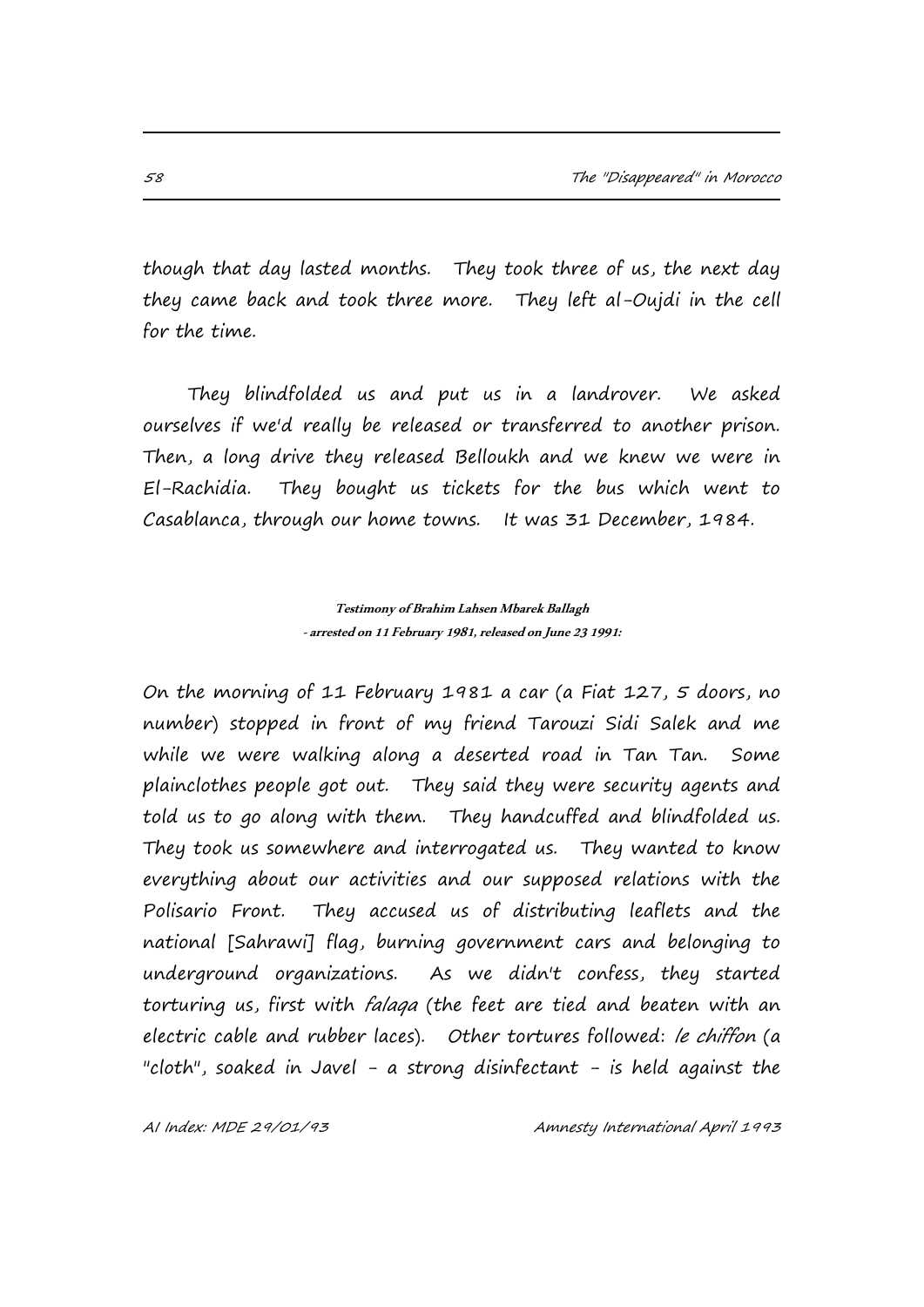mouth and nose to suffocation point); the long bench (consisting of tying someone to a bench and stuffing his mouth with the same cloth); the avion ("aeroplane"), the poulet rôti ("roast chicken") - in both these tortures the victim is suspended from a bar, either from the front or with their arms behind them; and the courant d'air ("draught") in which the naked victim is kept standing as long as possible.

On 27 March we were transferred to a detention centre in the Agadir district. We were with 16 other Sahrawi detainees, including two women. We didn't get enough food (a piece of bread and polluted water); and we continued to be tortured.

On 10 July 1981 we were transferred to Agdz centre, 80km from Ouarzazate. When we arrived we had to run a gauntlet of blows and kicks. The *makhazini* who guarded the prison were brutes. They treated old people, children, women and men all alike. We were kept in total darkness, night and day. Conditions were totally unhygienic. We waited for release or death.

We watched helplessly the agony of others and we couldn't do anything to help them. I remember that 28 Sahrawis died at Agdz. We weren't even allowed, with the little strength left to us, to organize their burial.

On 14 March 1982 we were moved to Qal'at M'gouna. Our situation got even worse in this terrible prison... a real concentration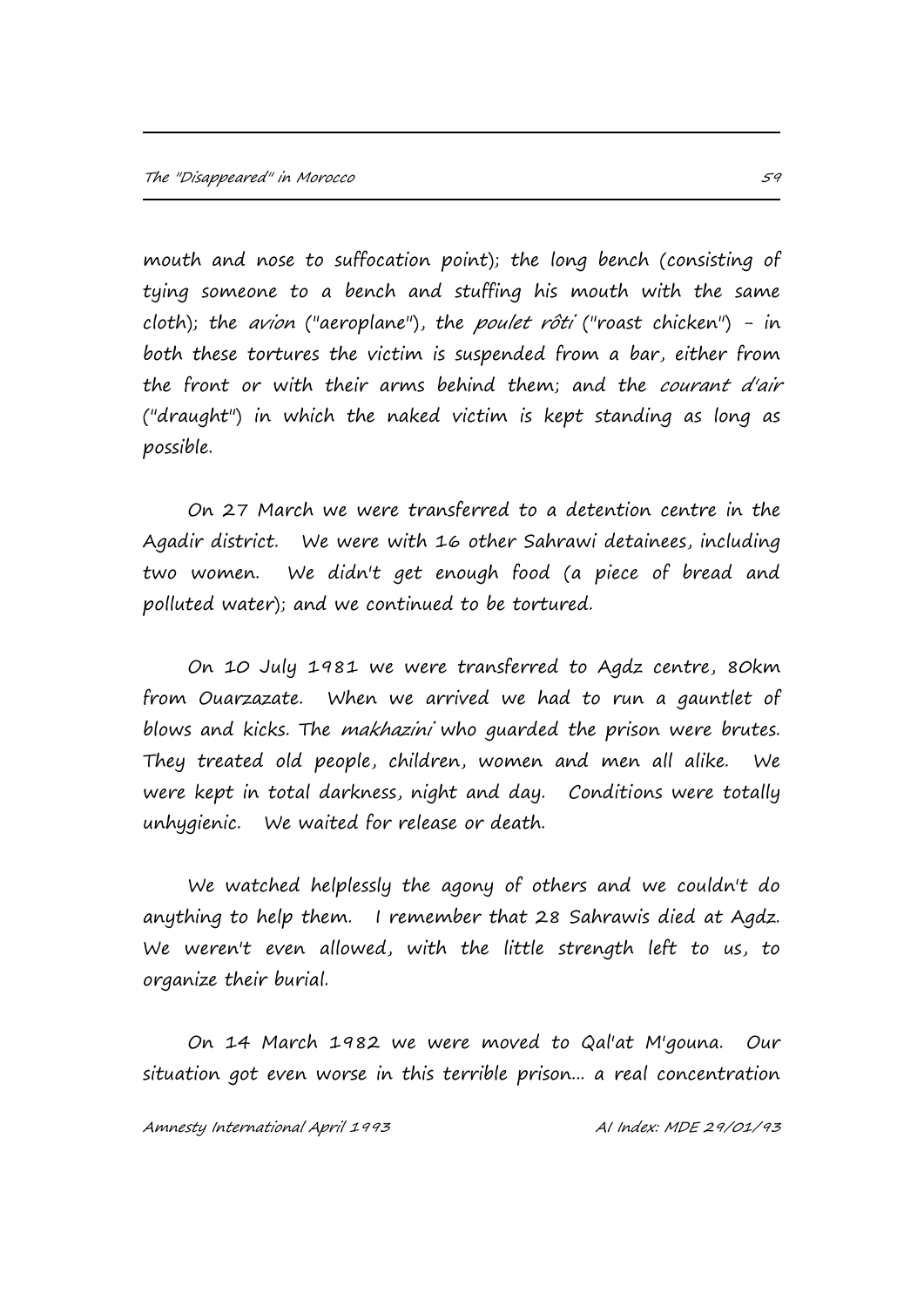camp, like the Nazis'. The makhazini welcomed us brutally. We were kept in small rooms with 5-10 people. The guards did what they wanted with us but they weren't allowed to talk to us. We couldn't raise our eyes, if we did this, we'd be beaten. As regards the torture, the head of the camp would do whatever he wanted to. He'd say "You, and you, and you" and you'd go and find three or more guards with fan belts to beat you. It was arbitrary sometimes you wouldn't be tortured, sometimes it would happen two or three times a week. The food was terrible - six or seven lentils in water. We were undernourished, badly treated, terrible chronic diseases appeared (rheumatism, tuberculosis, kidney infections, heart problems, psychological disorders...). Many of our comrades died, and we later heard that they were buried in a common grave.

This situation lasted till 1985 - the day when King Hassan II decided to visit Sahrawi territory - then it began to change, little by little. After the famous meeting of Hassan II with the Polisario Front in 1989 they began to improve the situation a bit more, they built big rooms, they brought detergent to wash clothes, they gave us two rations of meat per week, they brought detergent for the WC. They gave us a nurse, but he was illiterate. In 1990 Dahi Najem died... the last of those killed by Hassan II at Qal'at M'gouna. Then in April 1991 things got much better and in June 1991 we we were surprised to be visited by a DST commission headed by Allal Saadaoui, Governor of Ouarzazate, who told us that our group would

be freed on 23 June.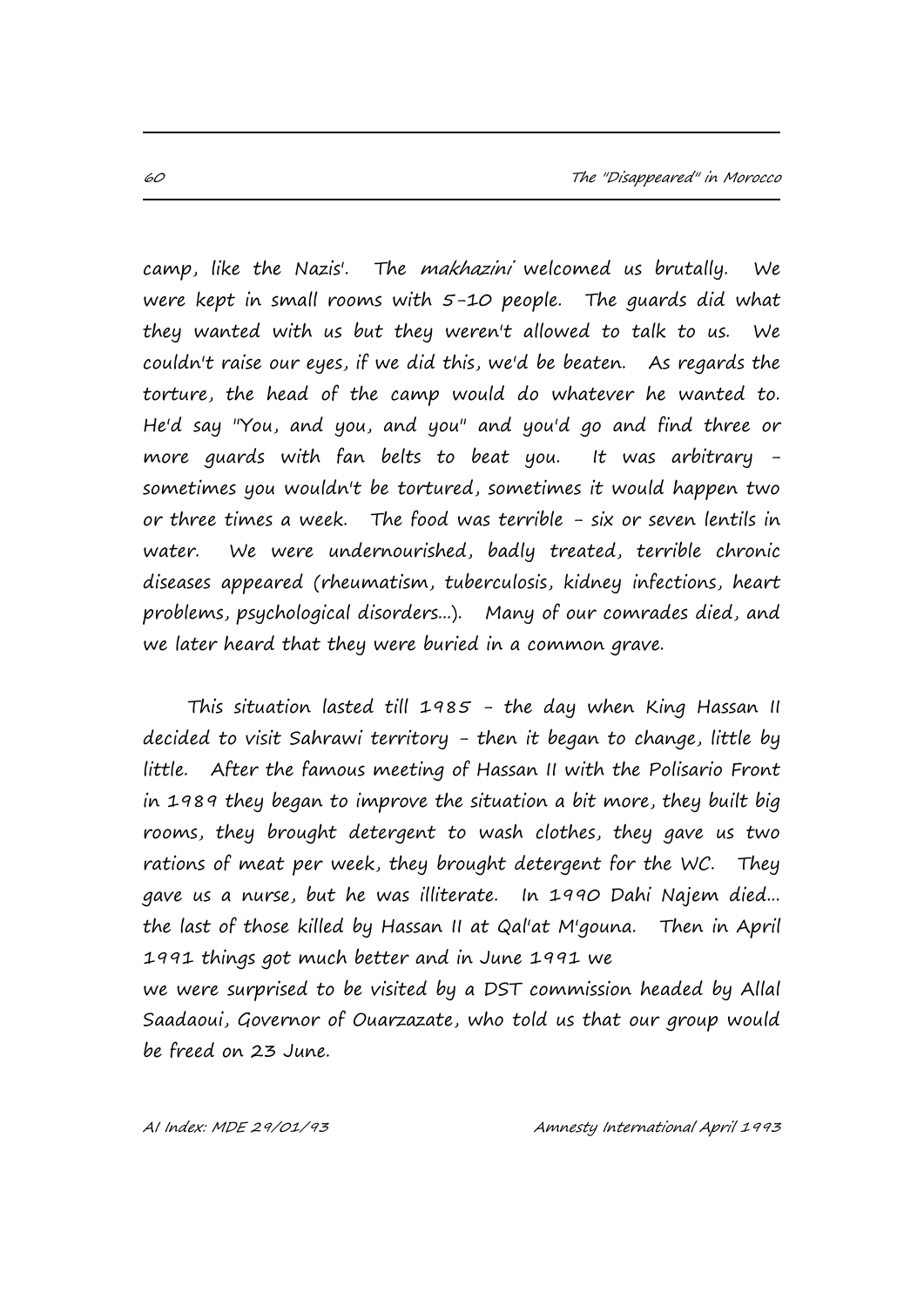But are we really free? Ever since we left Qal'at M'gouna we've been constantly harassed, threatened and spied on. Our movements are watched and sometimes forbidden. We need authorization to move. Many of us have been put under house arrest at Laayoune, Smara and Dakhla. Some have been threatened with death. We've been forbidden to communicate with foreigners. Some have been sent back to prison -that happened to Ballah Khatri El Bouhali, arrested on 11 January 1992 in Smara.

#### **Testimony of Kenti Sidi Balla -arrested 19 June 1987, released in August 1991:**

I was arrested on 19 June 1987 as I was trying to cross to the Polisario front. We were caught by Moroccan soldiers guarding the wall which Morocco built in Western Sahara. The soldiers gave me a beating with their guns and took me to a post where I was interrogated. Next day they handed me over to the *gendarmerie* royale; there I was tortured and interrogated in turn for 24 hours. All the time I was blindfolded, with my hands bound. Then I was taken somewhere, I don't know where, after a long, painful and humiliating journey. Afterwards I was transferred to another centre, a building in Skoura, where there were 14 other Sahrawis, including women.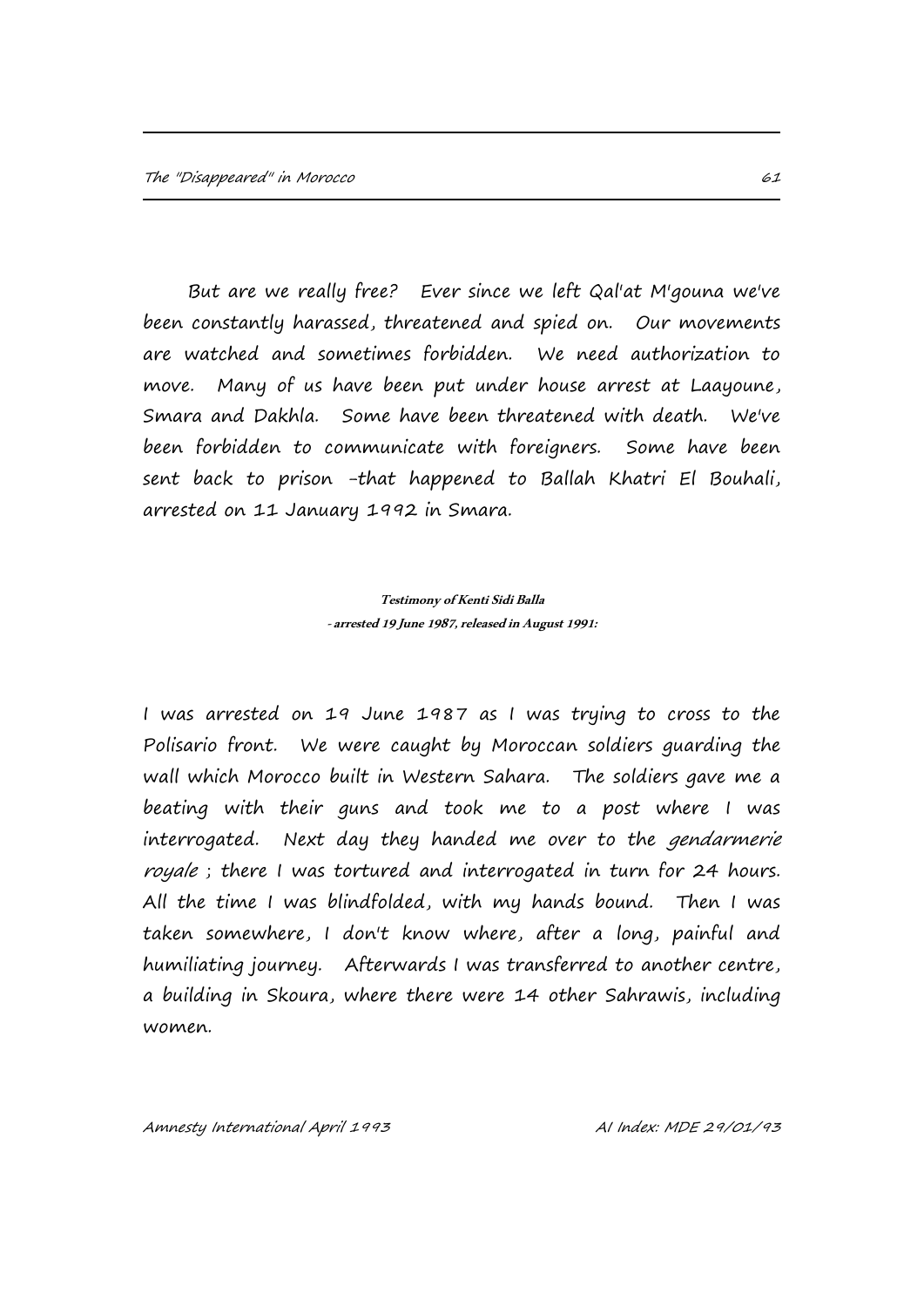The Skoura centre was an old mud building with walls half a metre wide. There was a window for ventilation which was open for all the two winters I spent there. They chained us together in twos with heavy chains, it was even difficult to go to the toilet. They didn't allow us to speak to each other or to go outside the cells or to look out of the window. They used to beat us without any reason and anyone going to the toilet would be beaten by four or five guards on the way there and on the way back. We spent two years in Skoura. We found traces indicating that some people were there before us, we found traces of blood and very small writing on the walls. It seemed as though it had been written by an educated man, I didn't find his name but I noticed that the numbers were written in Arabic. There were also dirty marks indicating that someone had been sitting attached to the wall for years. Some of us wrote on the walls too when they discovered that we were severely beaten. We were there for two years from March 1988 to March 1990. I was a bitter experience. I started to have nightmares and to see ghosts. After that I lost my memory and began to be delirious, so the guards punished me as I wasn't allowed to speak.

The walls were full of cracks and during the winter of 1989 some of the wall fell down and a lot of water came in. For a whole night we were scooping out water. In the winter of 1990 the

i<br>I

<sup>1</sup> Most Moroccans and other Maghrebis write numerals in the European style; people from other parts of the Middle East (Libya, Lebanon, for instance) use Arabic numerals proper.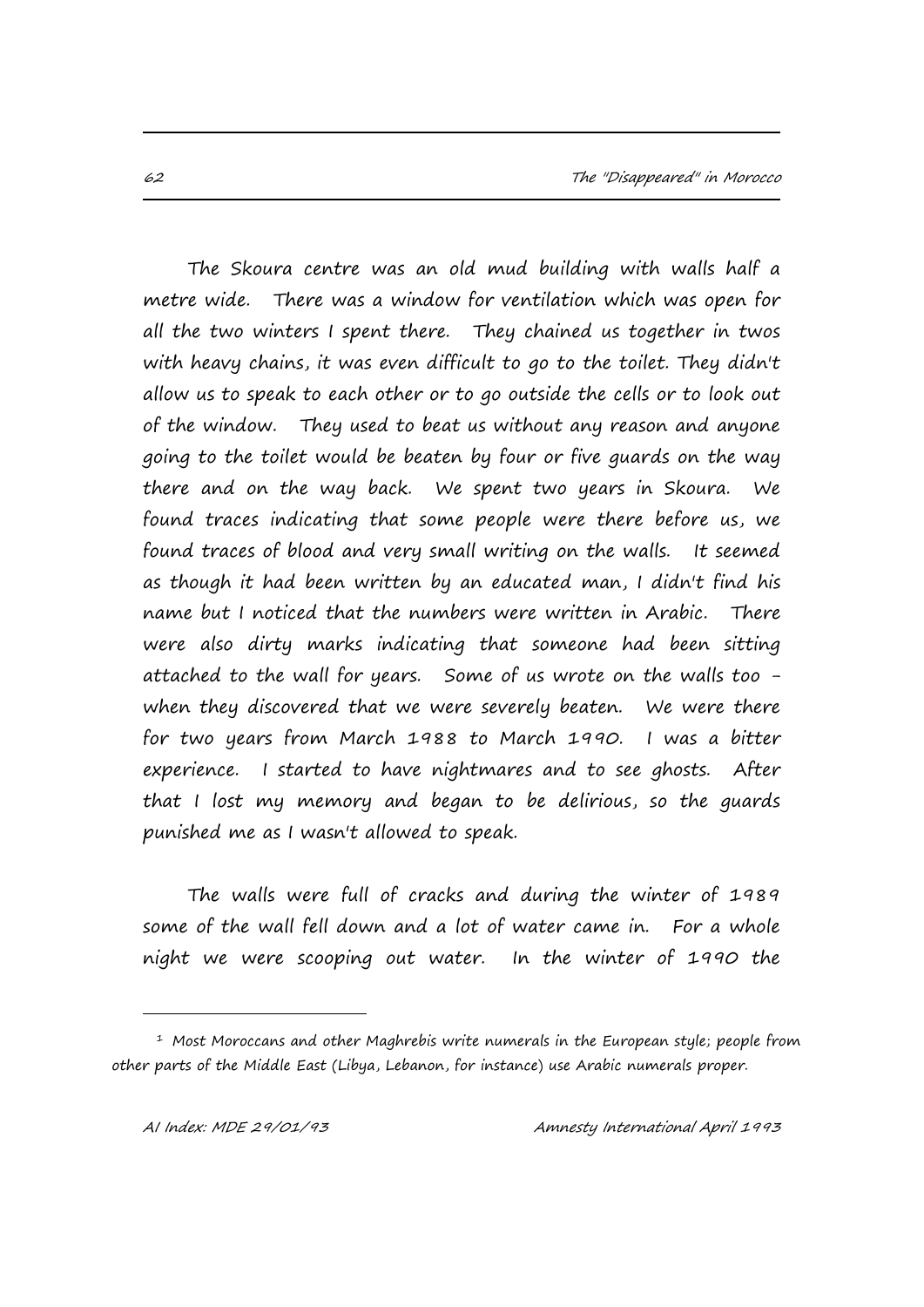next-door room fell in so they moved the prisoners in it to the next room and the following month they transferred us all, blindfold and handcuffed, to Qal'at M'gouna.

At Qal'at M'gouna we weren't allowed to communicate with the Sahrawis already detained there, we didn't even know about them. They brought along four other Sahrawis, but they were in a separate cell and we couldn't communicate with them. So we decided to go on hunger strike to ask to meet a high-ranking officer and to be allowed to communicate with the other four. A high-ranking officer did come and allowed us to meet and soon after that we were released. But all that time we had no contact with any of the other Sahrawis detained at Qal'at M'gouna, all our group of 22 men and women were separated in Building 6.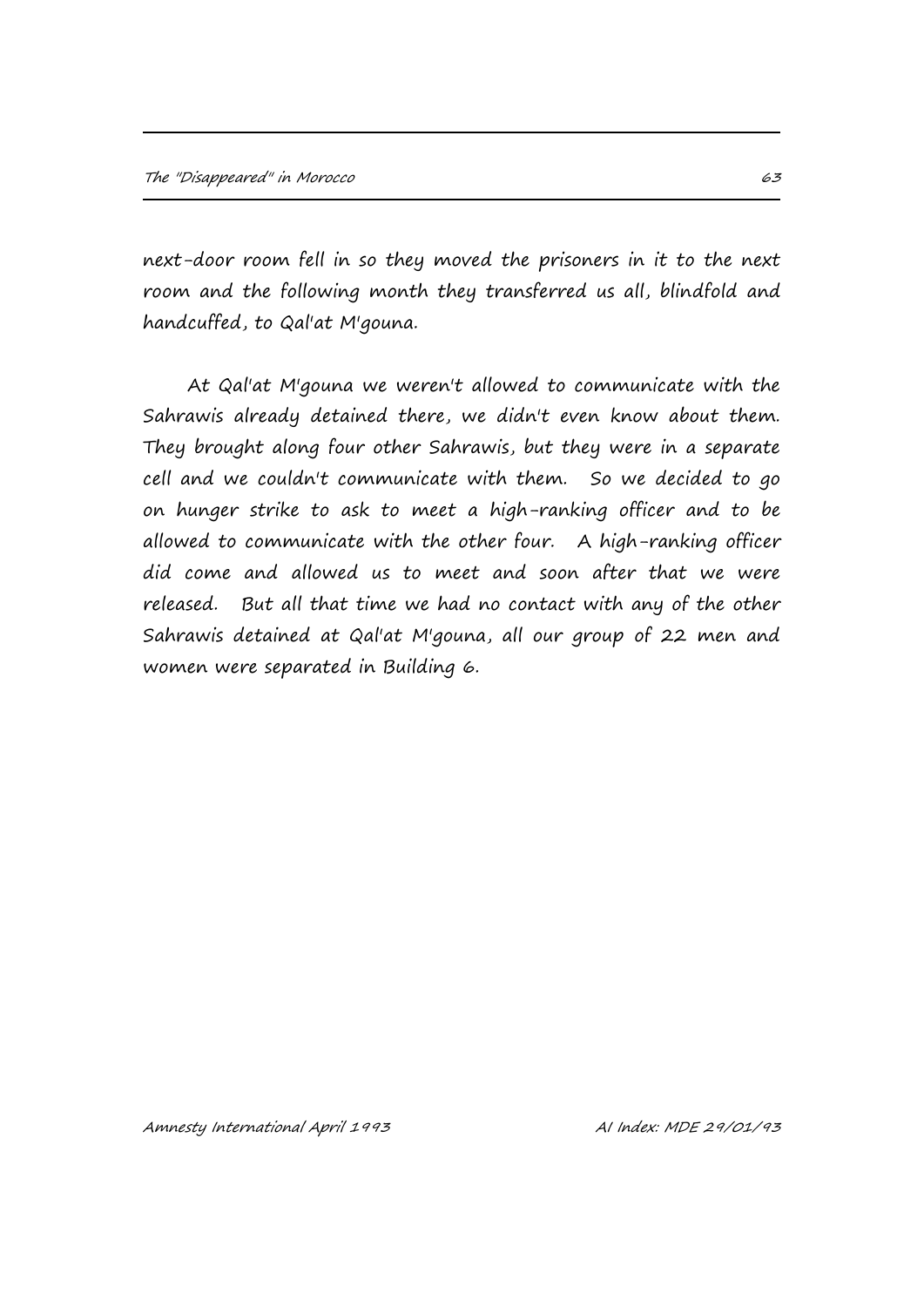# **SAHRAWIS WHO DIED IN SECRET DETENTION IN AGDZ, QAL'AT M'GOUNA AND LAAYOUNE BETWEEN 1976 AND 1990**

# **Those who died at Agdz (1976-1979)**

# **name** date of death

| 1. | Haboub ould Mailid ould Sidi Ali            | 7.11.75  |          |          |  |
|----|---------------------------------------------|----------|----------|----------|--|
| 2. | Benasser ould Hmeidnah                      |          | 27.11.75 |          |  |
| 3. | Mohamed Said ould Abeid ould Chaabane       |          | 27.6.76  |          |  |
| 4. | Baira ould M'barek ould Hsaina ould Mansour |          |          | 30.8.76  |  |
| 5. | Al-Dih ould Mahjoub El Yagouti              |          | 2.9.76   |          |  |
| 6. | Brahim ould Bouzid ould Lahbib              |          |          | Sept. 76 |  |
| 7. | Mohamed Mabarak ould Sidi Mouloud           |          | Sept. 76 |          |  |
| 8. | Mohamed Lamine ould Hamma                   |          | Sept. 76 |          |  |
| 9. | Cheikh ould Bechir ould Hamadi              |          | 23.9.76  |          |  |
|    | 10. Hamdi ould Bouzid ould Rabani           |          | 15.10.76 |          |  |
|    | 11. Charamha Ahmed ould Bachir              |          | Oct. 76  |          |  |
|    | 12. Khatari ould Habadi                     | 18.10.76 |          |          |  |
|    | 13. Nafaa ould Abdellahi ould Mayara        |          | 21.10.76 |          |  |
|    | 14. Naaja ment Ali ould Barhouma            |          | 11.11.76 |          |  |
|    | 15. Mohamed Maa Al-Ainein ould Larossi      |          | Jan. 77  |          |  |
|    | 16. Alouat ould Taher                       | Jan. 77  |          |          |  |
|    | 17. Al-Ballal ould Lahbib ould al-Ballal    |          | 25.3.77  |          |  |
|    | 18. Moumen ould Ahmed Nah                   | 1977     |          |          |  |

AI Index: MDE 29/01/93 Amnesty International April 1993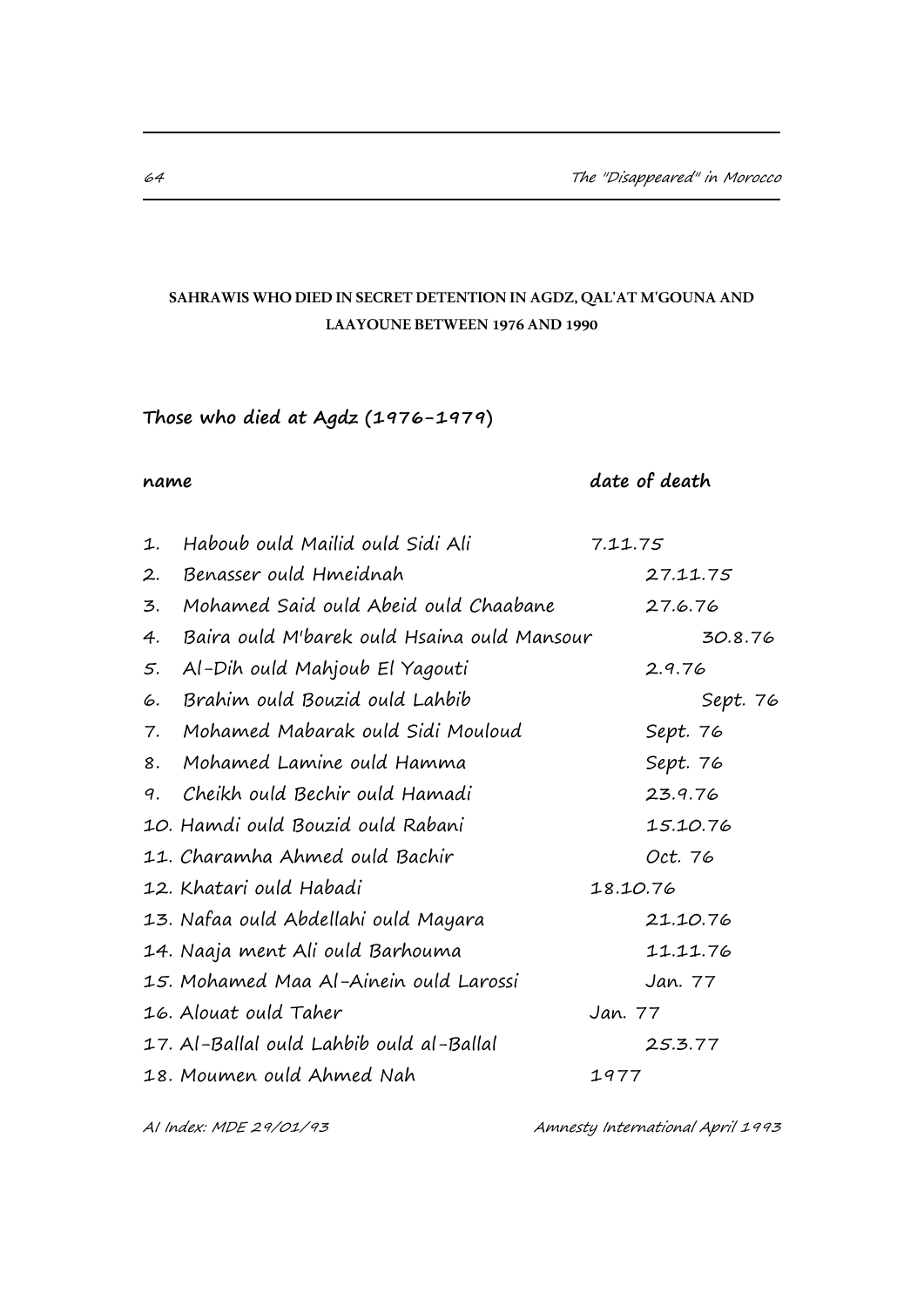| 19. Damiri Ayad ould Mohamed         | 19.5.77  |
|--------------------------------------|----------|
| 20. Abeid ould Souhaili              | 1977     |
| 21. Baouba ould Ali ould Kaouri      | 9.6.77   |
| 22. Batoul ment Sidi ould Sidi Ali   | 17.6.77  |
| 23. Heiba ould Mayara                | 28.9.77  |
| 24. El Mahdi ould Ahmed ould Lahcen  | 29.9.77  |
| 25. Jeyyid ould Mamoud ould Karkoub  | 21.10.77 |
| 26. Chigali ould Magiya              | 23.7.78  |
| 27. Aslama ould Ali ould Abba Lahcen | 2.11.79  |

# **Those who died at Qal'at M'gouna (1980-1990)**

| 28. Mohamed Cheikh ould Mohamed Salam ould Boukhari 23.9.80 |            |             |
|-------------------------------------------------------------|------------|-------------|
| 29. Ahmed Lasouielem ould Terfass                           | 23.1.81    |             |
| 30. Salek ould Abdessamad                                   | 27.5.83    |             |
| 31. Mohamed ould Brahim ould Badda                          |            | 13.11.85(?) |
| 32. Lahbib ould Ahmed Lahcen                                | 17.4.86    |             |
| 33. Mahjoub ould Larossi ould Lamdeimigh                    | 18.5.86    |             |
| 34. Sidati ould Mohamed ould Lakouara                       | 25.5.86    |             |
| 35. Mohamed Najem ould Beidi                                | June 86    |             |
| 36. Mohamed ould Abdellahi ould Sidi Larossi                | 2.7.86     |             |
| 37. Najem ould Ahmed Lahcen                                 | 3.3.87     |             |
| 38. Abdelali ould Abdelmajid                                | 18(?).3.87 |             |
| 39. El Quanat ould Omar Lamseiti                            | (?)3.3.87  |             |
|                                                             |            |             |

Amnesty International April 1993 March 2010 11 Al Index: MDE 29/01/93